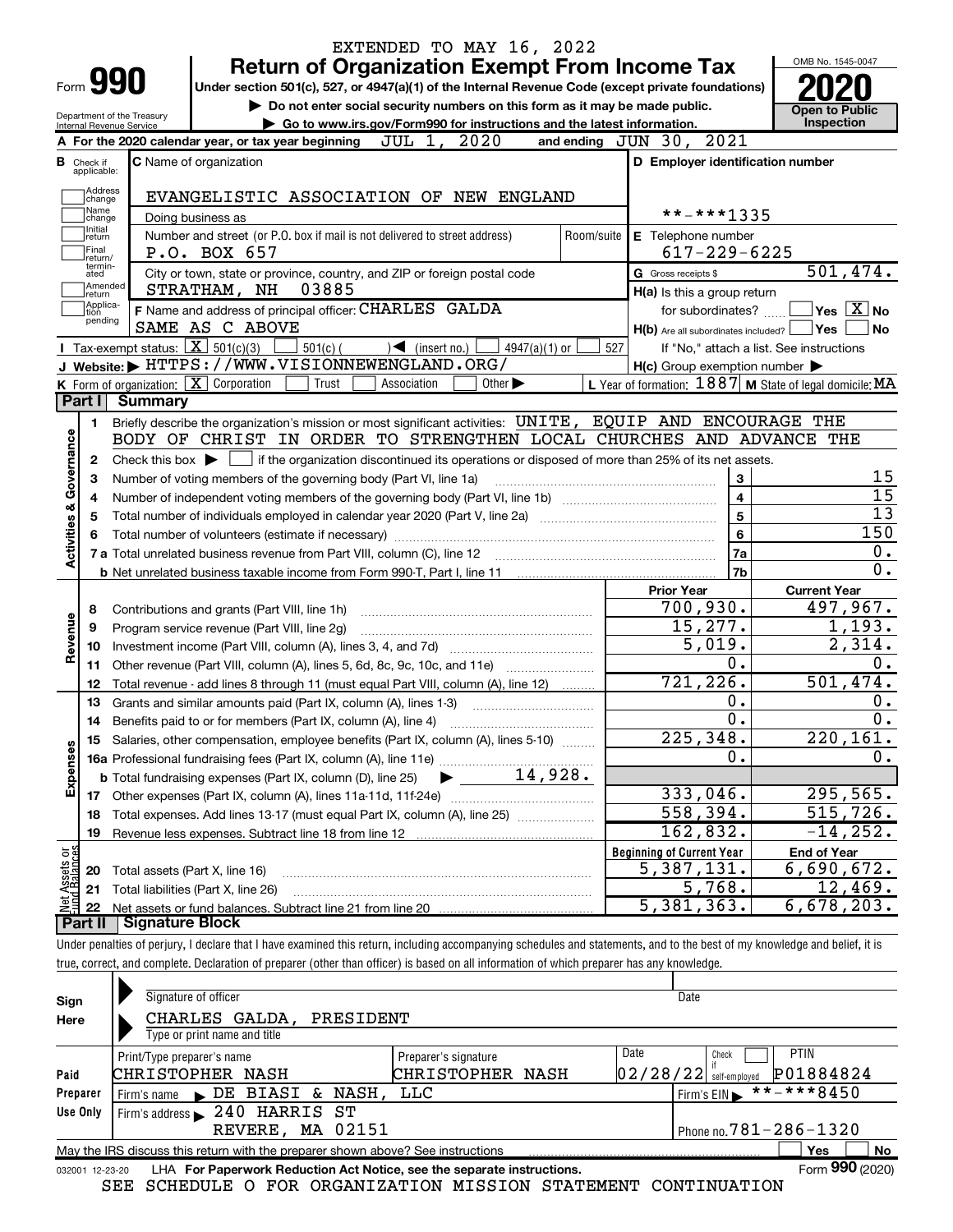|              | EVANGELISTIC ASSOCIATION OF NEW ENGLAND<br>Form 990 (2020)                                                                                   | **-***1335                                      | $Page$ 2                               |
|--------------|----------------------------------------------------------------------------------------------------------------------------------------------|-------------------------------------------------|----------------------------------------|
|              | Part III   Statement of Program Service Accomplishments                                                                                      |                                                 |                                        |
|              |                                                                                                                                              |                                                 |                                        |
| 1            | Briefly describe the organization's mission:                                                                                                 |                                                 |                                        |
|              | TO USE TARGETED EVENTS AND TECHNOLOGY TO CONNECT LEADERS AND                                                                                 |                                                 |                                        |
|              | BELIEVERS, BUILD RELATIONSHIPS, SHARE, LEARN AND COLLABORATE AS WELL                                                                         |                                                 |                                        |
|              | AS ACCELERATE THE WORK OF MAKING DISCIPLES WHO DO JUSTICE, AND SHARE                                                                         |                                                 |                                        |
|              | JESUS.                                                                                                                                       |                                                 |                                        |
| $\mathbf{2}$ | Did the organization undertake any significant program services during the year which were not listed on the                                 |                                                 |                                        |
|              | prior Form 990 or 990-EZ?                                                                                                                    |                                                 | $\sqrt{}$ Yes $\sqrt{}$ X $\sqrt{}$ No |
|              | If "Yes," describe these new services on Schedule O.                                                                                         |                                                 |                                        |
| 3            | Did the organization cease conducting, or make significant changes in how it conducts, any program services?                                 | $\boxed{\phantom{1}}$ Yes $\boxed{\text{X}}$ No |                                        |
|              | If "Yes," describe these changes on Schedule O.                                                                                              |                                                 |                                        |
| 4            | Describe the organization's program service accomplishments for each of its three largest program services, as measured by expenses.         |                                                 |                                        |
|              | Section 501(c)(3) and 501(c)(4) organizations are required to report the amount of grants and allocations to others, the total expenses, and |                                                 |                                        |
|              |                                                                                                                                              |                                                 |                                        |
| 4a           | revenue, if any, for each program service reported.<br>$(Ex)$ (Expenses \$                                                                   |                                                 | 1, 193.                                |
|              | (Code:<br>MINISTRY PARTNERS ARE KEY MINISTRIES OR INDIVIDUALS WHO FURTHER EANE'S                                                             | (Revenue \$                                     |                                        |
|              | STRATEGIC DIRECTION OF CONNECTING LOCAL CHURCHES AND CHURCH LEADERS IN                                                                       |                                                 |                                        |
|              | NEW ENGLAND FOR DISCIPLE-MAKING AND EVANGELISM IN 21ST CENTURY.                                                                              |                                                 |                                        |
|              |                                                                                                                                              |                                                 |                                        |
|              |                                                                                                                                              |                                                 |                                        |
|              |                                                                                                                                              |                                                 |                                        |
|              |                                                                                                                                              |                                                 |                                        |
|              |                                                                                                                                              |                                                 |                                        |
|              |                                                                                                                                              |                                                 |                                        |
|              |                                                                                                                                              |                                                 |                                        |
|              |                                                                                                                                              |                                                 |                                        |
|              |                                                                                                                                              |                                                 |                                        |
|              |                                                                                                                                              |                                                 |                                        |
| 4b           |                                                                                                                                              |                                                 |                                        |
|              |                                                                                                                                              |                                                 |                                        |
|              |                                                                                                                                              |                                                 |                                        |
|              |                                                                                                                                              |                                                 |                                        |
|              |                                                                                                                                              |                                                 |                                        |
|              |                                                                                                                                              |                                                 |                                        |
|              |                                                                                                                                              |                                                 |                                        |
|              |                                                                                                                                              |                                                 |                                        |
|              |                                                                                                                                              |                                                 |                                        |
|              |                                                                                                                                              |                                                 |                                        |
|              |                                                                                                                                              |                                                 |                                        |
|              |                                                                                                                                              |                                                 |                                        |
|              |                                                                                                                                              |                                                 |                                        |
| 4с           | (Code: ) (Expenses \$<br>) (Revenue \$<br>including grants of \$                                                                             |                                                 |                                        |
|              |                                                                                                                                              |                                                 |                                        |
|              |                                                                                                                                              |                                                 |                                        |
|              |                                                                                                                                              |                                                 |                                        |
|              |                                                                                                                                              |                                                 |                                        |
|              |                                                                                                                                              |                                                 |                                        |
|              |                                                                                                                                              |                                                 |                                        |
|              |                                                                                                                                              |                                                 |                                        |
|              |                                                                                                                                              |                                                 |                                        |
|              |                                                                                                                                              |                                                 |                                        |
|              |                                                                                                                                              |                                                 |                                        |
|              |                                                                                                                                              |                                                 |                                        |
|              |                                                                                                                                              |                                                 |                                        |
| 4d           | Other program services (Describe on Schedule O.)                                                                                             |                                                 |                                        |
|              | (Expenses \$<br>(Revenue \$<br>including grants of \$                                                                                        |                                                 |                                        |
| 4e -         | 411,224.<br>Total program service expenses $\blacktriangleright$                                                                             |                                                 |                                        |
|              |                                                                                                                                              |                                                 | Form 990 (2020)                        |
|              | 032002 12-23-20                                                                                                                              |                                                 |                                        |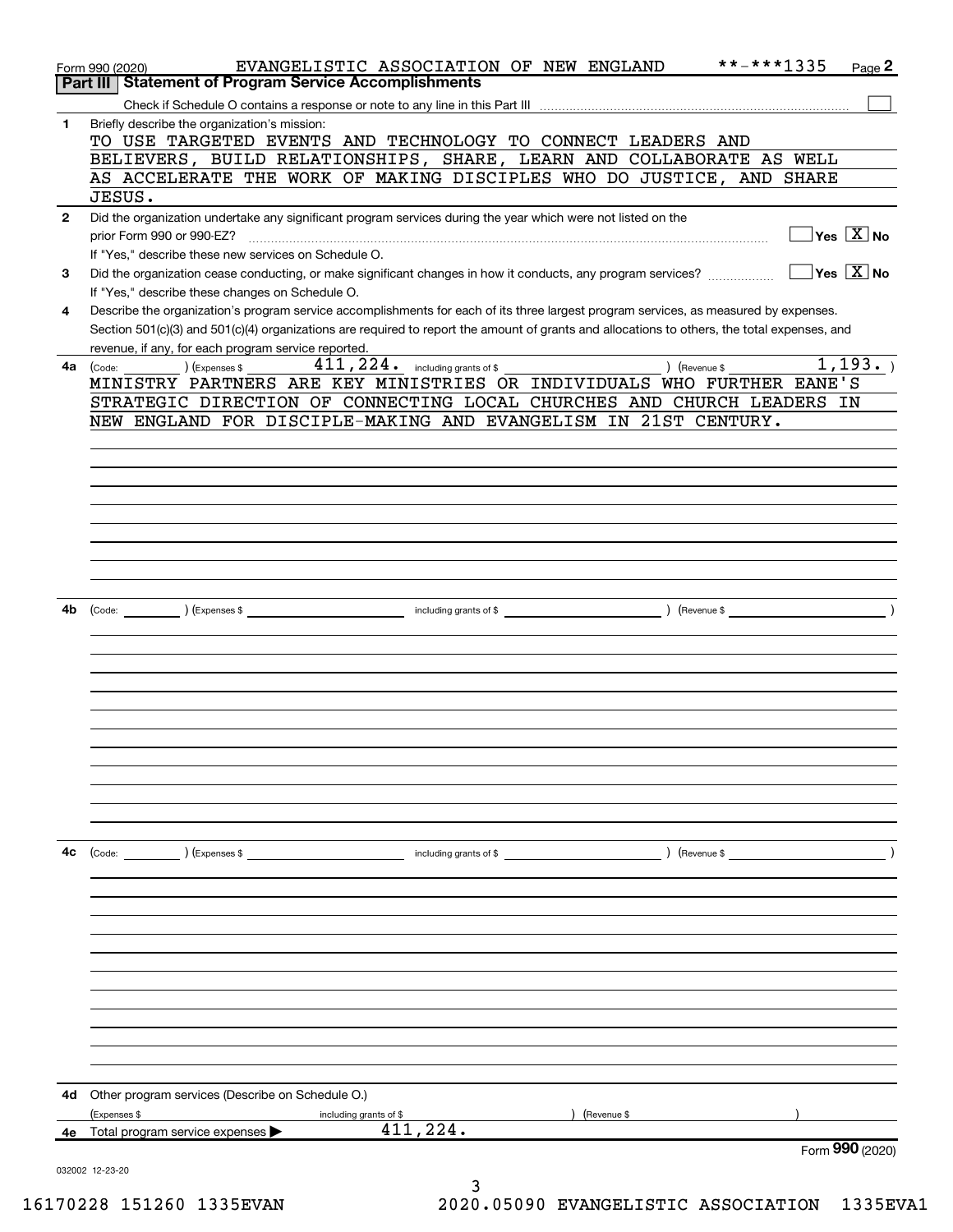|  | Form 990 (2020) |
|--|-----------------|

|     |                                                                                                                                                                                                                                |                 | Yes | No              |
|-----|--------------------------------------------------------------------------------------------------------------------------------------------------------------------------------------------------------------------------------|-----------------|-----|-----------------|
| 1   | Is the organization described in section $501(c)(3)$ or $4947(a)(1)$ (other than a private foundation)?                                                                                                                        |                 |     |                 |
|     |                                                                                                                                                                                                                                | 1.              | X   |                 |
| 2   | Is the organization required to complete Schedule B, Schedule of Contributors? [11] [12] the organization required to complete Schedule B, Schedule of Contributors? [12] [12] [12] the organization required to complete Sche | $\overline{2}$  | X   |                 |
| 3   | Did the organization engage in direct or indirect political campaign activities on behalf of or in opposition to candidates for                                                                                                |                 |     |                 |
|     |                                                                                                                                                                                                                                | 3               |     | x               |
| 4   | Section 501(c)(3) organizations. Did the organization engage in lobbying activities, or have a section 501(h) election in effect                                                                                               |                 |     |                 |
|     |                                                                                                                                                                                                                                | 4               |     | X               |
| 5   | Is the organization a section 501(c)(4), 501(c)(5), or 501(c)(6) organization that receives membership dues, assessments, or                                                                                                   |                 |     |                 |
|     |                                                                                                                                                                                                                                | 5               |     | X               |
| 6   | Did the organization maintain any donor advised funds or any similar funds or accounts for which donors have the right to                                                                                                      |                 |     |                 |
|     | provide advice on the distribution or investment of amounts in such funds or accounts? If "Yes," complete Schedule D, Part I                                                                                                   | 6               |     | x               |
| 7   | Did the organization receive or hold a conservation easement, including easements to preserve open space,                                                                                                                      |                 |     |                 |
|     |                                                                                                                                                                                                                                | $\overline{7}$  |     | x               |
| 8   | Did the organization maintain collections of works of art, historical treasures, or other similar assets? If "Yes." complete                                                                                                   |                 |     |                 |
|     |                                                                                                                                                                                                                                | 8               |     | x               |
| 9   | Did the organization report an amount in Part X, line 21, for escrow or custodial account liability, serve as a custodian for                                                                                                  |                 |     |                 |
|     | amounts not listed in Part X; or provide credit counseling, debt management, credit repair, or debt negotiation services?                                                                                                      |                 |     |                 |
|     |                                                                                                                                                                                                                                | 9               |     | x               |
| 10  | Did the organization, directly or through a related organization, hold assets in donor-restricted endowments                                                                                                                   |                 |     |                 |
|     |                                                                                                                                                                                                                                | 10              | x   |                 |
| 11  | If the organization's answer to any of the following questions is "Yes," then complete Schedule D, Parts VI, VIII, VIII, IX, or X                                                                                              |                 |     |                 |
|     | as applicable.                                                                                                                                                                                                                 |                 |     |                 |
|     | a Did the organization report an amount for land, buildings, and equipment in Part X, line 10? If "Yes," complete Schedule D.                                                                                                  |                 |     | x               |
|     |                                                                                                                                                                                                                                | 11a             |     |                 |
|     | <b>b</b> Did the organization report an amount for investments - other securities in Part X, line 12, that is 5% or more of its total                                                                                          | 11b             |     | x               |
|     | c Did the organization report an amount for investments - program related in Part X, line 13, that is 5% or more of its total                                                                                                  |                 |     |                 |
|     |                                                                                                                                                                                                                                | 11c             |     | x               |
|     | d Did the organization report an amount for other assets in Part X, line 15, that is 5% or more of its total assets reported in                                                                                                |                 |     |                 |
|     |                                                                                                                                                                                                                                | 11d             | х   |                 |
|     |                                                                                                                                                                                                                                | 11e             |     | X               |
| f   | Did the organization's separate or consolidated financial statements for the tax year include a footnote that addresses                                                                                                        |                 |     |                 |
|     | the organization's liability for uncertain tax positions under FIN 48 (ASC 740)? If "Yes," complete Schedule D, Part X                                                                                                         | 11f             |     | x               |
|     | 12a Did the organization obtain separate, independent audited financial statements for the tax year? If "Yes," complete                                                                                                        |                 |     |                 |
|     |                                                                                                                                                                                                                                | 12a             | х   |                 |
|     | <b>b</b> Was the organization included in consolidated, independent audited financial statements for the tax year?                                                                                                             |                 |     |                 |
|     | If "Yes," and if the organization answered "No" to line 12a, then completing Schedule D, Parts XI and XII is optional                                                                                                          | 12 <sub>b</sub> |     | 47              |
| 13  |                                                                                                                                                                                                                                | 13              |     | X               |
| 14a | Did the organization maintain an office, employees, or agents outside of the United States?                                                                                                                                    | 14a             |     | X               |
|     | <b>b</b> Did the organization have aggregate revenues or expenses of more than \$10,000 from grantmaking, fundraising, business,                                                                                               |                 |     |                 |
|     | investment, and program service activities outside the United States, or aggregate foreign investments valued at \$100,000                                                                                                     |                 |     |                 |
|     |                                                                                                                                                                                                                                | 14b             |     | x               |
| 15  | Did the organization report on Part IX, column (A), line 3, more than \$5,000 of grants or other assistance to or for any                                                                                                      |                 |     |                 |
|     |                                                                                                                                                                                                                                | 15              |     | x               |
| 16  | Did the organization report on Part IX, column (A), line 3, more than \$5,000 of aggregate grants or other assistance to                                                                                                       |                 |     |                 |
|     |                                                                                                                                                                                                                                | 16              |     | x               |
| 17  | Did the organization report a total of more than \$15,000 of expenses for professional fundraising services on Part IX,                                                                                                        |                 |     |                 |
|     |                                                                                                                                                                                                                                | 17              |     | x               |
| 18  | Did the organization report more than \$15,000 total of fundraising event gross income and contributions on Part VIII, lines                                                                                                   |                 |     |                 |
|     |                                                                                                                                                                                                                                | 18              |     | x               |
| 19  | Did the organization report more than \$15,000 of gross income from gaming activities on Part VIII, line 9a? If "Yes."                                                                                                         |                 |     |                 |
|     |                                                                                                                                                                                                                                | 19              |     | x               |
|     |                                                                                                                                                                                                                                | 20a             |     | X               |
|     | <b>b</b> If "Yes" to line 20a, did the organization attach a copy of its audited financial statements to this return?                                                                                                          | 20 <sub>b</sub> |     |                 |
| 21  | Did the organization report more than \$5,000 of grants or other assistance to any domestic organization or                                                                                                                    | 21              |     | x               |
|     |                                                                                                                                                                                                                                |                 |     | Form 990 (2020) |
|     | 032003 12-23-20                                                                                                                                                                                                                |                 |     |                 |

4

032003 12-23-20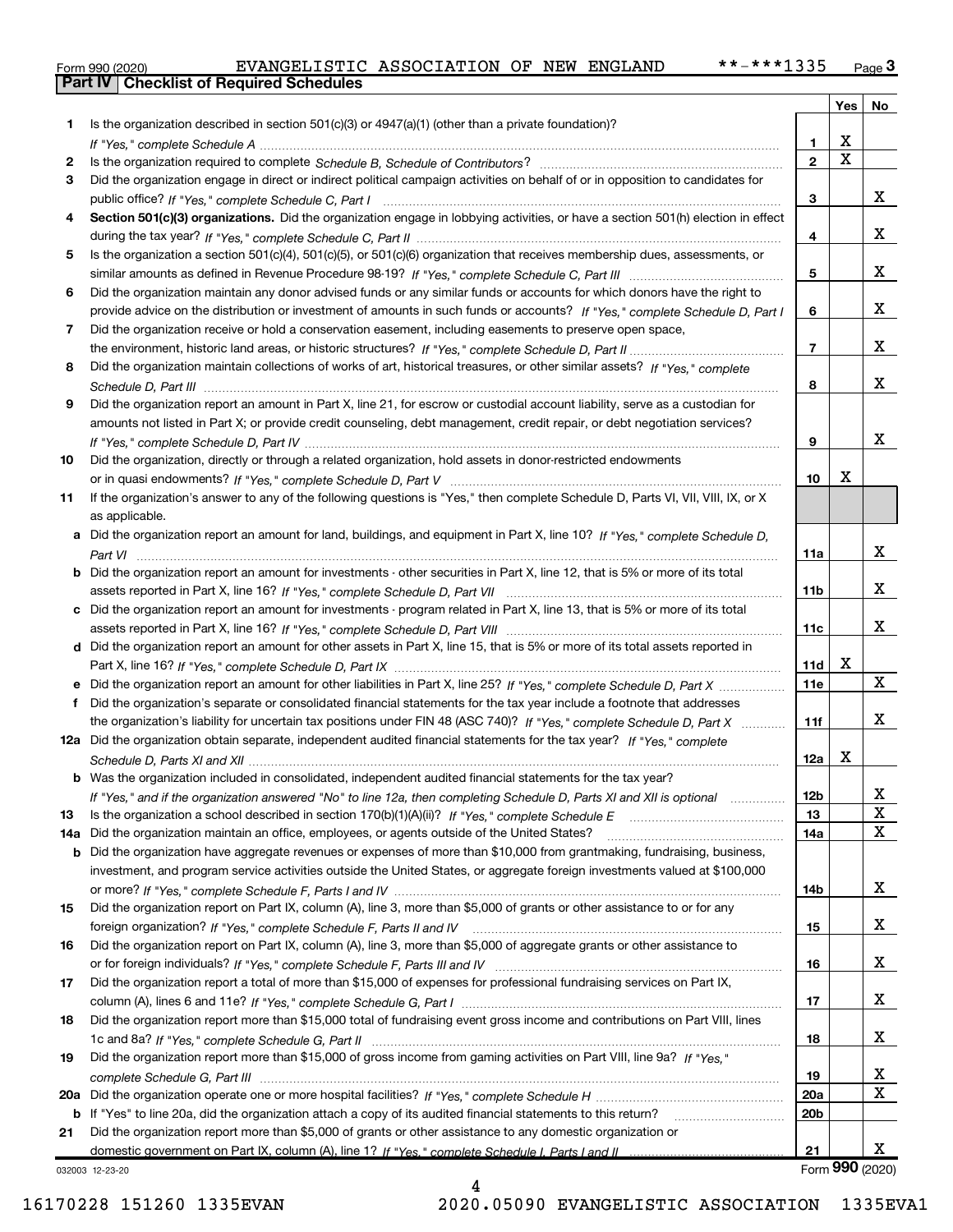Part IV Checklist of Required Schedules  $_{(continued)}$ 

| <b>Part V</b> | <b>Statements Regarding Other IRS Filings and Tax Compliance</b><br>Check if Schedule O contains a response or note to any line in this Part V<br>14<br>1a Enter the number reported in Box 3 of Form 1096. Enter -0- if not applicable<br>1a<br>0<br><b>b</b> Enter the number of Forms W-2G included in line 1a. Enter -0- if not applicable<br>1b<br>c Did the organization comply with backup withholding rules for reportable payments to vendors and reportable gaming<br>(gambling) winnings to prize winners? | 1c                     | Yes<br>X | No           |  |  |  |  |
|---------------|-----------------------------------------------------------------------------------------------------------------------------------------------------------------------------------------------------------------------------------------------------------------------------------------------------------------------------------------------------------------------------------------------------------------------------------------------------------------------------------------------------------------------|------------------------|----------|--------------|--|--|--|--|
|               |                                                                                                                                                                                                                                                                                                                                                                                                                                                                                                                       |                        |          |              |  |  |  |  |
|               |                                                                                                                                                                                                                                                                                                                                                                                                                                                                                                                       |                        |          |              |  |  |  |  |
|               |                                                                                                                                                                                                                                                                                                                                                                                                                                                                                                                       |                        |          |              |  |  |  |  |
|               |                                                                                                                                                                                                                                                                                                                                                                                                                                                                                                                       |                        |          |              |  |  |  |  |
|               |                                                                                                                                                                                                                                                                                                                                                                                                                                                                                                                       |                        |          |              |  |  |  |  |
|               |                                                                                                                                                                                                                                                                                                                                                                                                                                                                                                                       |                        |          |              |  |  |  |  |
|               |                                                                                                                                                                                                                                                                                                                                                                                                                                                                                                                       |                        |          |              |  |  |  |  |
|               | Note: All Form 990 filers are required to complete Schedule O                                                                                                                                                                                                                                                                                                                                                                                                                                                         | 38                     | X        |              |  |  |  |  |
| 38            | Did the organization complete Schedule O and provide explanations in Schedule O for Part VI, lines 11b and 19?                                                                                                                                                                                                                                                                                                                                                                                                        |                        |          |              |  |  |  |  |
|               |                                                                                                                                                                                                                                                                                                                                                                                                                                                                                                                       | 37                     |          | х            |  |  |  |  |
| 37            | Did the organization conduct more than 5% of its activities through an entity that is not a related organization                                                                                                                                                                                                                                                                                                                                                                                                      |                        |          |              |  |  |  |  |
|               |                                                                                                                                                                                                                                                                                                                                                                                                                                                                                                                       | 36                     |          | x            |  |  |  |  |
| 36            | Section 501(c)(3) organizations. Did the organization make any transfers to an exempt non-charitable related organization?                                                                                                                                                                                                                                                                                                                                                                                            |                        |          |              |  |  |  |  |
|               |                                                                                                                                                                                                                                                                                                                                                                                                                                                                                                                       | 35b                    |          |              |  |  |  |  |
|               | b If "Yes" to line 35a, did the organization receive any payment from or engage in any transaction with a controlled entity                                                                                                                                                                                                                                                                                                                                                                                           |                        |          |              |  |  |  |  |
|               | 35a Did the organization have a controlled entity within the meaning of section 512(b)(13)?                                                                                                                                                                                                                                                                                                                                                                                                                           | 35a                    |          | X            |  |  |  |  |
|               |                                                                                                                                                                                                                                                                                                                                                                                                                                                                                                                       | 34                     |          | x            |  |  |  |  |
| 34            | Was the organization related to any tax-exempt or taxable entity? If "Yes," complete Schedule R, Part II, III, or IV, and                                                                                                                                                                                                                                                                                                                                                                                             |                        |          |              |  |  |  |  |
|               |                                                                                                                                                                                                                                                                                                                                                                                                                                                                                                                       | 33                     |          | х            |  |  |  |  |
| 33            | Did the organization own 100% of an entity disregarded as separate from the organization under Regulations                                                                                                                                                                                                                                                                                                                                                                                                            |                        |          |              |  |  |  |  |
|               |                                                                                                                                                                                                                                                                                                                                                                                                                                                                                                                       | 32                     |          | х            |  |  |  |  |
| 32            | Did the organization sell, exchange, dispose of, or transfer more than 25% of its net assets? If "Yes," complete                                                                                                                                                                                                                                                                                                                                                                                                      |                        |          |              |  |  |  |  |
| 31            | Did the organization liquidate, terminate, or dissolve and cease operations? If "Yes," complete Schedule N, Part I                                                                                                                                                                                                                                                                                                                                                                                                    | 31                     |          | $\mathbf x$  |  |  |  |  |
|               |                                                                                                                                                                                                                                                                                                                                                                                                                                                                                                                       | 30                     |          | x            |  |  |  |  |
| 30            | Did the organization receive contributions of art, historical treasures, or other similar assets, or qualified conservation                                                                                                                                                                                                                                                                                                                                                                                           |                        |          |              |  |  |  |  |
| 29            |                                                                                                                                                                                                                                                                                                                                                                                                                                                                                                                       | 29                     |          | $\mathbf X$  |  |  |  |  |
|               |                                                                                                                                                                                                                                                                                                                                                                                                                                                                                                                       | 28c                    |          | х            |  |  |  |  |
|               | c A 35% controlled entity of one or more individuals and/or organizations described in lines 28a or 28b? If                                                                                                                                                                                                                                                                                                                                                                                                           |                        |          |              |  |  |  |  |
|               |                                                                                                                                                                                                                                                                                                                                                                                                                                                                                                                       | 28 <sub>b</sub>        |          | $\mathbf{x}$ |  |  |  |  |
|               | "Yes," complete Schedule L, Part IV (1111) (2000) (2001) (2012) (2013) (2014) (2013) (2014) (2014) (2014) (201                                                                                                                                                                                                                                                                                                                                                                                                        | 28a                    |          | x            |  |  |  |  |
|               | instructions, for applicable filing thresholds, conditions, and exceptions):<br>a A current or former officer, director, trustee, key employee, creator or founder, or substantial contributor? If                                                                                                                                                                                                                                                                                                                    |                        |          |              |  |  |  |  |
| 28            |                                                                                                                                                                                                                                                                                                                                                                                                                                                                                                                       |                        |          |              |  |  |  |  |
|               | Was the organization a party to a business transaction with one of the following parties (see Schedule L, Part IV                                                                                                                                                                                                                                                                                                                                                                                                     |                        |          |              |  |  |  |  |
|               | entity (including an employee thereof) or family member of any of these persons? If "Yes," complete Schedule L, Part III                                                                                                                                                                                                                                                                                                                                                                                              | 27                     |          | х            |  |  |  |  |
|               | creator or founder, substantial contributor or employee thereof, a grant selection committee member, or to a 35% controlled                                                                                                                                                                                                                                                                                                                                                                                           |                        |          |              |  |  |  |  |
| 27            | Did the organization provide a grant or other assistance to any current or former officer, director, trustee, key employee,                                                                                                                                                                                                                                                                                                                                                                                           |                        |          |              |  |  |  |  |
|               | controlled entity or family member of any of these persons? If "Yes," complete Schedule L, Part II                                                                                                                                                                                                                                                                                                                                                                                                                    | 26                     |          | х            |  |  |  |  |
|               | or former officer, director, trustee, key employee, creator or founder, substantial contributor, or 35%                                                                                                                                                                                                                                                                                                                                                                                                               |                        |          |              |  |  |  |  |
| 26            | Did the organization report any amount on Part X, line 5 or 22, for receivables from or payables to any current                                                                                                                                                                                                                                                                                                                                                                                                       |                        |          |              |  |  |  |  |
|               | Schedule L, Part I                                                                                                                                                                                                                                                                                                                                                                                                                                                                                                    | 25 <sub>b</sub>        |          | X            |  |  |  |  |
|               | that the transaction has not been reported on any of the organization's prior Forms 990 or 990-EZ? If "Yes." complete                                                                                                                                                                                                                                                                                                                                                                                                 |                        |          |              |  |  |  |  |
|               | b Is the organization aware that it engaged in an excess benefit transaction with a disqualified person in a prior year, and                                                                                                                                                                                                                                                                                                                                                                                          |                        |          |              |  |  |  |  |
|               | 25a Section 501(c)(3), 501(c)(4), and 501(c)(29) organizations. Did the organization engage in an excess benefit                                                                                                                                                                                                                                                                                                                                                                                                      | 25a                    |          | х            |  |  |  |  |
|               |                                                                                                                                                                                                                                                                                                                                                                                                                                                                                                                       |                        |          |              |  |  |  |  |
|               |                                                                                                                                                                                                                                                                                                                                                                                                                                                                                                                       | 24d                    |          |              |  |  |  |  |
|               | c Did the organization maintain an escrow account other than a refunding escrow at any time during the year to defease                                                                                                                                                                                                                                                                                                                                                                                                | 24c                    |          |              |  |  |  |  |
|               |                                                                                                                                                                                                                                                                                                                                                                                                                                                                                                                       |                        |          |              |  |  |  |  |
|               |                                                                                                                                                                                                                                                                                                                                                                                                                                                                                                                       | 24a<br>24 <sub>b</sub> |          |              |  |  |  |  |
|               | last day of the year, that was issued after December 31, 2002? If "Yes," answer lines 24b through 24d and complete                                                                                                                                                                                                                                                                                                                                                                                                    |                        |          | х            |  |  |  |  |
|               | 24a Did the organization have a tax-exempt bond issue with an outstanding principal amount of more than \$100,000 as of the                                                                                                                                                                                                                                                                                                                                                                                           |                        |          |              |  |  |  |  |
|               |                                                                                                                                                                                                                                                                                                                                                                                                                                                                                                                       |                        |          |              |  |  |  |  |
|               | and former officers, directors, trustees, key employees, and highest compensated employees? If "Yes," complete                                                                                                                                                                                                                                                                                                                                                                                                        | 23                     |          | x            |  |  |  |  |
| 23            | Did the organization answer "Yes" to Part VII, Section A, line 3, 4, or 5 about compensation of the organization's current                                                                                                                                                                                                                                                                                                                                                                                            |                        |          |              |  |  |  |  |
|               |                                                                                                                                                                                                                                                                                                                                                                                                                                                                                                                       | 22                     |          | X            |  |  |  |  |
| 22            | Did the organization report more than \$5,000 of grants or other assistance to or for domestic individuals on                                                                                                                                                                                                                                                                                                                                                                                                         |                        |          |              |  |  |  |  |
|               |                                                                                                                                                                                                                                                                                                                                                                                                                                                                                                                       |                        | Yes      | No           |  |  |  |  |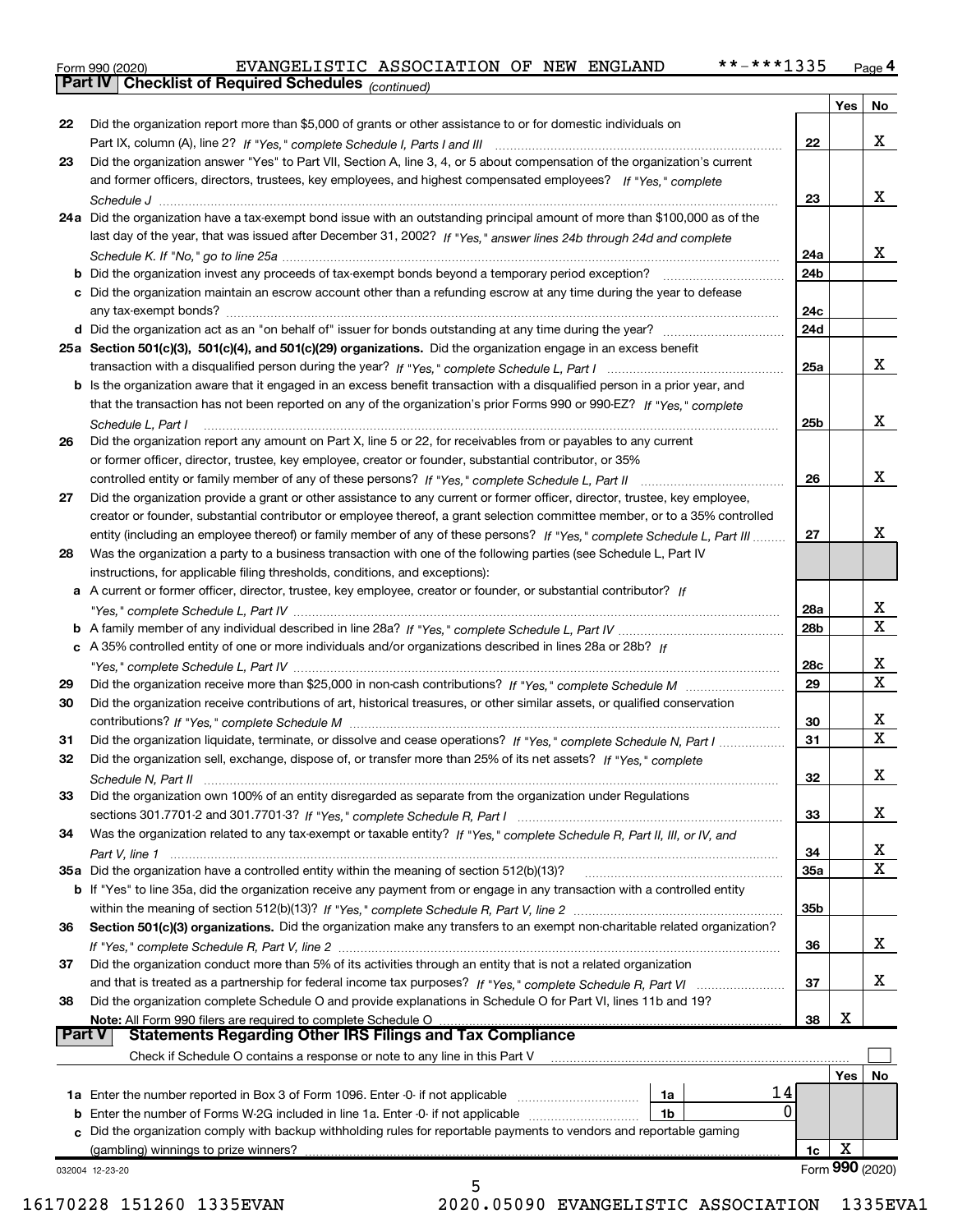| Form 990 (2020) | EVANGELISTIC ASSOCIATION OF NEW ENGLAND                                                  |  |  | **-***1335 | Page |
|-----------------|------------------------------------------------------------------------------------------|--|--|------------|------|
|                 | <b>Part V</b> Statements Regarding Other IRS Filings and Tax Compliance $_{(continued)}$ |  |  |            |      |

|     |                                                                                                                                                 |                        |    |                      | Yes | No |  |  |  |  |
|-----|-------------------------------------------------------------------------------------------------------------------------------------------------|------------------------|----|----------------------|-----|----|--|--|--|--|
|     | 2a Enter the number of employees reported on Form W-3, Transmittal of Wage and Tax Statements,                                                  |                        |    |                      |     |    |  |  |  |  |
|     | filed for the calendar year ending with or within the year covered by this return <i>manumumumum</i>                                            | 2a                     | 13 |                      |     |    |  |  |  |  |
|     | <b>b</b> If at least one is reported on line 2a, did the organization file all required federal employment tax returns?                         |                        |    | 2 <sub>b</sub>       | X   |    |  |  |  |  |
|     | <b>Note:</b> If the sum of lines 1a and 2a is greater than 250, you may be required to $e$ -file (see instructions)                             |                        |    |                      |     |    |  |  |  |  |
|     | 3a Did the organization have unrelated business gross income of \$1,000 or more during the year?                                                |                        |    |                      |     |    |  |  |  |  |
|     |                                                                                                                                                 |                        |    |                      |     |    |  |  |  |  |
|     | 4a At any time during the calendar year, did the organization have an interest in, or a signature or other authority over, a                    |                        |    |                      |     |    |  |  |  |  |
|     |                                                                                                                                                 |                        |    | 4a                   |     | х  |  |  |  |  |
|     | <b>b</b> If "Yes," enter the name of the foreign country                                                                                        |                        |    |                      |     |    |  |  |  |  |
|     | See instructions for filing requirements for FinCEN Form 114, Report of Foreign Bank and Financial Accounts (FBAR).                             |                        |    |                      |     | х  |  |  |  |  |
| 5а  |                                                                                                                                                 |                        |    | 5a<br>5 <sub>b</sub> |     | X  |  |  |  |  |
|     |                                                                                                                                                 |                        |    | 5c                   |     |    |  |  |  |  |
|     | 6a Does the organization have annual gross receipts that are normally greater than \$100,000, and did the organization solicit                  |                        |    |                      |     |    |  |  |  |  |
|     | any contributions that were not tax deductible as charitable contributions?                                                                     |                        |    | 6a                   |     | х  |  |  |  |  |
|     | b If "Yes," did the organization include with every solicitation an express statement that such contributions or gifts                          |                        |    |                      |     |    |  |  |  |  |
|     | were not tax deductible?                                                                                                                        |                        |    | 6b                   |     |    |  |  |  |  |
| 7   | Organizations that may receive deductible contributions under section 170(c).                                                                   |                        |    |                      |     |    |  |  |  |  |
|     | Did the organization receive a payment in excess of \$75 made partly as a contribution and partly for goods and services provided to the payor? |                        |    | 7a                   |     | х  |  |  |  |  |
|     | If "Yes," did the organization notify the donor of the value of the goods or services provided?                                                 |                        |    | 7b                   |     |    |  |  |  |  |
|     | Did the organization sell, exchange, or otherwise dispose of tangible personal property for which it was required                               |                        |    |                      |     |    |  |  |  |  |
|     |                                                                                                                                                 |                        |    | 7c                   |     | х  |  |  |  |  |
|     |                                                                                                                                                 | 7d                     |    |                      |     |    |  |  |  |  |
|     | Did the organization receive any funds, directly or indirectly, to pay premiums on a personal benefit contract?                                 |                        |    |                      |     |    |  |  |  |  |
|     | Did the organization, during the year, pay premiums, directly or indirectly, on a personal benefit contract?                                    |                        |    |                      |     |    |  |  |  |  |
| g   | If the organization received a contribution of qualified intellectual property, did the organization file Form 8899 as required?                |                        |    | 7g                   |     |    |  |  |  |  |
| h   | If the organization received a contribution of cars, boats, airplanes, or other vehicles, did the organization file a Form 1098-C?              |                        |    |                      |     |    |  |  |  |  |
| 8   | Sponsoring organizations maintaining donor advised funds. Did a donor advised fund maintained by the                                            |                        |    |                      |     |    |  |  |  |  |
|     | sponsoring organization have excess business holdings at any time during the year?                                                              |                        |    |                      |     |    |  |  |  |  |
| 9   | Sponsoring organizations maintaining donor advised funds.                                                                                       |                        |    |                      |     |    |  |  |  |  |
| а   | Did the sponsoring organization make any taxable distributions under section 4966?                                                              |                        |    | <b>9a</b>            |     |    |  |  |  |  |
| b   | Did the sponsoring organization make a distribution to a donor, donor advisor, or related person?                                               |                        |    | 9b                   |     |    |  |  |  |  |
| 10  | Section 501(c)(7) organizations. Enter:                                                                                                         |                        |    |                      |     |    |  |  |  |  |
| а   | <b>b</b> Gross receipts, included on Form 990, Part VIII, line 12, for public use of club facilities                                            | 10a<br>10 <sub>b</sub> |    |                      |     |    |  |  |  |  |
| 11. | Section 501(c)(12) organizations. Enter:                                                                                                        |                        |    |                      |     |    |  |  |  |  |
|     | Gross income from members or shareholders                                                                                                       | 11a                    |    |                      |     |    |  |  |  |  |
|     | <b>b</b> Gross income from other sources (Do not net amounts due or paid to other sources against                                               |                        |    |                      |     |    |  |  |  |  |
|     | amounts due or received from them.)                                                                                                             | 11b                    |    |                      |     |    |  |  |  |  |
|     | 12a Section 4947(a)(1) non-exempt charitable trusts. Is the organization filing Form 990 in lieu of Form 1041?                                  |                        |    | 12a                  |     |    |  |  |  |  |
|     | <b>b</b> If "Yes," enter the amount of tax-exempt interest received or accrued during the year                                                  | 12b                    |    |                      |     |    |  |  |  |  |
| 13  | Section 501(c)(29) qualified nonprofit health insurance issuers.                                                                                |                        |    |                      |     |    |  |  |  |  |
|     | a Is the organization licensed to issue qualified health plans in more than one state?                                                          |                        |    | 13a                  |     |    |  |  |  |  |
|     | Note: See the instructions for additional information the organization must report on Schedule O.                                               |                        |    |                      |     |    |  |  |  |  |
|     | <b>b</b> Enter the amount of reserves the organization is required to maintain by the states in which the                                       |                        |    |                      |     |    |  |  |  |  |
|     |                                                                                                                                                 | 13 <sub>b</sub>        |    |                      |     |    |  |  |  |  |
|     |                                                                                                                                                 | 13 <sub>c</sub>        |    |                      |     |    |  |  |  |  |
|     | 14a Did the organization receive any payments for indoor tanning services during the tax year?                                                  |                        |    | 14a                  |     | x  |  |  |  |  |
|     | <b>b</b> If "Yes," has it filed a Form 720 to report these payments? If "No," provide an explanation on Schedule O                              |                        |    | 14b                  |     |    |  |  |  |  |
| 15  | Is the organization subject to the section 4960 tax on payment(s) of more than \$1,000,000 in remuneration or                                   |                        |    |                      |     |    |  |  |  |  |
|     |                                                                                                                                                 |                        |    | 15                   |     | х  |  |  |  |  |
|     | If "Yes," see instructions and file Form 4720, Schedule N.                                                                                      |                        |    |                      |     | х  |  |  |  |  |
| 16  | Is the organization an educational institution subject to the section 4968 excise tax on net investment income?                                 |                        |    | 16                   |     |    |  |  |  |  |
|     | If "Yes," complete Form 4720, Schedule O.                                                                                                       |                        |    |                      |     |    |  |  |  |  |

Form 990 (2020)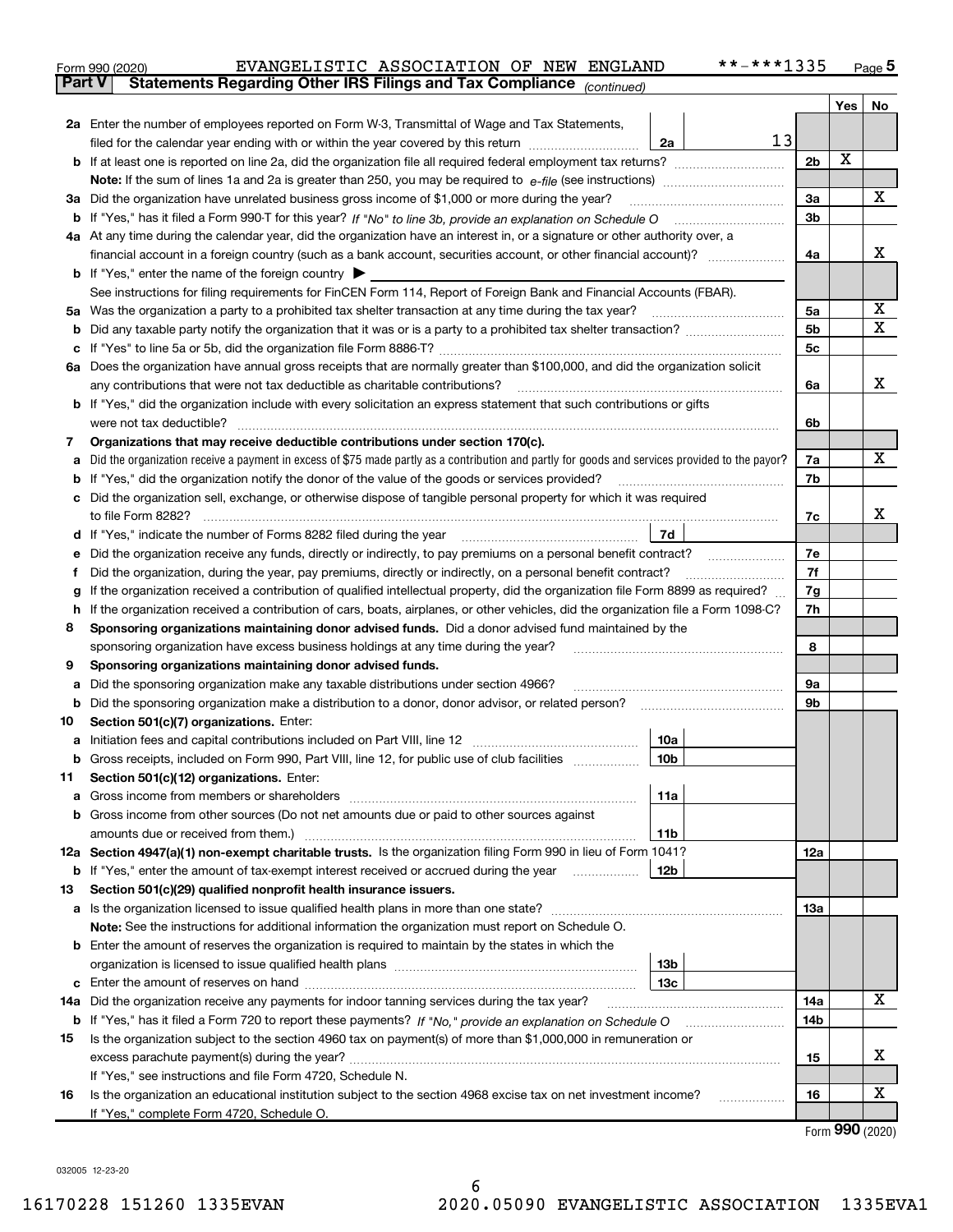| Form 990 (2020) |  |
|-----------------|--|
|-----------------|--|

Part VI | Governance, Management, and Disclosure  $F_{Or}$  each "Yes" response to lines 2 through 7b below, and for a "No" response to line 8a, 8b, or 10b below, describe the circumstances, processes, or changes on Schedule O. See instructions.

|                 |                                                                                                                                                                                                                                |    |    |                         | Yes             | No          |
|-----------------|--------------------------------------------------------------------------------------------------------------------------------------------------------------------------------------------------------------------------------|----|----|-------------------------|-----------------|-------------|
|                 | <b>1a</b> Enter the number of voting members of the governing body at the end of the tax year <i>manumum</i>                                                                                                                   | 1a | 15 |                         |                 |             |
|                 | If there are material differences in voting rights among members of the governing body, or if the governing                                                                                                                    |    |    |                         |                 |             |
|                 | body delegated broad authority to an executive committee or similar committee, explain on Schedule O.                                                                                                                          |    |    |                         |                 |             |
|                 | Enter the number of voting members included on line 1a, above, who are independent                                                                                                                                             | 1b | 15 |                         |                 |             |
| 2               | Did any officer, director, trustee, or key employee have a family relationship or a business relationship with any other                                                                                                       |    |    |                         |                 |             |
|                 | officer, director, trustee, or key employee?                                                                                                                                                                                   |    |    | $\overline{2}$          |                 | X           |
| 3               | Did the organization delegate control over management duties customarily performed by or under the direct supervision                                                                                                          |    |    |                         |                 |             |
|                 |                                                                                                                                                                                                                                |    |    | 3                       |                 | х           |
| 4               | Did the organization make any significant changes to its governing documents since the prior Form 990 was filed?                                                                                                               |    |    | $\overline{\mathbf{4}}$ |                 | $\mathbf X$ |
| 5               |                                                                                                                                                                                                                                |    |    | 5                       |                 | X           |
| 6               | Did the organization have members or stockholders?                                                                                                                                                                             |    |    | 6                       |                 | $\mathbf X$ |
|                 | 7a Did the organization have members, stockholders, or other persons who had the power to elect or appoint one or                                                                                                              |    |    |                         |                 |             |
|                 |                                                                                                                                                                                                                                |    |    | 7a                      |                 | Х           |
|                 | <b>b</b> Are any governance decisions of the organization reserved to (or subject to approval by) members, stockholders, or                                                                                                    |    |    |                         |                 |             |
|                 | persons other than the governing body?                                                                                                                                                                                         |    |    | 7b                      |                 | х           |
| 8               | Did the organization contemporaneously document the meetings held or written actions undertaken during the year by the following:                                                                                              |    |    |                         |                 |             |
| а               |                                                                                                                                                                                                                                |    |    | 8a                      | X               |             |
|                 |                                                                                                                                                                                                                                |    |    | 8b                      | X               |             |
| 9               | Is there any officer, director, trustee, or key employee listed in Part VII, Section A, who cannot be reached at the                                                                                                           |    |    |                         |                 |             |
|                 |                                                                                                                                                                                                                                |    |    | 9                       |                 | x           |
|                 | Section B. Policies (This Section B requests information about policies not required by the Internal Revenue Code.)                                                                                                            |    |    |                         |                 |             |
|                 |                                                                                                                                                                                                                                |    |    |                         | Yes             | No          |
|                 |                                                                                                                                                                                                                                |    |    | 10a                     |                 | X           |
|                 | <b>b</b> If "Yes," did the organization have written policies and procedures governing the activities of such chapters, affiliates,                                                                                            |    |    |                         |                 |             |
|                 |                                                                                                                                                                                                                                |    |    | 10 <sub>b</sub>         |                 |             |
|                 | 11a Has the organization provided a complete copy of this Form 990 to all members of its governing body before filing the form?                                                                                                |    |    | 11a                     | X               |             |
|                 | <b>b</b> Describe in Schedule O the process, if any, used by the organization to review this Form 990.                                                                                                                         |    |    |                         |                 |             |
|                 |                                                                                                                                                                                                                                |    |    |                         | Х               |             |
|                 |                                                                                                                                                                                                                                |    |    | 12a                     | X               |             |
| b               |                                                                                                                                                                                                                                |    |    | 12 <sub>b</sub>         |                 |             |
|                 | c Did the organization regularly and consistently monitor and enforce compliance with the policy? If "Yes," describe                                                                                                           |    |    |                         | Х               |             |
|                 | in Schedule O how this was done manufactured and contained a state of the state of the state of the state of the state of the state of the state of the state of the state of the state of the state of the state of the state |    |    | 12c                     | X               |             |
| 13              |                                                                                                                                                                                                                                |    |    | 13                      | X               |             |
| 14              | Did the organization have a written document retention and destruction policy? manufactured and the organization have a written document retention and destruction policy?                                                     |    |    | 14                      |                 |             |
| 15              | Did the process for determining compensation of the following persons include a review and approval by independent                                                                                                             |    |    |                         |                 |             |
|                 | persons, comparability data, and contemporaneous substantiation of the deliberation and decision?                                                                                                                              |    |    |                         |                 |             |
|                 |                                                                                                                                                                                                                                |    |    | 15a                     | X               |             |
|                 | <b>b</b> Other officers or key employees of the organization                                                                                                                                                                   |    |    | 15 <sub>b</sub>         | X               |             |
|                 | If "Yes" to line 15a or 15b, describe the process in Schedule O (see instructions).                                                                                                                                            |    |    |                         |                 |             |
|                 | 16a Did the organization invest in, contribute assets to, or participate in a joint venture or similar arrangement with a                                                                                                      |    |    |                         |                 |             |
|                 | taxable entity during the year?                                                                                                                                                                                                |    |    | 16a                     |                 | x           |
|                 | b If "Yes," did the organization follow a written policy or procedure requiring the organization to evaluate its participation                                                                                                 |    |    |                         |                 |             |
|                 | in joint venture arrangements under applicable federal tax law, and take steps to safeguard the organization's                                                                                                                 |    |    |                         |                 |             |
|                 | exempt status with respect to such arrangements?                                                                                                                                                                               |    |    | 16 <sub>b</sub>         |                 |             |
|                 | <b>Section C. Disclosure</b>                                                                                                                                                                                                   |    |    |                         |                 |             |
| 17              | List the states with which a copy of this Form 990 is required to be filed $\blacktriangleright\!\!NH$                                                                                                                         |    |    |                         |                 |             |
| 18              | Section 6104 requires an organization to make its Forms 1023 (1024 or 1024-A, if applicable), 990, and 990-T (Section 501(c)(3)s only) available                                                                               |    |    |                         |                 |             |
|                 | for public inspection. Indicate how you made these available. Check all that apply.                                                                                                                                            |    |    |                         |                 |             |
|                 | $ X $ Own website<br>$X$ Upon request<br>Another's website<br>Other (explain on Schedule O)                                                                                                                                    |    |    |                         |                 |             |
| 19              | Describe on Schedule O whether (and if so, how) the organization made its governing documents, conflict of interest policy, and financial                                                                                      |    |    |                         |                 |             |
|                 | statements available to the public during the tax year.                                                                                                                                                                        |    |    |                         |                 |             |
| 20              | State the name, address, and telephone number of the person who possesses the organization's books and records                                                                                                                 |    |    |                         |                 |             |
|                 | CHARLES GALDA - 617-229-6225                                                                                                                                                                                                   |    |    |                         |                 |             |
|                 | P.O. BOX 657,<br>03885<br>STRATHAM,<br>NH                                                                                                                                                                                      |    |    |                         |                 |             |
| 032006 12-23-20 |                                                                                                                                                                                                                                |    |    |                         | Form 990 (2020) |             |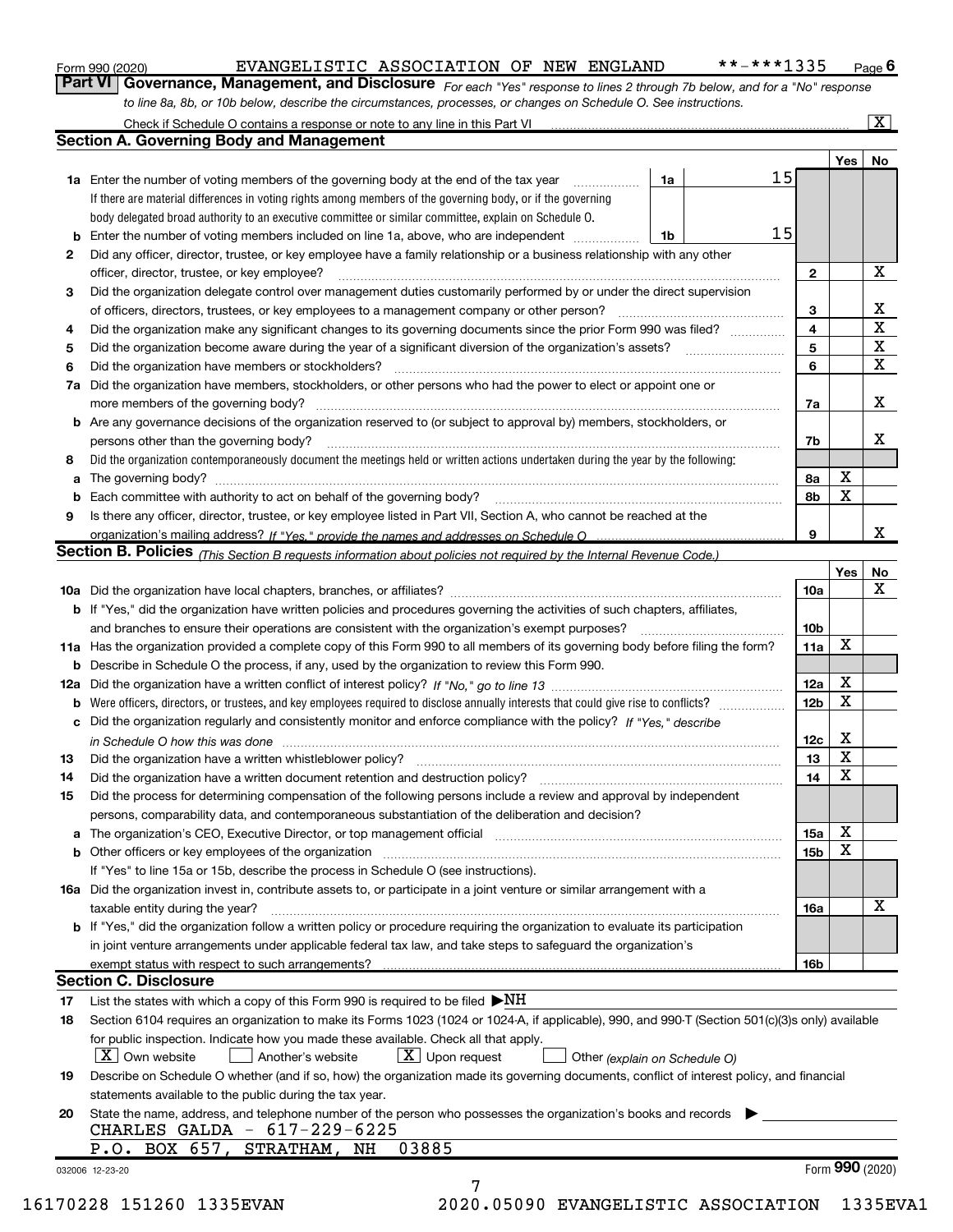$\Box$ 

| Part VII Compensation of Officers, Directors, Trustees, Key Employees, Highest Compensated |
|--------------------------------------------------------------------------------------------|
| <b>Employees, and Independent Contractors</b>                                              |

Check if Schedule O contains a response or note to any line in this Part VII

Section A. Officers, Directors, Trustees, Key Employees, and Highest Compensated Employees

1a Complete this table for all persons required to be listed. Report compensation for the calendar year ending with or within the organization's tax year. Ist all of the organization's current officers, directors, trustees (whether individuals or organizations), regardless of amount of compensation.

Enter -0- in columns (D), (E), and (F) if no compensation was paid.

**•** List all of the organization's current key employees, if any. See instructions for definition of "key employee."

● List the organization's five current highest compensated employees (other than an officer, director, trustee, or key employee) who received reportable compensation (Box 5 of Form W-2 and/or Box 7 of Form 1099-MISC) of more than \$100,000 from the organization and any related organizations.

List all of the organization's former officers, key employees, and highest compensated employees who received more than \$100,000 of reportable compensation from the organization and any related organizations.

• List all of the organization's former directors or trustees that received, in the capacity as a former director or trustee of the organization, more than \$10,000 of reportable compensation from the organization and any related organizations.

See instructions for the order in which to list the persons above.

Check this box if neither the organization nor any related organization compensated any current officer, director, or trustee.  $\perp$ 

| (A)                        | (B)                      |                                |                       | (C)                                                              |              |                                 |        | (D)             | (E)             | (F)                         |
|----------------------------|--------------------------|--------------------------------|-----------------------|------------------------------------------------------------------|--------------|---------------------------------|--------|-----------------|-----------------|-----------------------------|
| Name and title             | Average                  |                                |                       | Position<br>(do not check more than one                          |              |                                 |        | Reportable      | Reportable      | Estimated                   |
|                            | hours per                |                                |                       | box, unless person is both an<br>officer and a director/trustee) |              |                                 |        | compensation    | compensation    | amount of                   |
|                            | week                     |                                |                       |                                                                  |              |                                 |        | from            | from related    | other                       |
|                            | (list any                |                                |                       |                                                                  |              |                                 |        | the             | organizations   | compensation                |
|                            | hours for                |                                |                       |                                                                  |              |                                 |        | organization    | (W-2/1099-MISC) | from the                    |
|                            | related<br>organizations |                                |                       |                                                                  |              |                                 |        | (W-2/1099-MISC) |                 | organization<br>and related |
|                            | below                    |                                |                       |                                                                  |              |                                 |        |                 |                 | organizations               |
|                            | line)                    | Individual trustee or director | Institutional trustee | Officer                                                          | Key employee | Highest compensated<br>employee | Former |                 |                 |                             |
| CHARLES GALDA<br>(1)       | 40.00                    |                                |                       |                                                                  |              |                                 |        |                 |                 |                             |
| PRESIDENT                  |                          | $\rm X$                        |                       | $\overline{\mathbf{X}}$                                          |              |                                 |        | 87,650.         | 0.              | $0_{.}$                     |
| (2)<br>ANNETTE WRIGHT      | 2.00                     |                                |                       |                                                                  |              |                                 |        |                 |                 |                             |
| <b>DIRECTOR</b>            |                          | X                              |                       |                                                                  |              |                                 |        | 0.              | 0.              | $\mathbf 0$ .               |
| <b>BRIAN DAROSA</b><br>(3) | 2.00                     |                                |                       |                                                                  |              |                                 |        |                 |                 |                             |
| VICE TREASURER             |                          | $\rm X$                        |                       |                                                                  |              |                                 |        | 0.              | $\mathbf 0$ .   | $\mathbf 0$ .               |
| <b>BRUCE BORIA</b><br>(4)  | 2.00                     |                                |                       |                                                                  |              |                                 |        |                 |                 |                             |
| <b>DIRECTOR</b>            |                          | X                              |                       |                                                                  |              |                                 |        | 0.              | $\mathbf 0$ .   | $\mathbf 0$ .               |
| CHRIS GOEPPNER<br>(5)      | 2.00                     |                                |                       |                                                                  |              |                                 |        |                 |                 |                             |
| MODERATOR                  |                          | $\overline{\mathbf{X}}$        |                       |                                                                  |              |                                 |        | 0.              | $\mathbf 0$ .   | $0_{.}$                     |
| (6)<br>DAVID PAYNE         | 2.00                     |                                |                       |                                                                  |              |                                 |        |                 |                 |                             |
| <b>DIRECTOR</b>            |                          | X                              |                       |                                                                  |              |                                 |        | 0.              | $\mathbf 0$ .   | $0$ .                       |
| ED PICHETTE<br>(7)         | 2.00                     |                                |                       |                                                                  |              |                                 |        |                 |                 |                             |
| <b>SECRETARY</b>           |                          | $\mathbf x$                    |                       |                                                                  |              |                                 |        | $\mathbf 0$ .   | $\mathbf 0$ .   | $0_{.}$                     |
| IAN HUTCHINSON<br>(8)      | 2.00                     |                                |                       |                                                                  |              |                                 |        |                 |                 |                             |
| <b>DIRECTOR</b>            |                          | X                              |                       |                                                                  |              |                                 |        | 0.              | 0.              | $0_{.}$                     |
| <b>LARRY WARD</b><br>(9)   | 2.00                     |                                |                       |                                                                  |              |                                 |        |                 |                 |                             |
| CHAIRMAN                   |                          | $\mathbf x$                    |                       |                                                                  |              |                                 |        | 0.              | 0.              | $0_{.}$                     |
| (10) LEROY BAILEY          | $\overline{2.00}$        |                                |                       |                                                                  |              |                                 |        |                 |                 |                             |
| <b>DIRECTOR</b>            |                          | X                              |                       |                                                                  |              |                                 |        | 0.              | $\mathbf 0$ .   | $\mathbf 0$ .               |
| (11) MARIAN NORONHA        | $\overline{2.00}$        |                                |                       |                                                                  |              |                                 |        |                 |                 |                             |
| <b>TREASURER</b>           |                          | $\mathbf X$                    |                       |                                                                  |              |                                 |        | 0.              | $\mathbf 0$ .   | $0_{.}$                     |
| (12) MARINDA BENNETT       | $\overline{2.00}$        |                                |                       |                                                                  |              |                                 |        |                 |                 |                             |
| <b>DIRECTOR</b>            |                          | $\overline{\textbf{X}}$        |                       |                                                                  |              |                                 |        | 0.              | 0.              | $0_{.}$                     |
| (13) SERGIO PEREZ          | $\overline{2.00}$        |                                |                       |                                                                  |              |                                 |        |                 |                 |                             |
| VICE CHAIRMAN              |                          | $\rm X$                        |                       |                                                                  |              |                                 |        | 0.              | $\mathbf 0$ .   | $\mathbf 0$ .               |
| (14) TERRY SHANAHAN        | 2.00                     |                                |                       |                                                                  |              |                                 |        |                 |                 |                             |
| <b>DIRECTOR</b>            |                          | X                              |                       |                                                                  |              |                                 |        | 0.              | 0.              | $\mathbf 0$ .               |
| (15) VICTORIA KOWARICK     | 2.00                     |                                |                       |                                                                  |              |                                 |        |                 |                 |                             |
| VICE MODERATOR             |                          | $\mathbf X$                    |                       |                                                                  |              |                                 |        | 0.              | 0.              | $\mathbf 0$ .               |
|                            |                          |                                |                       |                                                                  |              |                                 |        |                 |                 |                             |
|                            |                          |                                |                       |                                                                  |              |                                 |        |                 |                 |                             |
|                            |                          |                                |                       |                                                                  |              |                                 |        |                 |                 |                             |
|                            |                          |                                |                       |                                                                  |              |                                 |        |                 |                 |                             |

8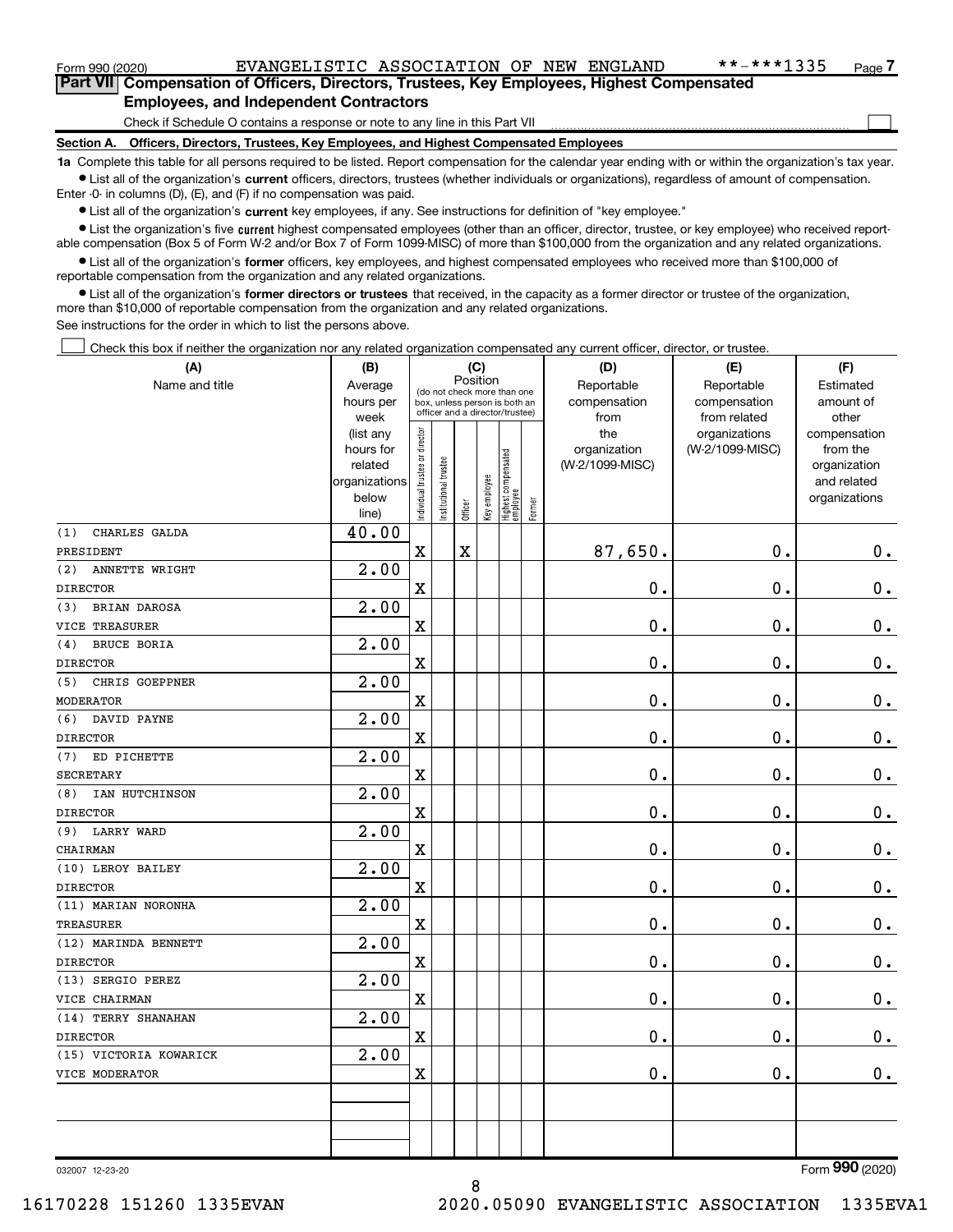|   | EVANGELISTIC ASSOCIATION OF NEW ENGLAND<br>Form 990 (2020)                                                                                                                                                                                                          |                                                                      |                                                                                                                    |                      |         |              |                                           |                                                   |                                        | **-***1335                       |                        |   |                                                                          | Page $8$ |
|---|---------------------------------------------------------------------------------------------------------------------------------------------------------------------------------------------------------------------------------------------------------------------|----------------------------------------------------------------------|--------------------------------------------------------------------------------------------------------------------|----------------------|---------|--------------|-------------------------------------------|---------------------------------------------------|----------------------------------------|----------------------------------|------------------------|---|--------------------------------------------------------------------------|----------|
|   | <b>Part VII</b><br>Section A. Officers, Directors, Trustees, Key Employees, and Highest Compensated Employees (continued)                                                                                                                                           |                                                                      |                                                                                                                    |                      |         |              |                                           |                                                   |                                        |                                  |                        |   |                                                                          |          |
|   | (A)<br>Name and title                                                                                                                                                                                                                                               | (B)<br>Average<br>hours per<br>week                                  | (C)<br>Position<br>(do not check more than one<br>box, unless person is both an<br>officer and a director/trustee) |                      |         |              | (D)<br>Reportable<br>compensation<br>from | (E)<br>Reportable<br>compensation<br>from related |                                        | Estimated<br>amount of           |                        |   |                                                                          |          |
|   |                                                                                                                                                                                                                                                                     | (list any<br>hours for<br>related<br>organizations<br>below<br>line) | Individual trustee or director                                                                                     | nstitutional trustee | Officer | Key employee | Highest compensated<br>employee           | Former                                            | the<br>organization<br>(W-2/1099-MISC) | organizations<br>(W-2/1099-MISC) |                        |   | compensation<br>from the<br>organization<br>and related<br>organizations |          |
|   |                                                                                                                                                                                                                                                                     |                                                                      |                                                                                                                    |                      |         |              |                                           |                                                   |                                        |                                  |                        |   |                                                                          |          |
|   |                                                                                                                                                                                                                                                                     |                                                                      |                                                                                                                    |                      |         |              |                                           |                                                   |                                        |                                  |                        |   |                                                                          |          |
|   |                                                                                                                                                                                                                                                                     |                                                                      |                                                                                                                    |                      |         |              |                                           |                                                   |                                        |                                  |                        |   |                                                                          |          |
|   |                                                                                                                                                                                                                                                                     |                                                                      |                                                                                                                    |                      |         |              |                                           |                                                   |                                        |                                  |                        |   |                                                                          |          |
|   |                                                                                                                                                                                                                                                                     |                                                                      |                                                                                                                    |                      |         |              |                                           |                                                   |                                        |                                  |                        |   |                                                                          |          |
|   |                                                                                                                                                                                                                                                                     |                                                                      |                                                                                                                    |                      |         |              |                                           |                                                   |                                        |                                  |                        |   |                                                                          |          |
|   | 1b Subtotal                                                                                                                                                                                                                                                         |                                                                      |                                                                                                                    |                      |         |              |                                           |                                                   | 87,650.                                |                                  | $0$ .                  |   |                                                                          | 0.       |
|   | c Total from continuation sheets to Part VII, Section A [111] [12] Total from continuation sheets to Part VII, Section A                                                                                                                                            |                                                                      |                                                                                                                    |                      |         |              |                                           |                                                   | 0.<br>87,650.                          |                                  | $\overline{0}$ .<br>0. |   |                                                                          | 0.<br>О. |
| 2 | Total number of individuals (including but not limited to those listed above) who received more than \$100,000 of reportable                                                                                                                                        |                                                                      |                                                                                                                    |                      |         |              |                                           |                                                   |                                        |                                  |                        |   |                                                                          | 0        |
|   | compensation from the organization $\blacktriangleright$                                                                                                                                                                                                            |                                                                      |                                                                                                                    |                      |         |              |                                           |                                                   |                                        |                                  |                        |   | Yes                                                                      | No       |
| 3 | Did the organization list any former officer, director, trustee, key employee, or highest compensated employee on                                                                                                                                                   |                                                                      |                                                                                                                    |                      |         |              |                                           |                                                   |                                        |                                  |                        |   |                                                                          |          |
|   | line 1a? If "Yes," complete Schedule J for such individual manufactured contained and the Ves," complete Schedule J for such individual<br>For any individual listed on line 1a, is the sum of reportable compensation and other compensation from the organization |                                                                      |                                                                                                                    |                      |         |              |                                           |                                                   |                                        |                                  |                        | 3 |                                                                          | X        |
|   |                                                                                                                                                                                                                                                                     |                                                                      |                                                                                                                    |                      |         |              |                                           |                                                   |                                        |                                  |                        | 4 |                                                                          | х        |
| 5 | Did any person listed on line 1a receive or accrue compensation from any unrelated organization or individual for services                                                                                                                                          |                                                                      |                                                                                                                    |                      |         |              |                                           |                                                   |                                        |                                  |                        |   |                                                                          |          |
|   | rendered to the organization? If "Yes." complete Schedule J for such person.<br><b>Section B. Independent Contractors</b>                                                                                                                                           |                                                                      |                                                                                                                    |                      |         |              |                                           |                                                   |                                        |                                  |                        | 5 |                                                                          | x        |
| 1 | Complete this table for your five highest compensated independent contractors that received more than \$100,000 of compensation from                                                                                                                                |                                                                      |                                                                                                                    |                      |         |              |                                           |                                                   |                                        |                                  |                        |   |                                                                          |          |
|   | the organization. Report compensation for the calendar year ending with or within the organization's tax year.<br>(A)<br>Name and business address                                                                                                                  |                                                                      |                                                                                                                    | <b>NONE</b>          |         |              |                                           |                                                   | (B)<br>Description of services         |                                  |                        |   | (C)<br>Compensation                                                      |          |
|   |                                                                                                                                                                                                                                                                     |                                                                      |                                                                                                                    |                      |         |              |                                           |                                                   |                                        |                                  |                        |   |                                                                          |          |
|   |                                                                                                                                                                                                                                                                     |                                                                      |                                                                                                                    |                      |         |              |                                           |                                                   |                                        |                                  |                        |   |                                                                          |          |
|   |                                                                                                                                                                                                                                                                     |                                                                      |                                                                                                                    |                      |         |              |                                           |                                                   |                                        |                                  |                        |   |                                                                          |          |
|   |                                                                                                                                                                                                                                                                     |                                                                      |                                                                                                                    |                      |         |              |                                           |                                                   |                                        |                                  |                        |   |                                                                          |          |
| 2 | Total number of independent contractors (including but not limited to those listed above) who received more than<br>\$100,000 of compensation from the organization                                                                                                 |                                                                      |                                                                                                                    |                      |         | 0            |                                           |                                                   |                                        |                                  |                        |   |                                                                          |          |
|   |                                                                                                                                                                                                                                                                     |                                                                      |                                                                                                                    |                      |         |              |                                           |                                                   |                                        |                                  |                        |   | $000 \times 000$                                                         |          |

Form 990 (2020)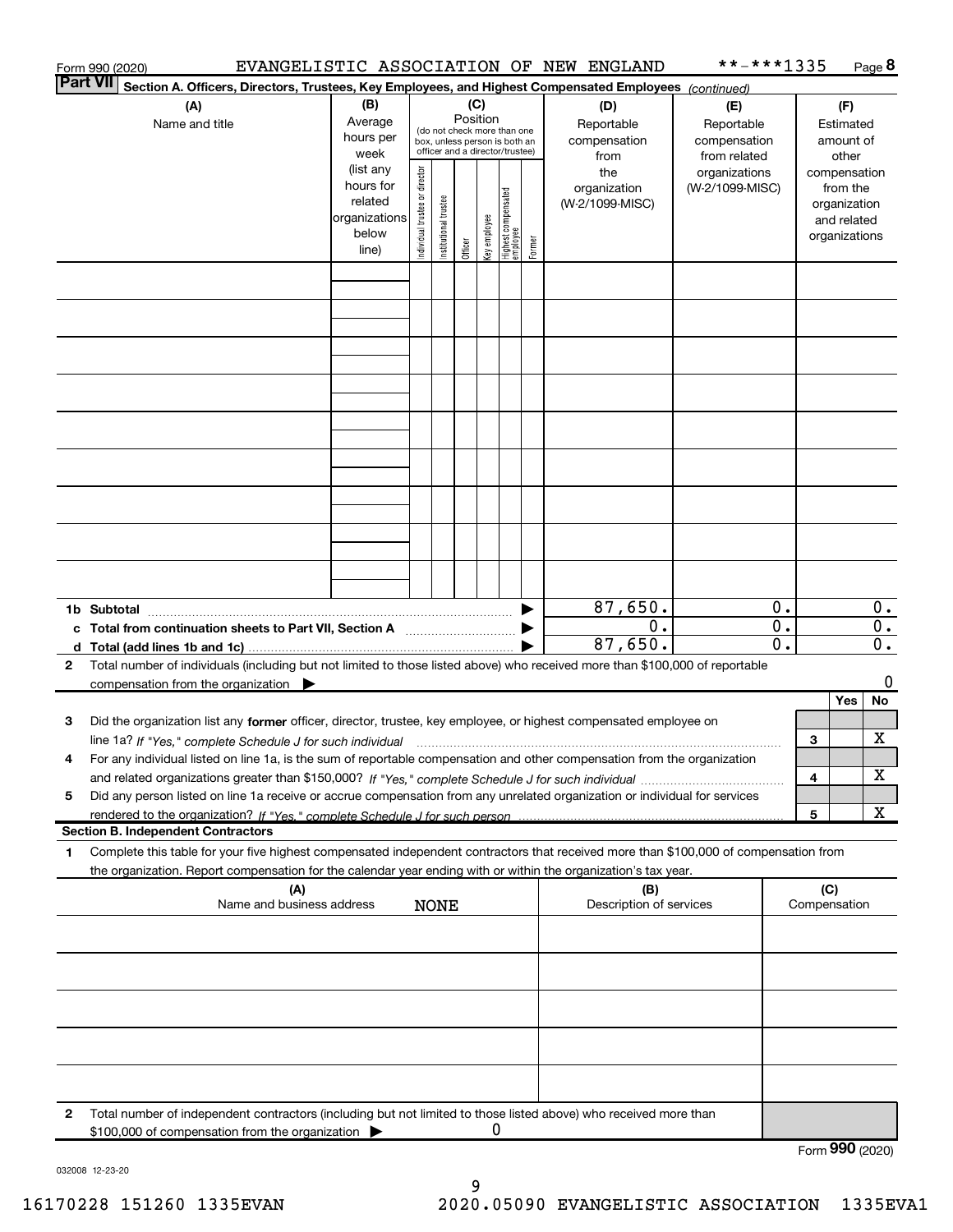| <b>Part VIII</b><br><b>Statement of Revenue</b><br>Check if Schedule O contains a response or note to any line in this Part VIII<br>$\overline{)}$ (B) $\overline{)}$ (C)<br>(D)<br>Unrelated<br>Related or exempt<br>Total revenue<br>function revenue<br>business revenue<br>sections 512 - 514<br>Contributions, Gifts, Grants<br>and Other Similar Amounts<br>1 a Federated campaigns<br>1a<br>1 <sub>b</sub><br>Membership dues<br>b<br>$\ldots \ldots \ldots \ldots \ldots$<br>1c<br>Fundraising events<br>с<br>1 <sub>d</sub><br>Related organizations<br>d<br>Government grants (contributions)<br>1e<br>All other contributions, gifts, grants, and<br>f<br>497, 967.<br>similar amounts not included above<br>1f<br>$1g$ \$<br>Noncash contributions included in lines 1a-1f<br>497,967.<br>h Total. Add lines 1a-1f.<br><b>Business Code</b><br>1,193.<br>1,193.<br>900099<br>CHARGES FOR SERVICES<br>2a<br>Program Service<br>b<br><u> 1989 - Johann Barbara, martxa alemaniar amerikan a</u><br>c<br><u>and the contract of the contract of the contract of the contract of the contract of the contract of the contract of the contract of the contract of the contract of the contract of the contract of the contract of the contr</u><br>d<br><u> 1989 - Johann Barbara, martin amerikan basar dan berasal dalam basar dalam basar dalam basar dalam basar dala</u><br>е<br>f<br>1,193.<br>Total. Add lines 2a-2f<br>3<br>Investment income (including dividends, interest, and<br>2,314.<br>2,314.<br>Income from investment of tax-exempt bond proceeds<br>4<br>5<br>(i) Real<br>(ii) Personal<br>Gross rents<br>l 6a<br>6а<br>6 <sub>b</sub><br>Less: rental expenses<br>b<br>6c<br>Rental income or (loss)<br>с<br>Net rental income or (loss)<br>d<br>(i) Securities<br>(ii) Other<br>7 a Gross amount from sales of<br>assets other than inventory<br>7a<br><b>b</b> Less: cost or other basis<br>evenue<br>and sales expenses<br>7b<br>7c<br>c Gain or (loss)<br>Other <sub>R</sub><br>8 a Gross income from fundraising events (not<br>including \$<br>$\overline{\phantom{a}}$ of<br>contributions reported on line 1c). See<br>  8a  <br> 8 <sub>b</sub>  <br>Net income or (loss) from fundraising events<br>с<br>.<br>9 a Gross income from gaming activities. See<br> 9a <br>9 <sub>b</sub><br><b>b</b> Less: direct expenses <b>manually</b><br>c Net income or (loss) from gaming activities<br>.<br>10 a Gross sales of inventory, less returns<br> 10a <br>10b<br><b>b</b> Less: cost of goods sold<br>c Net income or (loss) from sales of inventory<br><b>Business Code</b><br>Miscellaneous<br>Revenue<br>11 a<br><u> 1989 - Johann Stein, mars an deus an deus Angelsen († 1908)</u><br>b<br>the control of the control of the control of the control of the control of the control of<br>с<br>the control of the control of the control of the control of the control of the control of<br>2,314.<br>501,474.<br>1,193.<br>$0$ .<br>12<br>032009 12-23-20 |  |  | EVANGELISTIC ASSOCIATION OF NEW ENGLAND<br>Form 990 (2020) |  | **-***1335 | Page 9                             |
|--------------------------------------------------------------------------------------------------------------------------------------------------------------------------------------------------------------------------------------------------------------------------------------------------------------------------------------------------------------------------------------------------------------------------------------------------------------------------------------------------------------------------------------------------------------------------------------------------------------------------------------------------------------------------------------------------------------------------------------------------------------------------------------------------------------------------------------------------------------------------------------------------------------------------------------------------------------------------------------------------------------------------------------------------------------------------------------------------------------------------------------------------------------------------------------------------------------------------------------------------------------------------------------------------------------------------------------------------------------------------------------------------------------------------------------------------------------------------------------------------------------------------------------------------------------------------------------------------------------------------------------------------------------------------------------------------------------------------------------------------------------------------------------------------------------------------------------------------------------------------------------------------------------------------------------------------------------------------------------------------------------------------------------------------------------------------------------------------------------------------------------------------------------------------------------------------------------------------------------------------------------------------------------------------------------------------------------------------------------------------------------------------------------------------------------------------------------------------------------------------------------------------------------------------------------------------------------------------------------------------------------------------------------------------------------------------------------------------------------------------------------------------------------------------------------------------------------------------------------------------------------------------------------------------------------------------------------------------------------------------|--|--|------------------------------------------------------------|--|------------|------------------------------------|
|                                                                                                                                                                                                                                                                                                                                                                                                                                                                                                                                                                                                                                                                                                                                                                                                                                                                                                                                                                                                                                                                                                                                                                                                                                                                                                                                                                                                                                                                                                                                                                                                                                                                                                                                                                                                                                                                                                                                                                                                                                                                                                                                                                                                                                                                                                                                                                                                                                                                                                                                                                                                                                                                                                                                                                                                                                                                                                                                                                                                  |  |  |                                                            |  |            |                                    |
|                                                                                                                                                                                                                                                                                                                                                                                                                                                                                                                                                                                                                                                                                                                                                                                                                                                                                                                                                                                                                                                                                                                                                                                                                                                                                                                                                                                                                                                                                                                                                                                                                                                                                                                                                                                                                                                                                                                                                                                                                                                                                                                                                                                                                                                                                                                                                                                                                                                                                                                                                                                                                                                                                                                                                                                                                                                                                                                                                                                                  |  |  |                                                            |  |            |                                    |
|                                                                                                                                                                                                                                                                                                                                                                                                                                                                                                                                                                                                                                                                                                                                                                                                                                                                                                                                                                                                                                                                                                                                                                                                                                                                                                                                                                                                                                                                                                                                                                                                                                                                                                                                                                                                                                                                                                                                                                                                                                                                                                                                                                                                                                                                                                                                                                                                                                                                                                                                                                                                                                                                                                                                                                                                                                                                                                                                                                                                  |  |  |                                                            |  |            | Revenue excluded<br>from tax under |
|                                                                                                                                                                                                                                                                                                                                                                                                                                                                                                                                                                                                                                                                                                                                                                                                                                                                                                                                                                                                                                                                                                                                                                                                                                                                                                                                                                                                                                                                                                                                                                                                                                                                                                                                                                                                                                                                                                                                                                                                                                                                                                                                                                                                                                                                                                                                                                                                                                                                                                                                                                                                                                                                                                                                                                                                                                                                                                                                                                                                  |  |  |                                                            |  |            |                                    |
|                                                                                                                                                                                                                                                                                                                                                                                                                                                                                                                                                                                                                                                                                                                                                                                                                                                                                                                                                                                                                                                                                                                                                                                                                                                                                                                                                                                                                                                                                                                                                                                                                                                                                                                                                                                                                                                                                                                                                                                                                                                                                                                                                                                                                                                                                                                                                                                                                                                                                                                                                                                                                                                                                                                                                                                                                                                                                                                                                                                                  |  |  |                                                            |  |            |                                    |
|                                                                                                                                                                                                                                                                                                                                                                                                                                                                                                                                                                                                                                                                                                                                                                                                                                                                                                                                                                                                                                                                                                                                                                                                                                                                                                                                                                                                                                                                                                                                                                                                                                                                                                                                                                                                                                                                                                                                                                                                                                                                                                                                                                                                                                                                                                                                                                                                                                                                                                                                                                                                                                                                                                                                                                                                                                                                                                                                                                                                  |  |  |                                                            |  |            |                                    |
|                                                                                                                                                                                                                                                                                                                                                                                                                                                                                                                                                                                                                                                                                                                                                                                                                                                                                                                                                                                                                                                                                                                                                                                                                                                                                                                                                                                                                                                                                                                                                                                                                                                                                                                                                                                                                                                                                                                                                                                                                                                                                                                                                                                                                                                                                                                                                                                                                                                                                                                                                                                                                                                                                                                                                                                                                                                                                                                                                                                                  |  |  |                                                            |  |            |                                    |
|                                                                                                                                                                                                                                                                                                                                                                                                                                                                                                                                                                                                                                                                                                                                                                                                                                                                                                                                                                                                                                                                                                                                                                                                                                                                                                                                                                                                                                                                                                                                                                                                                                                                                                                                                                                                                                                                                                                                                                                                                                                                                                                                                                                                                                                                                                                                                                                                                                                                                                                                                                                                                                                                                                                                                                                                                                                                                                                                                                                                  |  |  |                                                            |  |            |                                    |
|                                                                                                                                                                                                                                                                                                                                                                                                                                                                                                                                                                                                                                                                                                                                                                                                                                                                                                                                                                                                                                                                                                                                                                                                                                                                                                                                                                                                                                                                                                                                                                                                                                                                                                                                                                                                                                                                                                                                                                                                                                                                                                                                                                                                                                                                                                                                                                                                                                                                                                                                                                                                                                                                                                                                                                                                                                                                                                                                                                                                  |  |  |                                                            |  |            |                                    |
|                                                                                                                                                                                                                                                                                                                                                                                                                                                                                                                                                                                                                                                                                                                                                                                                                                                                                                                                                                                                                                                                                                                                                                                                                                                                                                                                                                                                                                                                                                                                                                                                                                                                                                                                                                                                                                                                                                                                                                                                                                                                                                                                                                                                                                                                                                                                                                                                                                                                                                                                                                                                                                                                                                                                                                                                                                                                                                                                                                                                  |  |  |                                                            |  |            |                                    |
|                                                                                                                                                                                                                                                                                                                                                                                                                                                                                                                                                                                                                                                                                                                                                                                                                                                                                                                                                                                                                                                                                                                                                                                                                                                                                                                                                                                                                                                                                                                                                                                                                                                                                                                                                                                                                                                                                                                                                                                                                                                                                                                                                                                                                                                                                                                                                                                                                                                                                                                                                                                                                                                                                                                                                                                                                                                                                                                                                                                                  |  |  |                                                            |  |            |                                    |
|                                                                                                                                                                                                                                                                                                                                                                                                                                                                                                                                                                                                                                                                                                                                                                                                                                                                                                                                                                                                                                                                                                                                                                                                                                                                                                                                                                                                                                                                                                                                                                                                                                                                                                                                                                                                                                                                                                                                                                                                                                                                                                                                                                                                                                                                                                                                                                                                                                                                                                                                                                                                                                                                                                                                                                                                                                                                                                                                                                                                  |  |  |                                                            |  |            |                                    |
|                                                                                                                                                                                                                                                                                                                                                                                                                                                                                                                                                                                                                                                                                                                                                                                                                                                                                                                                                                                                                                                                                                                                                                                                                                                                                                                                                                                                                                                                                                                                                                                                                                                                                                                                                                                                                                                                                                                                                                                                                                                                                                                                                                                                                                                                                                                                                                                                                                                                                                                                                                                                                                                                                                                                                                                                                                                                                                                                                                                                  |  |  |                                                            |  |            |                                    |
|                                                                                                                                                                                                                                                                                                                                                                                                                                                                                                                                                                                                                                                                                                                                                                                                                                                                                                                                                                                                                                                                                                                                                                                                                                                                                                                                                                                                                                                                                                                                                                                                                                                                                                                                                                                                                                                                                                                                                                                                                                                                                                                                                                                                                                                                                                                                                                                                                                                                                                                                                                                                                                                                                                                                                                                                                                                                                                                                                                                                  |  |  |                                                            |  |            |                                    |
|                                                                                                                                                                                                                                                                                                                                                                                                                                                                                                                                                                                                                                                                                                                                                                                                                                                                                                                                                                                                                                                                                                                                                                                                                                                                                                                                                                                                                                                                                                                                                                                                                                                                                                                                                                                                                                                                                                                                                                                                                                                                                                                                                                                                                                                                                                                                                                                                                                                                                                                                                                                                                                                                                                                                                                                                                                                                                                                                                                                                  |  |  |                                                            |  |            |                                    |
|                                                                                                                                                                                                                                                                                                                                                                                                                                                                                                                                                                                                                                                                                                                                                                                                                                                                                                                                                                                                                                                                                                                                                                                                                                                                                                                                                                                                                                                                                                                                                                                                                                                                                                                                                                                                                                                                                                                                                                                                                                                                                                                                                                                                                                                                                                                                                                                                                                                                                                                                                                                                                                                                                                                                                                                                                                                                                                                                                                                                  |  |  |                                                            |  |            |                                    |
|                                                                                                                                                                                                                                                                                                                                                                                                                                                                                                                                                                                                                                                                                                                                                                                                                                                                                                                                                                                                                                                                                                                                                                                                                                                                                                                                                                                                                                                                                                                                                                                                                                                                                                                                                                                                                                                                                                                                                                                                                                                                                                                                                                                                                                                                                                                                                                                                                                                                                                                                                                                                                                                                                                                                                                                                                                                                                                                                                                                                  |  |  |                                                            |  |            |                                    |
|                                                                                                                                                                                                                                                                                                                                                                                                                                                                                                                                                                                                                                                                                                                                                                                                                                                                                                                                                                                                                                                                                                                                                                                                                                                                                                                                                                                                                                                                                                                                                                                                                                                                                                                                                                                                                                                                                                                                                                                                                                                                                                                                                                                                                                                                                                                                                                                                                                                                                                                                                                                                                                                                                                                                                                                                                                                                                                                                                                                                  |  |  |                                                            |  |            |                                    |
|                                                                                                                                                                                                                                                                                                                                                                                                                                                                                                                                                                                                                                                                                                                                                                                                                                                                                                                                                                                                                                                                                                                                                                                                                                                                                                                                                                                                                                                                                                                                                                                                                                                                                                                                                                                                                                                                                                                                                                                                                                                                                                                                                                                                                                                                                                                                                                                                                                                                                                                                                                                                                                                                                                                                                                                                                                                                                                                                                                                                  |  |  |                                                            |  |            |                                    |
|                                                                                                                                                                                                                                                                                                                                                                                                                                                                                                                                                                                                                                                                                                                                                                                                                                                                                                                                                                                                                                                                                                                                                                                                                                                                                                                                                                                                                                                                                                                                                                                                                                                                                                                                                                                                                                                                                                                                                                                                                                                                                                                                                                                                                                                                                                                                                                                                                                                                                                                                                                                                                                                                                                                                                                                                                                                                                                                                                                                                  |  |  |                                                            |  |            |                                    |
|                                                                                                                                                                                                                                                                                                                                                                                                                                                                                                                                                                                                                                                                                                                                                                                                                                                                                                                                                                                                                                                                                                                                                                                                                                                                                                                                                                                                                                                                                                                                                                                                                                                                                                                                                                                                                                                                                                                                                                                                                                                                                                                                                                                                                                                                                                                                                                                                                                                                                                                                                                                                                                                                                                                                                                                                                                                                                                                                                                                                  |  |  |                                                            |  |            |                                    |
|                                                                                                                                                                                                                                                                                                                                                                                                                                                                                                                                                                                                                                                                                                                                                                                                                                                                                                                                                                                                                                                                                                                                                                                                                                                                                                                                                                                                                                                                                                                                                                                                                                                                                                                                                                                                                                                                                                                                                                                                                                                                                                                                                                                                                                                                                                                                                                                                                                                                                                                                                                                                                                                                                                                                                                                                                                                                                                                                                                                                  |  |  |                                                            |  |            |                                    |
|                                                                                                                                                                                                                                                                                                                                                                                                                                                                                                                                                                                                                                                                                                                                                                                                                                                                                                                                                                                                                                                                                                                                                                                                                                                                                                                                                                                                                                                                                                                                                                                                                                                                                                                                                                                                                                                                                                                                                                                                                                                                                                                                                                                                                                                                                                                                                                                                                                                                                                                                                                                                                                                                                                                                                                                                                                                                                                                                                                                                  |  |  |                                                            |  |            |                                    |
|                                                                                                                                                                                                                                                                                                                                                                                                                                                                                                                                                                                                                                                                                                                                                                                                                                                                                                                                                                                                                                                                                                                                                                                                                                                                                                                                                                                                                                                                                                                                                                                                                                                                                                                                                                                                                                                                                                                                                                                                                                                                                                                                                                                                                                                                                                                                                                                                                                                                                                                                                                                                                                                                                                                                                                                                                                                                                                                                                                                                  |  |  |                                                            |  |            |                                    |
|                                                                                                                                                                                                                                                                                                                                                                                                                                                                                                                                                                                                                                                                                                                                                                                                                                                                                                                                                                                                                                                                                                                                                                                                                                                                                                                                                                                                                                                                                                                                                                                                                                                                                                                                                                                                                                                                                                                                                                                                                                                                                                                                                                                                                                                                                                                                                                                                                                                                                                                                                                                                                                                                                                                                                                                                                                                                                                                                                                                                  |  |  |                                                            |  |            |                                    |
|                                                                                                                                                                                                                                                                                                                                                                                                                                                                                                                                                                                                                                                                                                                                                                                                                                                                                                                                                                                                                                                                                                                                                                                                                                                                                                                                                                                                                                                                                                                                                                                                                                                                                                                                                                                                                                                                                                                                                                                                                                                                                                                                                                                                                                                                                                                                                                                                                                                                                                                                                                                                                                                                                                                                                                                                                                                                                                                                                                                                  |  |  |                                                            |  |            |                                    |
|                                                                                                                                                                                                                                                                                                                                                                                                                                                                                                                                                                                                                                                                                                                                                                                                                                                                                                                                                                                                                                                                                                                                                                                                                                                                                                                                                                                                                                                                                                                                                                                                                                                                                                                                                                                                                                                                                                                                                                                                                                                                                                                                                                                                                                                                                                                                                                                                                                                                                                                                                                                                                                                                                                                                                                                                                                                                                                                                                                                                  |  |  |                                                            |  |            |                                    |
|                                                                                                                                                                                                                                                                                                                                                                                                                                                                                                                                                                                                                                                                                                                                                                                                                                                                                                                                                                                                                                                                                                                                                                                                                                                                                                                                                                                                                                                                                                                                                                                                                                                                                                                                                                                                                                                                                                                                                                                                                                                                                                                                                                                                                                                                                                                                                                                                                                                                                                                                                                                                                                                                                                                                                                                                                                                                                                                                                                                                  |  |  |                                                            |  |            |                                    |
|                                                                                                                                                                                                                                                                                                                                                                                                                                                                                                                                                                                                                                                                                                                                                                                                                                                                                                                                                                                                                                                                                                                                                                                                                                                                                                                                                                                                                                                                                                                                                                                                                                                                                                                                                                                                                                                                                                                                                                                                                                                                                                                                                                                                                                                                                                                                                                                                                                                                                                                                                                                                                                                                                                                                                                                                                                                                                                                                                                                                  |  |  |                                                            |  |            |                                    |
|                                                                                                                                                                                                                                                                                                                                                                                                                                                                                                                                                                                                                                                                                                                                                                                                                                                                                                                                                                                                                                                                                                                                                                                                                                                                                                                                                                                                                                                                                                                                                                                                                                                                                                                                                                                                                                                                                                                                                                                                                                                                                                                                                                                                                                                                                                                                                                                                                                                                                                                                                                                                                                                                                                                                                                                                                                                                                                                                                                                                  |  |  |                                                            |  |            |                                    |
|                                                                                                                                                                                                                                                                                                                                                                                                                                                                                                                                                                                                                                                                                                                                                                                                                                                                                                                                                                                                                                                                                                                                                                                                                                                                                                                                                                                                                                                                                                                                                                                                                                                                                                                                                                                                                                                                                                                                                                                                                                                                                                                                                                                                                                                                                                                                                                                                                                                                                                                                                                                                                                                                                                                                                                                                                                                                                                                                                                                                  |  |  |                                                            |  |            |                                    |
|                                                                                                                                                                                                                                                                                                                                                                                                                                                                                                                                                                                                                                                                                                                                                                                                                                                                                                                                                                                                                                                                                                                                                                                                                                                                                                                                                                                                                                                                                                                                                                                                                                                                                                                                                                                                                                                                                                                                                                                                                                                                                                                                                                                                                                                                                                                                                                                                                                                                                                                                                                                                                                                                                                                                                                                                                                                                                                                                                                                                  |  |  |                                                            |  |            |                                    |
|                                                                                                                                                                                                                                                                                                                                                                                                                                                                                                                                                                                                                                                                                                                                                                                                                                                                                                                                                                                                                                                                                                                                                                                                                                                                                                                                                                                                                                                                                                                                                                                                                                                                                                                                                                                                                                                                                                                                                                                                                                                                                                                                                                                                                                                                                                                                                                                                                                                                                                                                                                                                                                                                                                                                                                                                                                                                                                                                                                                                  |  |  |                                                            |  |            |                                    |
|                                                                                                                                                                                                                                                                                                                                                                                                                                                                                                                                                                                                                                                                                                                                                                                                                                                                                                                                                                                                                                                                                                                                                                                                                                                                                                                                                                                                                                                                                                                                                                                                                                                                                                                                                                                                                                                                                                                                                                                                                                                                                                                                                                                                                                                                                                                                                                                                                                                                                                                                                                                                                                                                                                                                                                                                                                                                                                                                                                                                  |  |  |                                                            |  |            |                                    |
|                                                                                                                                                                                                                                                                                                                                                                                                                                                                                                                                                                                                                                                                                                                                                                                                                                                                                                                                                                                                                                                                                                                                                                                                                                                                                                                                                                                                                                                                                                                                                                                                                                                                                                                                                                                                                                                                                                                                                                                                                                                                                                                                                                                                                                                                                                                                                                                                                                                                                                                                                                                                                                                                                                                                                                                                                                                                                                                                                                                                  |  |  |                                                            |  |            |                                    |
|                                                                                                                                                                                                                                                                                                                                                                                                                                                                                                                                                                                                                                                                                                                                                                                                                                                                                                                                                                                                                                                                                                                                                                                                                                                                                                                                                                                                                                                                                                                                                                                                                                                                                                                                                                                                                                                                                                                                                                                                                                                                                                                                                                                                                                                                                                                                                                                                                                                                                                                                                                                                                                                                                                                                                                                                                                                                                                                                                                                                  |  |  |                                                            |  |            |                                    |
|                                                                                                                                                                                                                                                                                                                                                                                                                                                                                                                                                                                                                                                                                                                                                                                                                                                                                                                                                                                                                                                                                                                                                                                                                                                                                                                                                                                                                                                                                                                                                                                                                                                                                                                                                                                                                                                                                                                                                                                                                                                                                                                                                                                                                                                                                                                                                                                                                                                                                                                                                                                                                                                                                                                                                                                                                                                                                                                                                                                                  |  |  |                                                            |  |            |                                    |
|                                                                                                                                                                                                                                                                                                                                                                                                                                                                                                                                                                                                                                                                                                                                                                                                                                                                                                                                                                                                                                                                                                                                                                                                                                                                                                                                                                                                                                                                                                                                                                                                                                                                                                                                                                                                                                                                                                                                                                                                                                                                                                                                                                                                                                                                                                                                                                                                                                                                                                                                                                                                                                                                                                                                                                                                                                                                                                                                                                                                  |  |  |                                                            |  |            |                                    |
|                                                                                                                                                                                                                                                                                                                                                                                                                                                                                                                                                                                                                                                                                                                                                                                                                                                                                                                                                                                                                                                                                                                                                                                                                                                                                                                                                                                                                                                                                                                                                                                                                                                                                                                                                                                                                                                                                                                                                                                                                                                                                                                                                                                                                                                                                                                                                                                                                                                                                                                                                                                                                                                                                                                                                                                                                                                                                                                                                                                                  |  |  |                                                            |  |            |                                    |
|                                                                                                                                                                                                                                                                                                                                                                                                                                                                                                                                                                                                                                                                                                                                                                                                                                                                                                                                                                                                                                                                                                                                                                                                                                                                                                                                                                                                                                                                                                                                                                                                                                                                                                                                                                                                                                                                                                                                                                                                                                                                                                                                                                                                                                                                                                                                                                                                                                                                                                                                                                                                                                                                                                                                                                                                                                                                                                                                                                                                  |  |  |                                                            |  |            |                                    |
|                                                                                                                                                                                                                                                                                                                                                                                                                                                                                                                                                                                                                                                                                                                                                                                                                                                                                                                                                                                                                                                                                                                                                                                                                                                                                                                                                                                                                                                                                                                                                                                                                                                                                                                                                                                                                                                                                                                                                                                                                                                                                                                                                                                                                                                                                                                                                                                                                                                                                                                                                                                                                                                                                                                                                                                                                                                                                                                                                                                                  |  |  |                                                            |  |            |                                    |
|                                                                                                                                                                                                                                                                                                                                                                                                                                                                                                                                                                                                                                                                                                                                                                                                                                                                                                                                                                                                                                                                                                                                                                                                                                                                                                                                                                                                                                                                                                                                                                                                                                                                                                                                                                                                                                                                                                                                                                                                                                                                                                                                                                                                                                                                                                                                                                                                                                                                                                                                                                                                                                                                                                                                                                                                                                                                                                                                                                                                  |  |  |                                                            |  |            |                                    |
|                                                                                                                                                                                                                                                                                                                                                                                                                                                                                                                                                                                                                                                                                                                                                                                                                                                                                                                                                                                                                                                                                                                                                                                                                                                                                                                                                                                                                                                                                                                                                                                                                                                                                                                                                                                                                                                                                                                                                                                                                                                                                                                                                                                                                                                                                                                                                                                                                                                                                                                                                                                                                                                                                                                                                                                                                                                                                                                                                                                                  |  |  |                                                            |  |            |                                    |
|                                                                                                                                                                                                                                                                                                                                                                                                                                                                                                                                                                                                                                                                                                                                                                                                                                                                                                                                                                                                                                                                                                                                                                                                                                                                                                                                                                                                                                                                                                                                                                                                                                                                                                                                                                                                                                                                                                                                                                                                                                                                                                                                                                                                                                                                                                                                                                                                                                                                                                                                                                                                                                                                                                                                                                                                                                                                                                                                                                                                  |  |  |                                                            |  |            |                                    |
|                                                                                                                                                                                                                                                                                                                                                                                                                                                                                                                                                                                                                                                                                                                                                                                                                                                                                                                                                                                                                                                                                                                                                                                                                                                                                                                                                                                                                                                                                                                                                                                                                                                                                                                                                                                                                                                                                                                                                                                                                                                                                                                                                                                                                                                                                                                                                                                                                                                                                                                                                                                                                                                                                                                                                                                                                                                                                                                                                                                                  |  |  |                                                            |  |            |                                    |
|                                                                                                                                                                                                                                                                                                                                                                                                                                                                                                                                                                                                                                                                                                                                                                                                                                                                                                                                                                                                                                                                                                                                                                                                                                                                                                                                                                                                                                                                                                                                                                                                                                                                                                                                                                                                                                                                                                                                                                                                                                                                                                                                                                                                                                                                                                                                                                                                                                                                                                                                                                                                                                                                                                                                                                                                                                                                                                                                                                                                  |  |  |                                                            |  |            |                                    |
|                                                                                                                                                                                                                                                                                                                                                                                                                                                                                                                                                                                                                                                                                                                                                                                                                                                                                                                                                                                                                                                                                                                                                                                                                                                                                                                                                                                                                                                                                                                                                                                                                                                                                                                                                                                                                                                                                                                                                                                                                                                                                                                                                                                                                                                                                                                                                                                                                                                                                                                                                                                                                                                                                                                                                                                                                                                                                                                                                                                                  |  |  |                                                            |  |            |                                    |
|                                                                                                                                                                                                                                                                                                                                                                                                                                                                                                                                                                                                                                                                                                                                                                                                                                                                                                                                                                                                                                                                                                                                                                                                                                                                                                                                                                                                                                                                                                                                                                                                                                                                                                                                                                                                                                                                                                                                                                                                                                                                                                                                                                                                                                                                                                                                                                                                                                                                                                                                                                                                                                                                                                                                                                                                                                                                                                                                                                                                  |  |  |                                                            |  |            |                                    |
|                                                                                                                                                                                                                                                                                                                                                                                                                                                                                                                                                                                                                                                                                                                                                                                                                                                                                                                                                                                                                                                                                                                                                                                                                                                                                                                                                                                                                                                                                                                                                                                                                                                                                                                                                                                                                                                                                                                                                                                                                                                                                                                                                                                                                                                                                                                                                                                                                                                                                                                                                                                                                                                                                                                                                                                                                                                                                                                                                                                                  |  |  |                                                            |  |            |                                    |
|                                                                                                                                                                                                                                                                                                                                                                                                                                                                                                                                                                                                                                                                                                                                                                                                                                                                                                                                                                                                                                                                                                                                                                                                                                                                                                                                                                                                                                                                                                                                                                                                                                                                                                                                                                                                                                                                                                                                                                                                                                                                                                                                                                                                                                                                                                                                                                                                                                                                                                                                                                                                                                                                                                                                                                                                                                                                                                                                                                                                  |  |  |                                                            |  |            |                                    |
|                                                                                                                                                                                                                                                                                                                                                                                                                                                                                                                                                                                                                                                                                                                                                                                                                                                                                                                                                                                                                                                                                                                                                                                                                                                                                                                                                                                                                                                                                                                                                                                                                                                                                                                                                                                                                                                                                                                                                                                                                                                                                                                                                                                                                                                                                                                                                                                                                                                                                                                                                                                                                                                                                                                                                                                                                                                                                                                                                                                                  |  |  |                                                            |  |            |                                    |
|                                                                                                                                                                                                                                                                                                                                                                                                                                                                                                                                                                                                                                                                                                                                                                                                                                                                                                                                                                                                                                                                                                                                                                                                                                                                                                                                                                                                                                                                                                                                                                                                                                                                                                                                                                                                                                                                                                                                                                                                                                                                                                                                                                                                                                                                                                                                                                                                                                                                                                                                                                                                                                                                                                                                                                                                                                                                                                                                                                                                  |  |  |                                                            |  |            |                                    |
|                                                                                                                                                                                                                                                                                                                                                                                                                                                                                                                                                                                                                                                                                                                                                                                                                                                                                                                                                                                                                                                                                                                                                                                                                                                                                                                                                                                                                                                                                                                                                                                                                                                                                                                                                                                                                                                                                                                                                                                                                                                                                                                                                                                                                                                                                                                                                                                                                                                                                                                                                                                                                                                                                                                                                                                                                                                                                                                                                                                                  |  |  |                                                            |  |            |                                    |
|                                                                                                                                                                                                                                                                                                                                                                                                                                                                                                                                                                                                                                                                                                                                                                                                                                                                                                                                                                                                                                                                                                                                                                                                                                                                                                                                                                                                                                                                                                                                                                                                                                                                                                                                                                                                                                                                                                                                                                                                                                                                                                                                                                                                                                                                                                                                                                                                                                                                                                                                                                                                                                                                                                                                                                                                                                                                                                                                                                                                  |  |  |                                                            |  |            |                                    |
|                                                                                                                                                                                                                                                                                                                                                                                                                                                                                                                                                                                                                                                                                                                                                                                                                                                                                                                                                                                                                                                                                                                                                                                                                                                                                                                                                                                                                                                                                                                                                                                                                                                                                                                                                                                                                                                                                                                                                                                                                                                                                                                                                                                                                                                                                                                                                                                                                                                                                                                                                                                                                                                                                                                                                                                                                                                                                                                                                                                                  |  |  |                                                            |  |            |                                    |
|                                                                                                                                                                                                                                                                                                                                                                                                                                                                                                                                                                                                                                                                                                                                                                                                                                                                                                                                                                                                                                                                                                                                                                                                                                                                                                                                                                                                                                                                                                                                                                                                                                                                                                                                                                                                                                                                                                                                                                                                                                                                                                                                                                                                                                                                                                                                                                                                                                                                                                                                                                                                                                                                                                                                                                                                                                                                                                                                                                                                  |  |  |                                                            |  |            | Form 990 (2020)                    |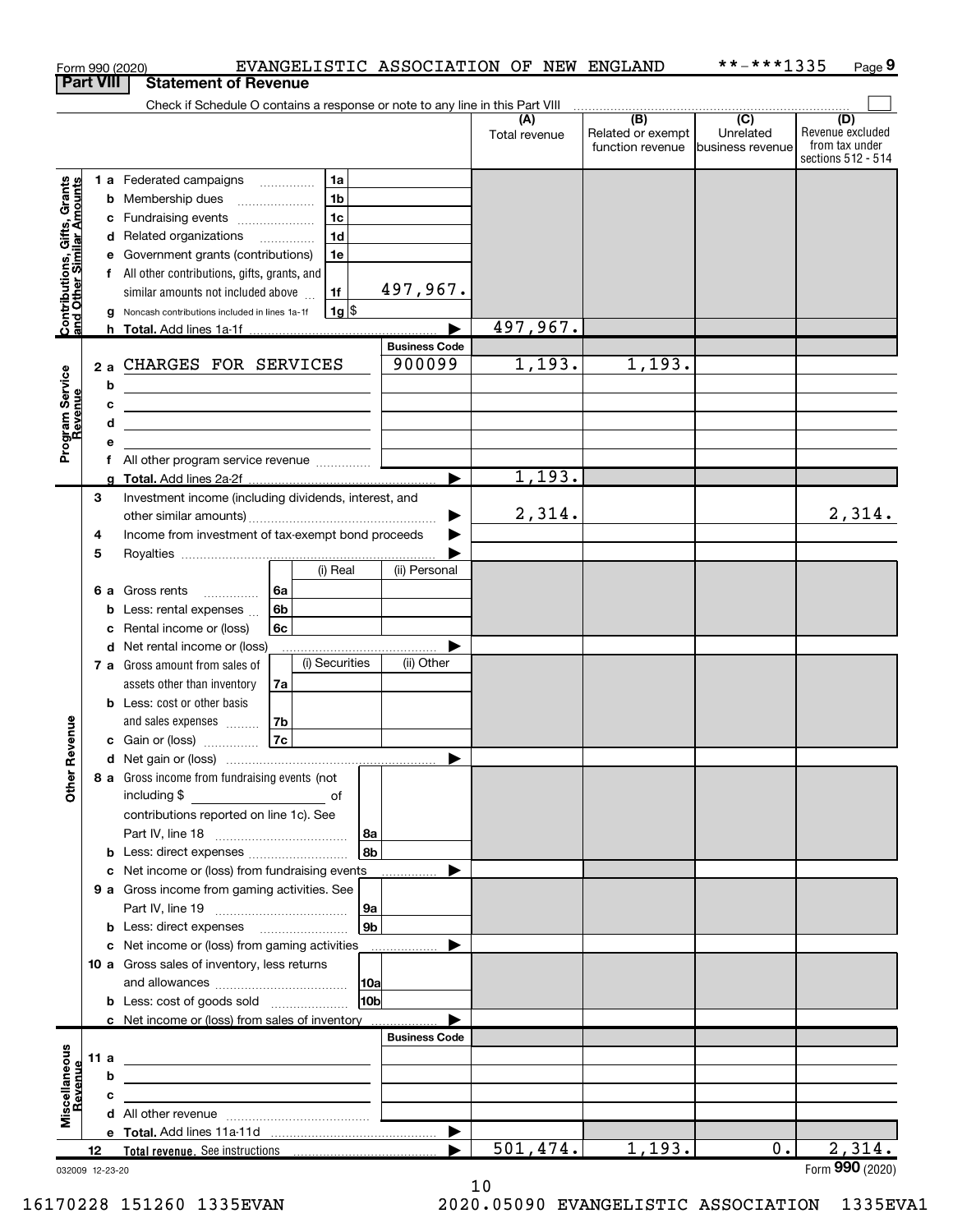|  | Form 990 (2020) |
|--|-----------------|
|  |                 |

Form 990 (2020) **EVANGELISTIC ASSOCIATION OF NEW ENGLAND** \*\*-\*\*\*1335 Page **Part IX Statement of Functional Expenses** 

|              | Section 501(c)(3) and 501(c)(4) organizations must complete all columns. All other organizations must complete column (A).                                                                                 |                         |                             |                                    |                                |
|--------------|------------------------------------------------------------------------------------------------------------------------------------------------------------------------------------------------------------|-------------------------|-----------------------------|------------------------------------|--------------------------------|
|              | Check if Schedule O contains a response or note to any line in this Part IX                                                                                                                                | (A)                     | (B)                         | $\overline{C}$                     |                                |
|              | Do not include amounts reported on lines 6b,<br>7b, 8b, 9b, and 10b of Part VIII.                                                                                                                          | Total expenses          | Program service<br>expenses | Management and<br>general expenses | (D)<br>Fundraising<br>expenses |
| $\mathbf{1}$ | Grants and other assistance to domestic organizations                                                                                                                                                      |                         |                             |                                    |                                |
|              | and domestic governments. See Part IV, line 21                                                                                                                                                             |                         |                             |                                    |                                |
| $\mathbf{2}$ | Grants and other assistance to domestic                                                                                                                                                                    |                         |                             |                                    |                                |
|              | individuals. See Part IV, line 22                                                                                                                                                                          |                         |                             |                                    |                                |
| 3            | Grants and other assistance to foreign                                                                                                                                                                     |                         |                             |                                    |                                |
|              | organizations, foreign governments, and foreign                                                                                                                                                            |                         |                             |                                    |                                |
|              | individuals. See Part IV, lines 15 and 16                                                                                                                                                                  |                         |                             |                                    |                                |
| 4            | Benefits paid to or for members                                                                                                                                                                            |                         |                             |                                    |                                |
| 5            | Compensation of current officers, directors,                                                                                                                                                               |                         |                             |                                    |                                |
|              | trustees, and key employees                                                                                                                                                                                |                         |                             |                                    |                                |
| 6            | Compensation not included above to disqualified                                                                                                                                                            |                         |                             |                                    |                                |
|              | persons (as defined under section 4958(f)(1)) and                                                                                                                                                          |                         |                             |                                    |                                |
|              | persons described in section 4958(c)(3)(B)                                                                                                                                                                 | 203,983.                |                             |                                    |                                |
| 7            |                                                                                                                                                                                                            |                         | 162,120.                    | 37,480.                            | 4,383.                         |
| 8            | Pension plan accruals and contributions (include                                                                                                                                                           |                         |                             |                                    |                                |
|              | section 401(k) and 403(b) employer contributions)                                                                                                                                                          |                         |                             |                                    |                                |
| 9            |                                                                                                                                                                                                            | 16, 178.                | 12,397.                     | 2,440.                             | 1,341.                         |
| 10           |                                                                                                                                                                                                            |                         |                             |                                    |                                |
| 11           | Fees for services (nonemployees):                                                                                                                                                                          |                         |                             |                                    |                                |
| a            |                                                                                                                                                                                                            |                         |                             |                                    |                                |
| b            |                                                                                                                                                                                                            | $\frac{1,484}{7,500}$ . | $\frac{1,484}{3,375}$ .     | 2,625.                             | 1,500.                         |
| c            |                                                                                                                                                                                                            |                         |                             |                                    |                                |
| d            |                                                                                                                                                                                                            |                         |                             |                                    |                                |
| е            | Professional fundraising services. See Part IV, line 17                                                                                                                                                    |                         |                             |                                    |                                |
| f            | Investment management fees<br>Other. (If line 11g amount exceeds 10% of line 25,                                                                                                                           |                         |                             |                                    |                                |
| g            |                                                                                                                                                                                                            |                         |                             | 1,413.                             | 729.                           |
|              | column (A) amount, list line 11g expenses on Sch O.)                                                                                                                                                       | $\frac{5,440}{15,224}$  | $\frac{3,298}{15,224}$ .    |                                    |                                |
| 12           |                                                                                                                                                                                                            | 1,626.                  | 732.                        | 569.                               | 325.                           |
| 13<br>14     |                                                                                                                                                                                                            | $\overline{12,440}$ .   | 10,441.                     | 1,500.                             | 499.                           |
| 15           |                                                                                                                                                                                                            |                         |                             |                                    |                                |
| 16           |                                                                                                                                                                                                            |                         |                             |                                    |                                |
| 17           |                                                                                                                                                                                                            | 3,062.                  | 3,062.                      |                                    |                                |
| 18           | Payments of travel or entertainment expenses                                                                                                                                                               |                         |                             |                                    |                                |
|              | for any federal, state, or local public officials                                                                                                                                                          |                         |                             |                                    |                                |
| 19           | Conferences, conventions, and meetings                                                                                                                                                                     |                         |                             |                                    |                                |
| 20           | Interest                                                                                                                                                                                                   |                         |                             |                                    |                                |
| 21           |                                                                                                                                                                                                            |                         |                             |                                    |                                |
| 22           | Depreciation, depletion, and amortization                                                                                                                                                                  |                         |                             |                                    |                                |
| 23           | Insurance                                                                                                                                                                                                  | 6,454.                  | 2,904.                      | 2,259.                             | 1,291.                         |
| 24           | Other expenses. Itemize expenses not covered<br>above (List miscellaneous expenses on line 24e. If<br>line 24e amount exceeds 10% of line 25, column (A)<br>amount, list line 24e expenses on Schedule O.) |                         |                             |                                    |                                |
|              | a HOUSING ALLOWANCE                                                                                                                                                                                        | 164,308.                | 131,008.                    | 32,100.                            | 1,200.                         |
| b            | <b>MISCELLANEOUS</b>                                                                                                                                                                                       | 26,414.                 | 23,000.                     | 3,414.                             |                                |
|              | <b>CONTRACTORS</b>                                                                                                                                                                                         | 13,822.                 | 13,822.                     |                                    |                                |
| d            | HONORARIA                                                                                                                                                                                                  | 12,015.                 | 12,015.                     |                                    |                                |
|              | e All other expenses                                                                                                                                                                                       | 25,776.                 | 16,342.                     | 5,774.                             | 3,660.                         |
| 25           | Total functional expenses. Add lines 1 through 24e                                                                                                                                                         | 515,726.                | 411,224.                    | 89,574.                            | 14,928.                        |
| 26           | Joint costs. Complete this line only if the organization                                                                                                                                                   |                         |                             |                                    |                                |
|              | reported in column (B) joint costs from a combined                                                                                                                                                         |                         |                             |                                    |                                |
|              | educational campaign and fundraising solicitation.                                                                                                                                                         |                         |                             |                                    |                                |
|              | Check here $\blacktriangleright$<br>if following SOP 98-2 (ASC 958-720)                                                                                                                                    |                         |                             |                                    |                                |

032010 12-23-20

Form 990 (2020)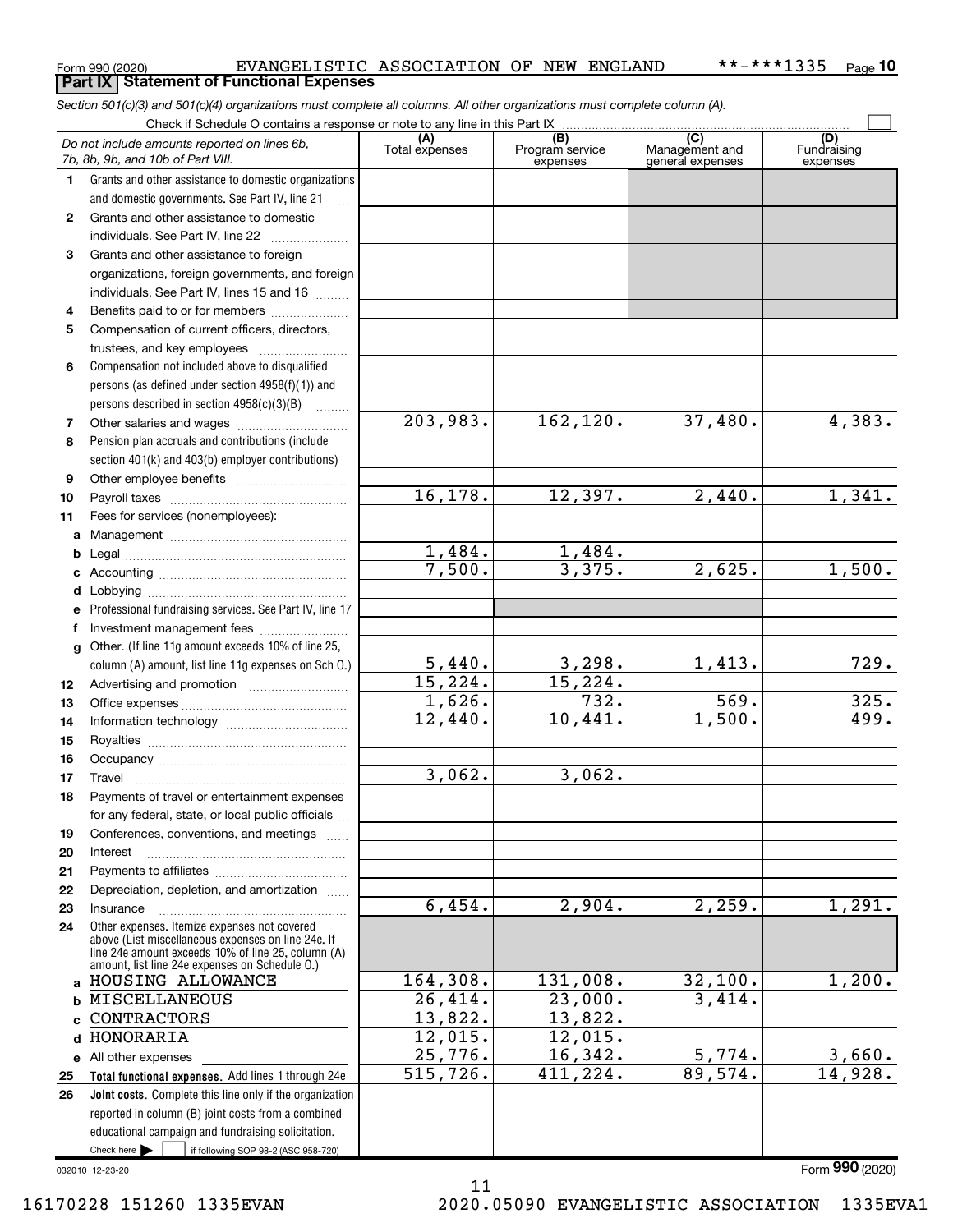**Assets or Fund Balances** 

 $\frac{1}{2}$ 

and complete lines 29 through 33.

Total liabilities and net assets/fund balances

Capital stock or trust principal, or current funds ~~~~~~~~~~~~~~~ Paid-in or capital surplus, or land, building, or equipment fund ~~~~~~~~

Total net assets or fund balances ~~~~~~~~~~~~~~~~~~~~~~

Retained earnings, endowment, accumulated income, or other funds

7 8  $\alpha$ 10a Land, buildings, and equipment: cost or other 11 12 13 14 15 16 17 18 19 20 21 22 23 24 25 26 27 28 6 7 8  $\alpha$ 10c 11 12 13 14 15 16 17 18 19 20 21 22 23 24 25 26 **b** Less: accumulated depreciation \_\_\_\_\_\_\_\_\_\_\_\_\_\_ | 10b basis. Complete Part VI of Schedule D www. 10a Total assets. Add lines 1 through 15 (must equal line 33) Total liabilities. Add lines 17 through 25 Organizations that follow FASB ASC 958, check here  $\;\blacktriangleright\; \boxed{{\rm X}}$ and complete lines 27, 28, 32, and 33. 27 28 Organizations that do not follow FASB ASC 958, check here  $\quadblacktriangleright\ \Box$ Loans and other receivables from other disqualified persons (as defined under section  $4958(f)(1)$ , and persons described in section  $4958(c)(3)(B)$ Notes and loans receivable, net ~~~~~~~~~~~~~~~~~~~~~~~ Inventories for sale or use ~~~~~~~~~~~~~~~~~~~~~~~~~~ Prepaid expenses and deferred charges ~~~~~~~~~~~~~~~~~~ Investments - publicly traded securities ~~~~~~~~~~~~~~~~~~~ Investments - other securities. See Part IV, line 11 ~~~~~~~~~~~~~~ Investments - program-related. See Part IV, line 11 [2010] [2010] [2010] [2010] [2010] [2010] [2010] [2010] [2 Intangible assets ~~~~~~~~~~~~~~~~~~~~~~~~~~~~~~ Other assets. See Part IV, line 11 ~~~~~~~~~~~~~~~~~~~~~~ Accounts payable and accrued expenses ~~~~~~~~~~~~~~~~~~ Grants payable ~~~~~~~~~~~~~~~~~~~~~~~~~~~~~~~ Deferred revenue **communications** contains a construction of the construction of the construction of the construction of the construction of the construction of the construction of the construction of the construction of t Tax-exempt bond liabilities ~~~~~~~~~~~~~~~~~~~~~~~~~ Escrow or custodial account liability. Complete Part IV of Schedule D [ \\timm\] Loans and other payables to any current or former officer, director, trustee, key employee, creator or founder, substantial contributor, or 35% controlled entity or family member of any of these persons ~~~~~~~~~ Secured mortgages and notes payable to unrelated third parties Unsecured notes and loans payable to unrelated third parties ............ Other liabilities (including federal income tax, payables to related third parties, and other liabilities not included on lines 17-24). Complete Part X of Schedule D ~~~~~~~~~~~~~~~~~~~~~~~~~~~~~~~ Net assets without donor restrictions ~~~~~~~~~~~~~~~~~~~~ Net assets with donor restrictions ~~~~~~~~~~~~~~~~~~~~~~ 1,251.  $2,112.$   $11$   $2,574.$  $4,673,231.$   $15$  6,064,820.  $\begin{array}{|c|c|c|c|c|}\n5,387,131. & \text{16} & \text{6},690,672. \\
\hline\n & 5,768. & \text{17} & \text{12},469. \\
\end{array}$ 5,768. 12,469.  $5,768. |26| 12,469.$  $488.497. |z_7|$   $461.438.$  $4,892,866.$  28 6,216,765.

~~~~

**Part X Balance Sheet** 

Page 11

 $298,375.$  1 623,278.

5

6

Assets

Liabilities

|   |                                    | (A)<br>Beginning of year |    | (B)<br>End of year |  |  |  |  |  |
|---|------------------------------------|--------------------------|----|--------------------|--|--|--|--|--|
|   | 1 Cash - non-interest-bearing      | 298, 375.                |    |                    |  |  |  |  |  |
|   |                                    | 412, 162.                | ≘  |                    |  |  |  |  |  |
| 3 | Pledges and grants receivable, net |                          | ×. |                    |  |  |  |  |  |
|   | 4 Accounts receivable, net         |                          |    |                    |  |  |  |  |  |

5 Loans and other receivables from any current or former officer, director,

trustee, key employee, creator or founder, substantial contributor, or 35% controlled entity or family member of any of these persons ............................

### 32 33 Form 990 (2020)  $5,381,363. |32| 6,678,203.$  $5,387,131.$   $31$  6,690,672.

29 30 31

## Form 990 (2020) **EVANGELISTIC ASSOCIATION OF NEW ENGLAND** \*\*-\*\*\*1335 Page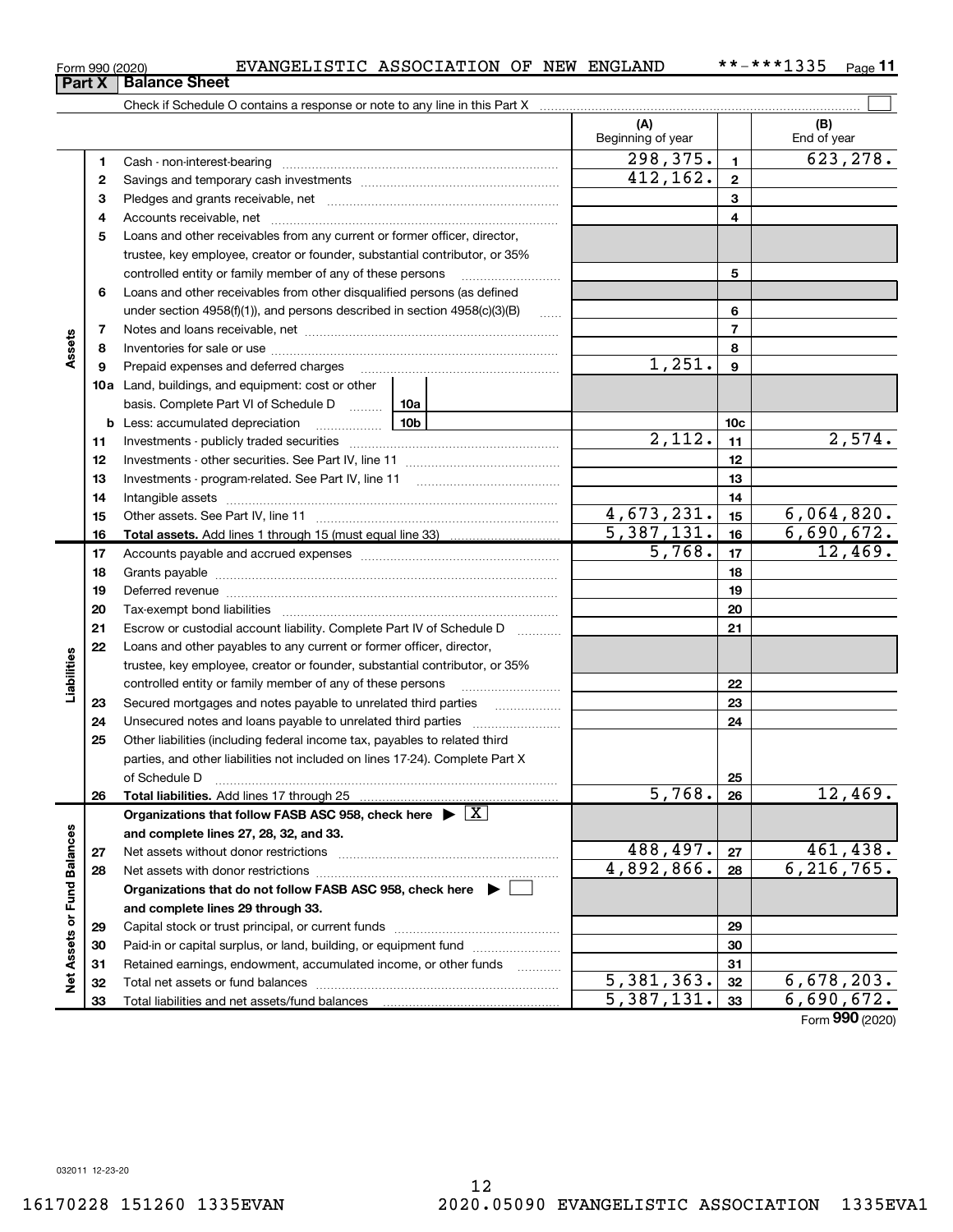|    | EVANGELISTIC ASSOCIATION OF NEW ENGLAND<br>Form 990 (2020)                                                                      | **-***1335     |                |             | $Page$ 12        |
|----|---------------------------------------------------------------------------------------------------------------------------------|----------------|----------------|-------------|------------------|
|    | <b>Reconciliation of Net Assets</b><br><b>Part XI</b>                                                                           |                |                |             |                  |
|    |                                                                                                                                 |                |                |             |                  |
|    |                                                                                                                                 |                |                |             |                  |
| 1  | Total revenue (must equal Part VIII, column (A), line 12)                                                                       | 1              |                | 501,474.    |                  |
| 2  |                                                                                                                                 | $\mathbf{2}$   |                | 515, 726.   |                  |
| 3  | Revenue less expenses. Subtract line 2 from line 1                                                                              | 3              |                | $-14, 252.$ |                  |
| 4  |                                                                                                                                 | 4              | 5,381,363.     |             |                  |
| 5  | Net unrealized gains (losses) on investments                                                                                    | 5              | 1,311,092.     |             |                  |
| 6  |                                                                                                                                 | 6              |                |             |                  |
| 7  | Investment expenses www.communication.com/www.communication.com/www.communication.com/www.com                                   | $\overline{7}$ |                |             |                  |
| 8  | Prior period adjustments                                                                                                        | 8              |                |             |                  |
| 9  | Other changes in net assets or fund balances (explain on Schedule O)                                                            | 9              |                |             | $\overline{0}$ . |
| 10 | Net assets or fund balances at end of year. Combine lines 3 through 9 (must equal Part X, line 32,                              |                |                |             |                  |
|    |                                                                                                                                 | 10             | 6,678,203.     |             |                  |
|    | <b>Part XII Financial Statements and Reporting</b>                                                                              |                |                |             |                  |
|    |                                                                                                                                 |                |                |             |                  |
|    |                                                                                                                                 |                |                | Yes         | No               |
| 1  | $\boxed{\mathbf{X}}$ Accrual<br>Accounting method used to prepare the Form 990: <u>[</u> Cash<br>Other                          |                |                |             |                  |
|    | If the organization changed its method of accounting from a prior year or checked "Other," explain in Schedule O.               |                |                |             |                  |
|    | 2a Were the organization's financial statements compiled or reviewed by an independent accountant?                              |                | 2a             |             | X                |
|    | If "Yes," check a box below to indicate whether the financial statements for the year were compiled or reviewed on a            |                |                |             |                  |
|    | separate basis, consolidated basis, or both:                                                                                    |                |                |             |                  |
|    | Separate basis<br>Consolidated basis<br>Both consolidated and separate basis                                                    |                |                |             |                  |
|    | <b>b</b> Were the organization's financial statements audited by an independent accountant?                                     |                | 2 <sub>b</sub> | X           |                  |
|    | If "Yes," check a box below to indicate whether the financial statements for the year were audited on a separate basis,         |                |                |             |                  |
|    | consolidated basis, or both:                                                                                                    |                |                |             |                  |
|    | $X$ Separate basis<br>Consolidated basis<br>Both consolidated and separate basis                                                |                |                |             |                  |
|    | c If "Yes" to line 2a or 2b, does the organization have a committee that assumes responsibility for oversight of the audit,     |                |                |             |                  |
|    |                                                                                                                                 |                | 2c             | x           |                  |
|    | If the organization changed either its oversight process or selection process during the tax year, explain on Schedule O.       |                |                |             |                  |
|    | 3a As a result of a federal award, was the organization required to undergo an audit or audits as set forth in the Single Audit |                |                |             |                  |
|    |                                                                                                                                 |                | За             |             | x                |
|    | b If "Yes," did the organization undergo the required audit or audits? If the organization did not undergo the required audit   |                |                |             |                  |
|    | or audits, explain why on Schedule O and describe any steps taken to undergo such audits                                        |                | 3b             |             |                  |

Form 990 (2020)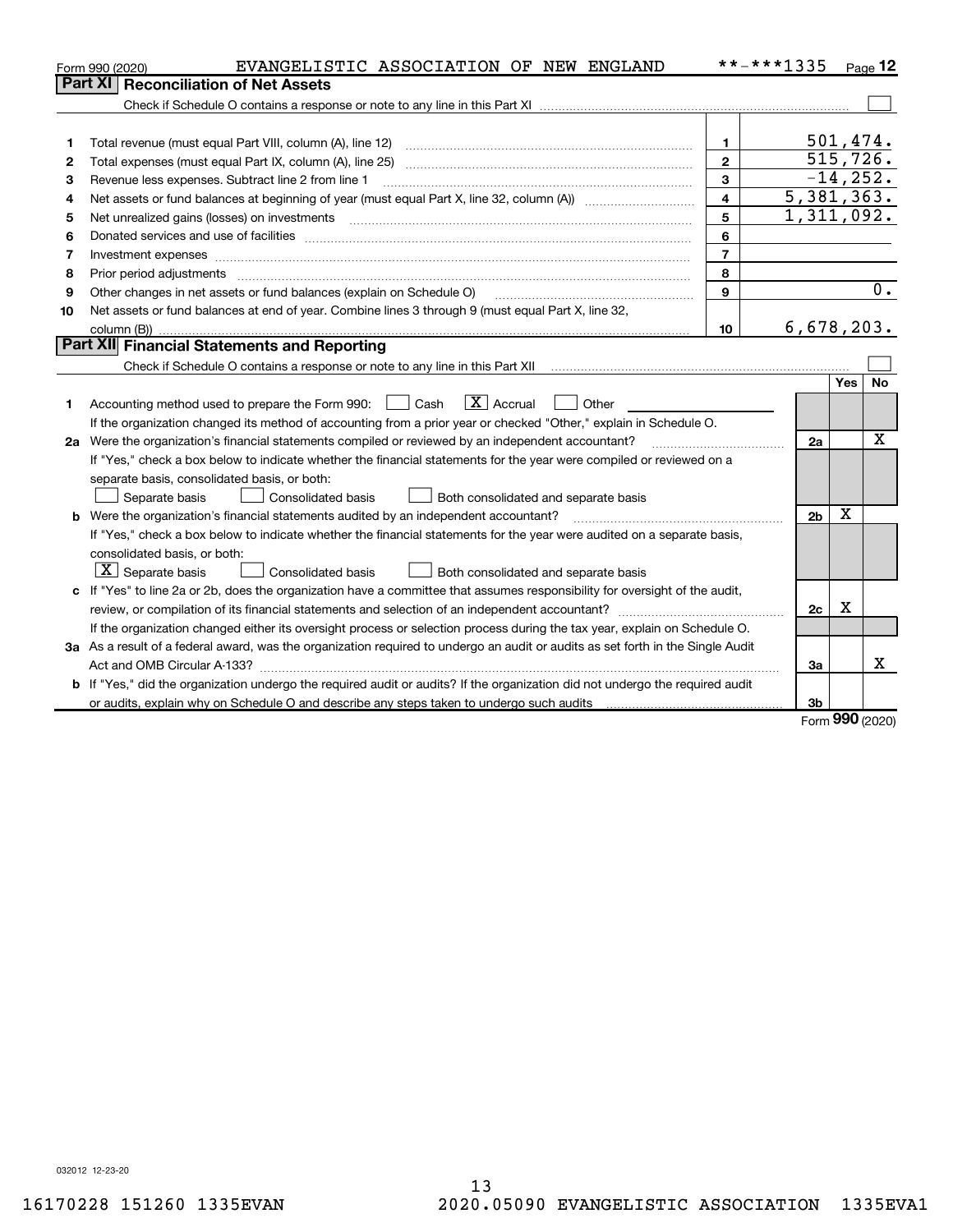| <b>SCHEDULE A</b> |  |
|-------------------|--|
|-------------------|--|

## Public Charity Status and Public Support

(Form 990 or 990-EZ) Complete if the organization is a section 501(c)(3) organization or a section 4947(a)(1) nonexempt charitable trust.

| Attach to Form 990 or Form 990-EZ.

| OMB No. 1545-0047                   |
|-------------------------------------|
| 12                                  |
| <b>Open to Public</b><br>Inspection |

٦

|                |                    | Department of the Treasury<br>Internal Revenue Service |                                               |                                                                                      | Attach to Form 990 or Form 990-EZ.<br>Go to www.irs.gov/Form990 for instructions and the latest information.                                 |     |                                   |                            |            | <b>Open to Public</b><br><b>Inspection</b> |
|----------------|--------------------|--------------------------------------------------------|-----------------------------------------------|--------------------------------------------------------------------------------------|----------------------------------------------------------------------------------------------------------------------------------------------|-----|-----------------------------------|----------------------------|------------|--------------------------------------------|
|                |                    | Name of the organization                               |                                               |                                                                                      |                                                                                                                                              |     |                                   |                            |            | <b>Employer identification number</b>      |
|                |                    |                                                        |                                               |                                                                                      | EVANGELISTIC ASSOCIATION OF NEW ENGLAND                                                                                                      |     |                                   |                            | **-***1335 |                                            |
| <b>Part I</b>  |                    |                                                        |                                               |                                                                                      | Reason for Public Charity Status. (All organizations must complete this part.) See instructions.                                             |     |                                   |                            |            |                                            |
|                |                    |                                                        |                                               |                                                                                      | The organization is not a private foundation because it is: (For lines 1 through 12, check only one box.)                                    |     |                                   |                            |            |                                            |
| 1              |                    |                                                        |                                               |                                                                                      | A church, convention of churches, or association of churches described in section 170(b)(1)(A)(i).                                           |     |                                   |                            |            |                                            |
| 2              |                    |                                                        |                                               |                                                                                      | A school described in section 170(b)(1)(A)(ii). (Attach Schedule E (Form 990 or 990-EZ).)                                                    |     |                                   |                            |            |                                            |
| 3              |                    |                                                        |                                               |                                                                                      | A hospital or a cooperative hospital service organization described in section 170(b)(1)(A)(iii).                                            |     |                                   |                            |            |                                            |
| 4              |                    |                                                        |                                               |                                                                                      | A medical research organization operated in conjunction with a hospital described in section 170(b)(1)(A)(iii). Enter the hospital's name,   |     |                                   |                            |            |                                            |
|                |                    | city, and state:                                       |                                               |                                                                                      |                                                                                                                                              |     |                                   |                            |            |                                            |
| 5              |                    |                                                        |                                               |                                                                                      | An organization operated for the benefit of a college or university owned or operated by a governmental unit described in                    |     |                                   |                            |            |                                            |
|                |                    |                                                        |                                               | section 170(b)(1)(A)(iv). (Complete Part II.)                                        |                                                                                                                                              |     |                                   |                            |            |                                            |
| 6              |                    |                                                        |                                               |                                                                                      | A federal, state, or local government or governmental unit described in section 170(b)(1)(A)(v).                                             |     |                                   |                            |            |                                            |
| $\overline{7}$ | $\boxed{\text{X}}$ |                                                        |                                               |                                                                                      | An organization that normally receives a substantial part of its support from a governmental unit or from the general public described in    |     |                                   |                            |            |                                            |
|                |                    |                                                        |                                               | section 170(b)(1)(A)(vi). (Complete Part II.)                                        |                                                                                                                                              |     |                                   |                            |            |                                            |
| 8              |                    |                                                        |                                               |                                                                                      | A community trust described in section 170(b)(1)(A)(vi). (Complete Part II.)                                                                 |     |                                   |                            |            |                                            |
| 9              |                    |                                                        |                                               |                                                                                      | An agricultural research organization described in section 170(b)(1)(A)(ix) operated in conjunction with a land-grant college                |     |                                   |                            |            |                                            |
|                |                    |                                                        |                                               |                                                                                      | or university or a non-land-grant college of agriculture (see instructions). Enter the name, city, and state of the college or               |     |                                   |                            |            |                                            |
|                |                    | university:                                            |                                               |                                                                                      |                                                                                                                                              |     |                                   |                            |            |                                            |
| 10             |                    |                                                        |                                               |                                                                                      | An organization that normally receives (1) more than 33 1/3% of its support from contributions, membership fees, and gross receipts from     |     |                                   |                            |            |                                            |
|                |                    |                                                        |                                               |                                                                                      | activities related to its exempt functions, subject to certain exceptions; and (2) no more than 33 1/3% of its support from gross investment |     |                                   |                            |            |                                            |
|                |                    |                                                        |                                               |                                                                                      | income and unrelated business taxable income (less section 511 tax) from businesses acquired by the organization after June 30, 1975.        |     |                                   |                            |            |                                            |
|                |                    |                                                        |                                               | See section 509(a)(2). (Complete Part III.)                                          |                                                                                                                                              |     |                                   |                            |            |                                            |
| 11             |                    |                                                        |                                               |                                                                                      | An organization organized and operated exclusively to test for public safety. See section 509(a)(4).                                         |     |                                   |                            |            |                                            |
| 12             |                    |                                                        |                                               |                                                                                      | An organization organized and operated exclusively for the benefit of, to perform the functions of, or to carry out the purposes of one or   |     |                                   |                            |            |                                            |
|                |                    |                                                        |                                               |                                                                                      | more publicly supported organizations described in section 509(a)(1) or section 509(a)(2). See section 509(a)(3). Check the box in           |     |                                   |                            |            |                                            |
|                |                    |                                                        |                                               |                                                                                      | lines 12a through 12d that describes the type of supporting organization and complete lines 12e, 12f, and 12g.                               |     |                                   |                            |            |                                            |
| а              |                    |                                                        |                                               |                                                                                      | Type I. A supporting organization operated, supervised, or controlled by its supported organization(s), typically by giving                  |     |                                   |                            |            |                                            |
|                |                    |                                                        |                                               |                                                                                      | the supported organization(s) the power to regularly appoint or elect a majority of the directors or trustees of the supporting              |     |                                   |                            |            |                                            |
|                |                    |                                                        |                                               | organization. You must complete Part IV, Sections A and B.                           |                                                                                                                                              |     |                                   |                            |            |                                            |
| b              |                    |                                                        |                                               |                                                                                      | Type II. A supporting organization supervised or controlled in connection with its supported organization(s), by having                      |     |                                   |                            |            |                                            |
|                |                    |                                                        |                                               |                                                                                      | control or management of the supporting organization vested in the same persons that control or manage the supported                         |     |                                   |                            |            |                                            |
|                |                    |                                                        |                                               | organization(s). You must complete Part IV, Sections A and C.                        |                                                                                                                                              |     |                                   |                            |            |                                            |
| с              |                    |                                                        |                                               |                                                                                      | Type III functionally integrated. A supporting organization operated in connection with, and functionally integrated with,                   |     |                                   |                            |            |                                            |
|                |                    |                                                        |                                               |                                                                                      | its supported organization(s) (see instructions). You must complete Part IV, Sections A, D, and E.                                           |     |                                   |                            |            |                                            |
| d              |                    |                                                        |                                               |                                                                                      | Type III non-functionally integrated. A supporting organization operated in connection with its supported organization(s)                    |     |                                   |                            |            |                                            |
|                |                    |                                                        |                                               |                                                                                      | that is not functionally integrated. The organization generally must satisfy a distribution requirement and an attentiveness                 |     |                                   |                            |            |                                            |
|                |                    |                                                        |                                               |                                                                                      | requirement (see instructions). You must complete Part IV, Sections A and D, and Part V.                                                     |     |                                   |                            |            |                                            |
| е              |                    |                                                        |                                               |                                                                                      | Check this box if the organization received a written determination from the IRS that it is a Type I, Type II, Type III                      |     |                                   |                            |            |                                            |
|                |                    |                                                        |                                               |                                                                                      | functionally integrated, or Type III non-functionally integrated supporting organization.                                                    |     |                                   |                            |            |                                            |
|                |                    |                                                        | f Enter the number of supported organizations |                                                                                      |                                                                                                                                              |     |                                   |                            |            |                                            |
|                |                    | (i) Name of supported                                  |                                               | g Provide the following information about the supported organization(s).<br>(ii) EIN | (iii) Type of organization                                                                                                                   |     | (iv) Is the organization listed   | (v) Amount of monetary     |            | (vi) Amount of other                       |
|                |                    | organization                                           |                                               |                                                                                      | (described on lines 1-10                                                                                                                     | Yes | in your governing document?<br>No | support (see instructions) |            | support (see instructions)                 |
|                |                    |                                                        |                                               |                                                                                      | above (see instructions))                                                                                                                    |     |                                   |                            |            |                                            |
|                |                    |                                                        |                                               |                                                                                      |                                                                                                                                              |     |                                   |                            |            |                                            |
|                |                    |                                                        |                                               |                                                                                      |                                                                                                                                              |     |                                   |                            |            |                                            |
|                |                    |                                                        |                                               |                                                                                      |                                                                                                                                              |     |                                   |                            |            |                                            |
|                |                    |                                                        |                                               |                                                                                      |                                                                                                                                              |     |                                   |                            |            |                                            |
|                |                    |                                                        |                                               |                                                                                      |                                                                                                                                              |     |                                   |                            |            |                                            |
|                |                    |                                                        |                                               |                                                                                      |                                                                                                                                              |     |                                   |                            |            |                                            |
|                |                    |                                                        |                                               |                                                                                      |                                                                                                                                              |     |                                   |                            |            |                                            |
|                |                    |                                                        |                                               |                                                                                      |                                                                                                                                              |     |                                   |                            |            |                                            |
|                |                    |                                                        |                                               |                                                                                      |                                                                                                                                              |     |                                   |                            |            |                                            |
| Total          |                    |                                                        |                                               |                                                                                      |                                                                                                                                              |     |                                   |                            |            |                                            |

LHA For Paperwork Reduction Act Notice, see the Instructions for Form 990 or 990-EZ. 032021 01-25-21 Schedule A (Form 990 or 990-EZ) 2020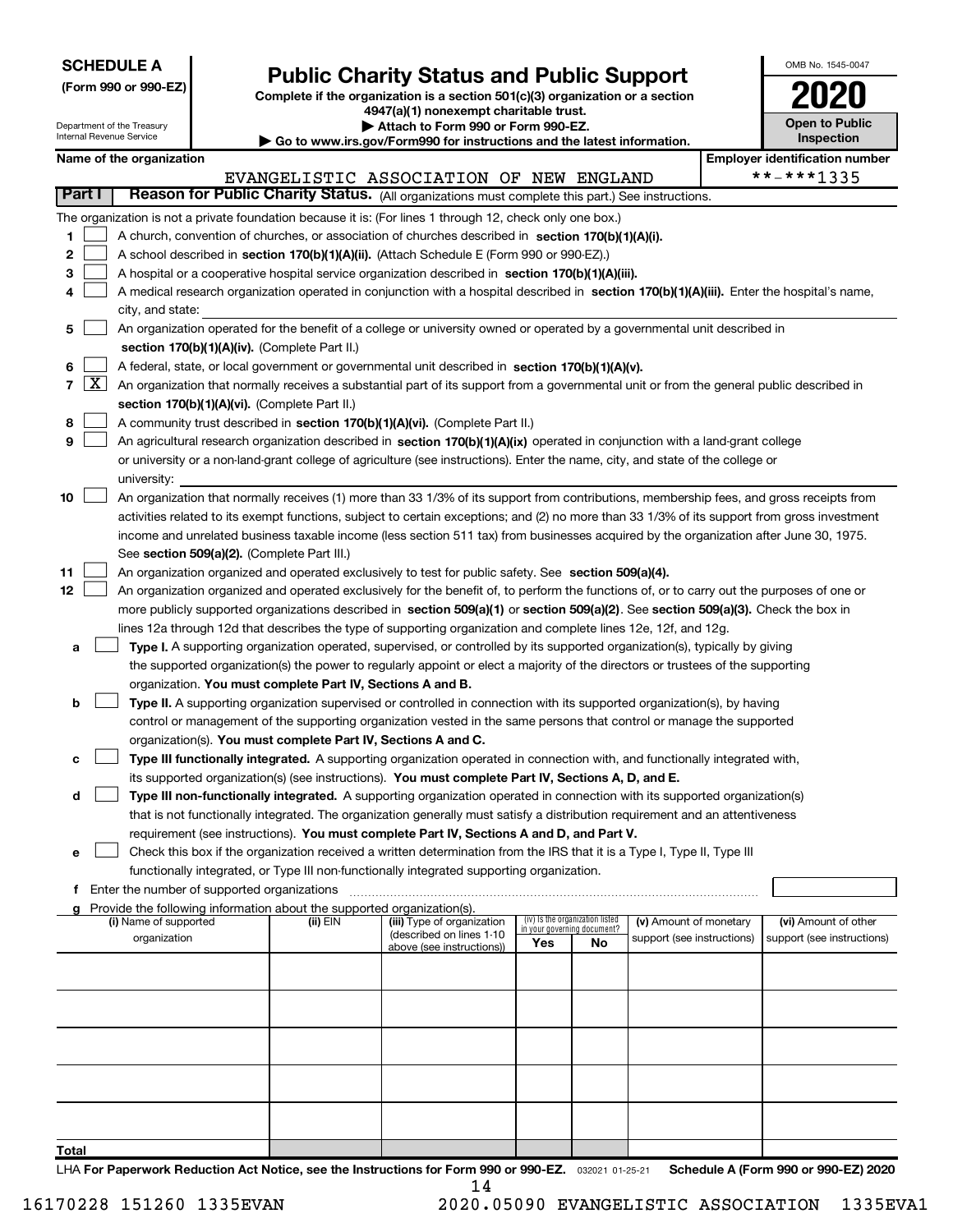### \*\*-\*\*\*1335 Page 2 Schedule A (Form 990 or 990-EZ) 2020 EVANGELISTIC ASSOCIATION OF NEW ENGLAND \*\*-\*\*\*1335 Page Part II | Support Schedule for Organizations Described in Sections 170(b)(1)(A)(iv) and 170(b)(1)(A)(vi)

(Complete only if you checked the box on line 5, 7, or 8 of Part I or if the organization failed to qualify under Part III. If the organization fails to qualify under the tests listed below, please complete Part III.)

|   | <b>Section A. Public Support</b>                                                                                                           |          |                       |            |            |                                      |                                          |
|---|--------------------------------------------------------------------------------------------------------------------------------------------|----------|-----------------------|------------|------------|--------------------------------------|------------------------------------------|
|   | Calendar year (or fiscal year beginning in) $\blacktriangleright$                                                                          | (a) 2016 | (b) 2017              | $(c)$ 2018 | $(d)$ 2019 | (e) 2020                             | (f) Total                                |
|   | 1 Gifts, grants, contributions, and<br>membership fees received. (Do not                                                                   |          |                       |            |            |                                      |                                          |
|   | include any "unusual grants.")                                                                                                             | 797,304. | 653,791.              | 612,994.   | 700,930.   | 497,967.                             | 3262986.                                 |
|   | 2 Tax revenues levied for the organ-<br>ization's benefit and either paid to<br>or expended on its behalf                                  |          |                       |            |            |                                      |                                          |
|   | 3 The value of services or facilities<br>furnished by a governmental unit to                                                               |          |                       |            |            |                                      |                                          |
|   | the organization without charge                                                                                                            |          |                       |            |            |                                      |                                          |
|   | 4 Total. Add lines 1 through 3                                                                                                             | 797,304. | 653,791.              | 612,994.   | 700,930.   | 497,967.                             | 3262986.                                 |
| 5 | The portion of total contributions                                                                                                         |          |                       |            |            |                                      |                                          |
|   | by each person (other than a                                                                                                               |          |                       |            |            |                                      |                                          |
|   | governmental unit or publicly                                                                                                              |          |                       |            |            |                                      |                                          |
|   | supported organization) included                                                                                                           |          |                       |            |            |                                      |                                          |
|   | on line 1 that exceeds 2% of the                                                                                                           |          |                       |            |            |                                      |                                          |
|   | amount shown on line 11,                                                                                                                   |          |                       |            |            |                                      |                                          |
|   | column (f)                                                                                                                                 |          |                       |            |            |                                      | 1007014.                                 |
|   | 6 Public support. Subtract line 5 from line 4.                                                                                             |          |                       |            |            |                                      | 2255972.                                 |
|   | <b>Section B. Total Support</b>                                                                                                            |          |                       |            |            |                                      |                                          |
|   | Calendar year (or fiscal year beginning in)                                                                                                | (a) 2016 | (b) 2017              | $(c)$ 2018 | $(d)$ 2019 | (e) 2020                             | (f) Total<br>3262986.                    |
|   | <b>7</b> Amounts from line 4                                                                                                               | 797,304. | 653,791.              | 612,994.   | 700,930.   | 497,967.                             |                                          |
| 8 | Gross income from interest,                                                                                                                |          |                       |            |            |                                      |                                          |
|   | dividends, payments received on                                                                                                            |          |                       |            |            |                                      |                                          |
|   | securities loans, rents, royalties,                                                                                                        |          |                       |            |            |                                      |                                          |
|   | and income from similar sources                                                                                                            | 634.     | 630.                  | 2,850.     | 4,019.     | 2,314.                               | 10,447.                                  |
| 9 | Net income from unrelated business                                                                                                         |          |                       |            |            |                                      |                                          |
|   | activities, whether or not the                                                                                                             |          |                       |            |            |                                      |                                          |
|   | business is regularly carried on                                                                                                           |          |                       |            |            |                                      |                                          |
|   | 10 Other income. Do not include gain                                                                                                       |          |                       |            |            |                                      |                                          |
|   | or loss from the sale of capital                                                                                                           |          |                       |            |            |                                      |                                          |
|   | assets (Explain in Part VI.)                                                                                                               |          | 164, 482.   121, 304. | 96,470.    | 15,277.    | 1, 193.                              | 398,726.                                 |
|   | 11 Total support. Add lines 7 through 10                                                                                                   |          |                       |            |            |                                      | 3672159.                                 |
|   | <b>12</b> Gross receipts from related activities, etc. (see instructions)                                                                  |          |                       |            |            | 12                                   |                                          |
|   | 13 First 5 years. If the Form 990 is for the organization's first, second, third, fourth, or fifth tax year as a section 501(c)(3)         |          |                       |            |            |                                      |                                          |
|   | organization, check this box and stop here                                                                                                 |          |                       |            |            |                                      |                                          |
|   | <b>Section C. Computation of Public Support Percentage</b>                                                                                 |          |                       |            |            |                                      |                                          |
|   | 14 Public support percentage for 2020 (line 6, column (f), divided by line 11, column (f) <i>mummumumum</i>                                |          |                       |            |            | 14                                   | 61.43<br>%                               |
|   |                                                                                                                                            |          |                       |            |            | 15                                   | 53.30<br>$\%$                            |
|   | 16a 33 1/3% support test - 2020. If the organization did not check the box on line 13, and line 14 is 33 1/3% or more, check this box and  |          |                       |            |            |                                      |                                          |
|   | stop here. The organization qualifies as a publicly supported organization                                                                 |          |                       |            |            |                                      | $\blacktriangleright$ $\boxed{\text{X}}$ |
|   | b 33 1/3% support test - 2019. If the organization did not check a box on line 13 or 16a, and line 15 is 33 1/3% or more, check this box   |          |                       |            |            |                                      |                                          |
|   | and stop here. The organization qualifies as a publicly supported organization                                                             |          |                       |            |            |                                      |                                          |
|   | 17a 10% -facts-and-circumstances test - 2020. If the organization did not check a box on line 13, 16a, or 16b, and line 14 is 10% or more, |          |                       |            |            |                                      |                                          |
|   | and if the organization meets the facts-and-circumstances test, check this box and stop here. Explain in Part VI how the organization      |          |                       |            |            |                                      |                                          |
|   | meets the facts-and-circumstances test. The organization qualifies as a publicly supported organization                                    |          |                       |            |            |                                      |                                          |
|   | b 10% -facts-and-circumstances test - 2019. If the organization did not check a box on line 13, 16a, 16b, or 17a, and line 15 is 10% or    |          |                       |            |            |                                      |                                          |
|   | more, and if the organization meets the facts-and-circumstances test, check this box and stop here. Explain in Part VI how the             |          |                       |            |            |                                      |                                          |
|   | organization meets the facts and circumstances test. The organization qualifies as a publicly supported organization                       |          |                       |            |            |                                      |                                          |
|   | 18 Private foundation. If the organization did not check a box on line 13, 16a, 16b, 17a, or 17b, check this box and see instructions      |          |                       |            |            |                                      |                                          |
|   |                                                                                                                                            |          |                       |            |            | Schedule A (Form 990 or 990-EZ) 2020 |                                          |

032022 01-25-21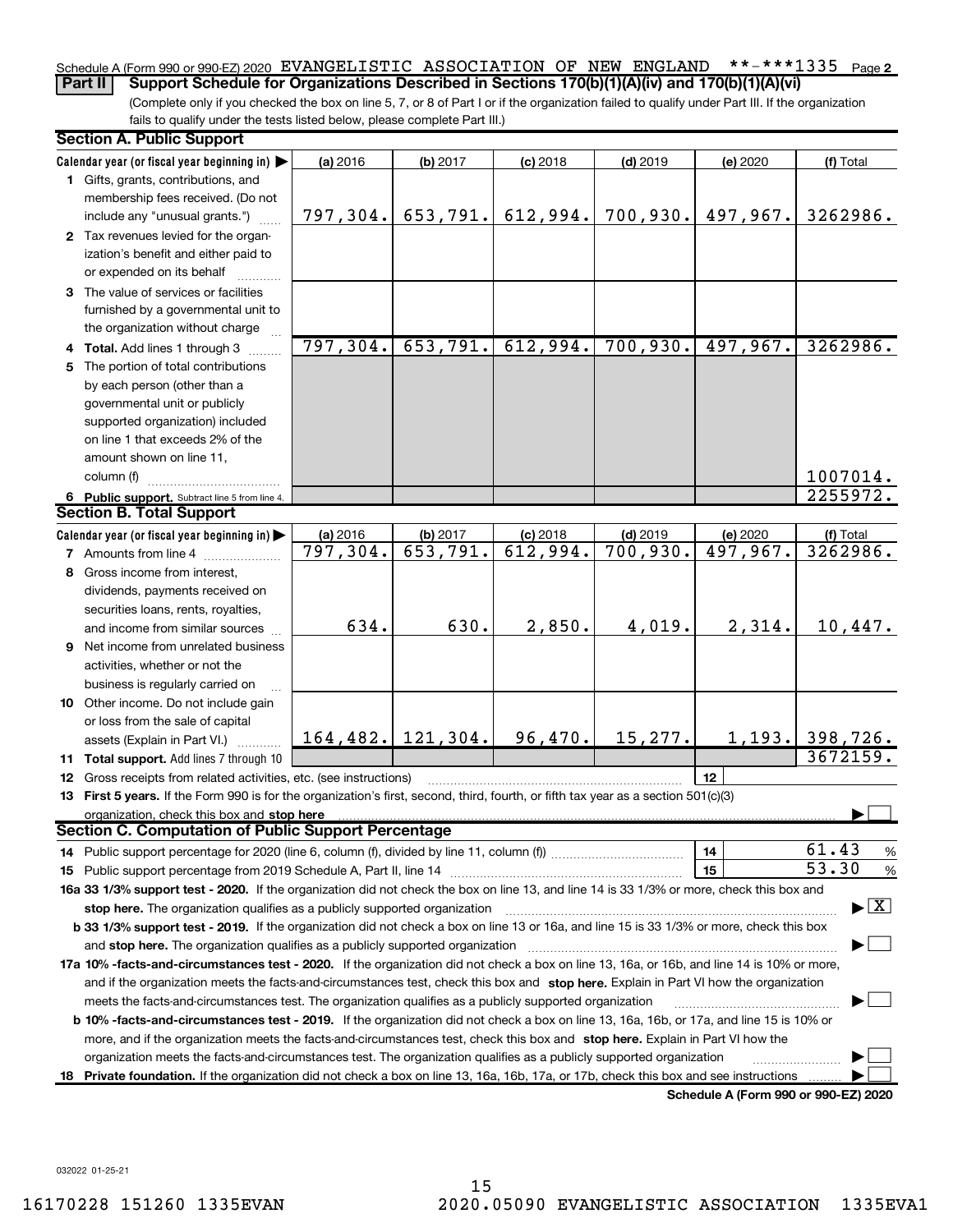### \*\*-\*\*\*1335 Page 3 Schedule A (Form 990 or 990-EZ) 2020 EVANGELISTIC ASSOCIATION OF NEW ENGLAND \*\*-\*\*\*1335 Page **Part III | Support Schedule for Organizations Described in Section 509(a)(2)**

(Complete only if you checked the box on line 10 of Part I or if the organization failed to qualify under Part II. If the organization fails to qualify under the tests listed below, please complete Part II.)

|   | <b>Section A. Public Support</b>                                                                                                                                                                |          |          |            |            |                                      |           |
|---|-------------------------------------------------------------------------------------------------------------------------------------------------------------------------------------------------|----------|----------|------------|------------|--------------------------------------|-----------|
|   | Calendar year (or fiscal year beginning in) $\blacktriangleright$                                                                                                                               | (a) 2016 | (b) 2017 | $(c)$ 2018 | $(d)$ 2019 | (e) 2020                             | (f) Total |
|   | 1 Gifts, grants, contributions, and                                                                                                                                                             |          |          |            |            |                                      |           |
|   | membership fees received. (Do not                                                                                                                                                               |          |          |            |            |                                      |           |
|   | include any "unusual grants.")                                                                                                                                                                  |          |          |            |            |                                      |           |
|   | <b>2</b> Gross receipts from admissions,<br>merchandise sold or services per-<br>formed, or facilities furnished in<br>any activity that is related to the<br>organization's tax-exempt purpose |          |          |            |            |                                      |           |
| З | Gross receipts from activities that                                                                                                                                                             |          |          |            |            |                                      |           |
|   | are not an unrelated trade or bus-                                                                                                                                                              |          |          |            |            |                                      |           |
|   | iness under section 513                                                                                                                                                                         |          |          |            |            |                                      |           |
|   | 4 Tax revenues levied for the organ-<br>ization's benefit and either paid to                                                                                                                    |          |          |            |            |                                      |           |
|   | or expended on its behalf                                                                                                                                                                       |          |          |            |            |                                      |           |
|   | 5 The value of services or facilities                                                                                                                                                           |          |          |            |            |                                      |           |
|   | furnished by a governmental unit to                                                                                                                                                             |          |          |            |            |                                      |           |
|   | the organization without charge                                                                                                                                                                 |          |          |            |            |                                      |           |
|   | <b>6 Total.</b> Add lines 1 through 5                                                                                                                                                           |          |          |            |            |                                      |           |
|   | 7a Amounts included on lines 1, 2, and<br>3 received from disqualified persons                                                                                                                  |          |          |            |            |                                      |           |
|   | <b>b</b> Amounts included on lines 2 and 3 received<br>from other than disqualified persons that<br>exceed the greater of \$5,000 or 1% of the<br>amount on line 13 for the year                |          |          |            |            |                                      |           |
|   | c Add lines 7a and 7b                                                                                                                                                                           |          |          |            |            |                                      |           |
|   | 8 Public support. (Subtract line 7c from line 6.)                                                                                                                                               |          |          |            |            |                                      |           |
|   | <b>Section B. Total Support</b>                                                                                                                                                                 |          |          |            |            |                                      |           |
|   | Calendar year (or fiscal year beginning in) $\blacktriangleright$                                                                                                                               | (a) 2016 | (b) 2017 | $(c)$ 2018 | $(d)$ 2019 | (e) 2020                             | (f) Total |
|   | <b>9</b> Amounts from line 6                                                                                                                                                                    |          |          |            |            |                                      |           |
|   | <b>10a</b> Gross income from interest.<br>dividends, payments received on<br>securities loans, rents, royalties,<br>and income from similar sources                                             |          |          |            |            |                                      |           |
|   | <b>b</b> Unrelated business taxable income                                                                                                                                                      |          |          |            |            |                                      |           |
|   | (less section 511 taxes) from businesses<br>acquired after June 30, 1975                                                                                                                        |          |          |            |            |                                      |           |
|   | c Add lines 10a and 10b                                                                                                                                                                         |          |          |            |            |                                      |           |
|   | <b>11</b> Net income from unrelated business<br>activities not included in line 10b,<br>whether or not the business is<br>regularly carried on                                                  |          |          |            |            |                                      |           |
|   | <b>12</b> Other income. Do not include gain<br>or loss from the sale of capital<br>assets (Explain in Part VI.)                                                                                 |          |          |            |            |                                      |           |
|   | <b>13</b> Total support. (Add lines 9, 10c, 11, and 12.)                                                                                                                                        |          |          |            |            |                                      |           |
|   | 14 First 5 years. If the Form 990 is for the organization's first, second, third, fourth, or fifth tax year as a section 501(c)(3) organization,                                                |          |          |            |            |                                      |           |
|   | check this box and stop here                                                                                                                                                                    |          |          |            |            |                                      |           |
|   | <b>Section C. Computation of Public Support Percentage</b>                                                                                                                                      |          |          |            |            |                                      |           |
|   | 15 Public support percentage for 2020 (line 8, column (f), divided by line 13, column (f))                                                                                                      |          |          |            |            | 15                                   | %         |
|   | 16 Public support percentage from 2019 Schedule A, Part III, line 15                                                                                                                            |          |          |            |            | 16                                   | %         |
|   | Section D. Computation of Investment Income Percentage                                                                                                                                          |          |          |            |            |                                      |           |
|   |                                                                                                                                                                                                 |          |          |            |            | 17                                   | %         |
|   | 18 Investment income percentage from 2019 Schedule A, Part III, line 17                                                                                                                         |          |          |            |            | 18                                   | %         |
|   | 19a 33 1/3% support tests - 2020. If the organization did not check the box on line 14, and line 15 is more than 33 1/3%, and line 17 is not                                                    |          |          |            |            |                                      |           |
|   | more than 33 1/3%, check this box and stop here. The organization qualifies as a publicly supported organization                                                                                |          |          |            |            |                                      |           |
|   | <b>b 33 1/3% support tests - 2019.</b> If the organization did not check a box on line 14 or line 19a, and line 16 is more than 33 1/3%, and                                                    |          |          |            |            |                                      |           |
|   | line 18 is not more than 33 1/3%, check this box and stop here. The organization qualifies as a publicly supported organization                                                                 |          |          |            |            |                                      |           |
|   | 20 Private foundation. If the organization did not check a box on line 14, 19a, or 19b, check this box and see instructions                                                                     |          |          |            |            |                                      |           |
|   | 032023 01-25-21                                                                                                                                                                                 |          | 16       |            |            | Schedule A (Form 990 or 990-EZ) 2020 |           |

 <sup>16170228 151260 1335</sup>EVAN 2020.05090 EVANGELISTIC ASSOCIATION 1335EVA1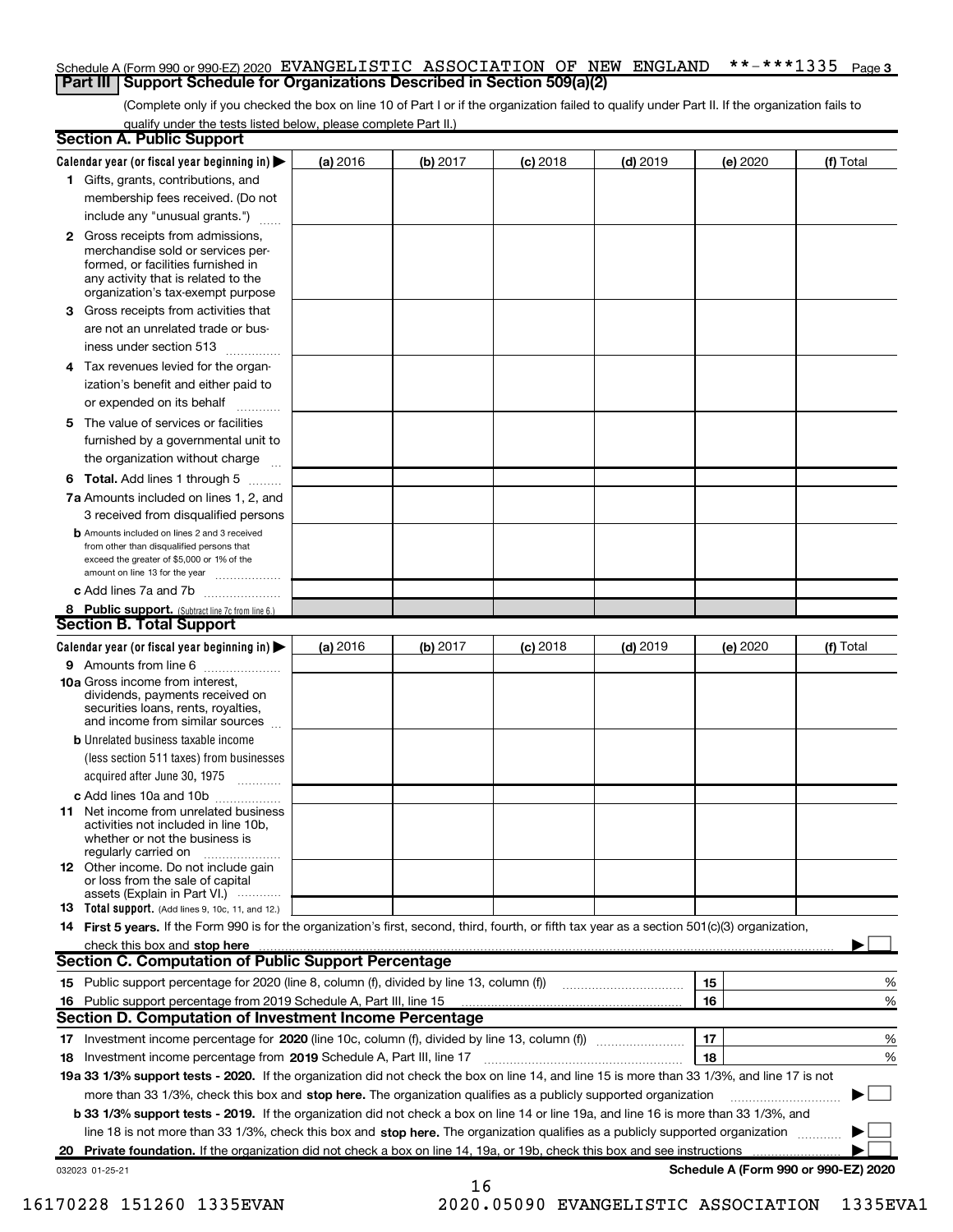### $***$  \*\*\*\*1335 Page 4 Schedule A (Form 990 or 990-EZ) 2020 EVANGELISTIC ASSOCIATION OF NEW ENGLAND \*\*-\*\*\*1335 Page

## **Part IV | Supporting Organizations**

(Complete only if you checked a box in line 12 on Part I. If you checked box 12a, Part I, complete Sections A and B. If you checked box 12b, Part I, complete Sections A and C. If you checked box 12c, Part I, complete Sections A, D, and E. If you checked box 12d, Part I, complete Sections A and D, and complete Part V.)

## Section A. All Supporting Organizations

- 1 Are all of the organization's supported organizations listed by name in the organization's governing documents? If "No," describe in Part VI how the supported organizations are designated. If designated by class or purpose, describe the designation. If historic and continuing relationship, explain.
- 2 Did the organization have any supported organization that does not have an IRS determination of status under section 509(a)(1) or (2)? If "Yes," explain in Part VI how the organization determined that the supported organization was described in section 509(a)(1) or (2).
- 3a Did the organization have a supported organization described in section 501(c)(4), (5), or (6)? If "Yes," answer lines 3b and 3c below.
- b Did the organization confirm that each supported organization qualified under section 501(c)(4), (5), or (6) and satisfied the public support tests under section 509(a)(2)? If "Yes," describe in Part VI when and how the organization made the determination.
- c Did the organization ensure that all support to such organizations was used exclusively for section 170(c)(2)(B) purposes? If "Yes," explain in Part VI what controls the organization put in place to ensure such use.
- 4a Was any supported organization not organized in the United States ("foreign supported organization")? If "Yes," and if you checked box 12a or 12b in Part I, answer lines 4b and 4c below.
- **b** Did the organization have ultimate control and discretion in deciding whether to make grants to the foreign supported organization? If "Yes," describe in Part VI how the organization had such control and discretion despite being controlled or supervised by or in connection with its supported organizations.
- c Did the organization support any foreign supported organization that does not have an IRS determination under sections 501(c)(3) and 509(a)(1) or (2)? If "Yes," explain in Part VI what controls the organization used to ensure that all support to the foreign supported organization was used exclusively for section 170(c)(2)(B) purposes.
- 5a Did the organization add, substitute, or remove any supported organizations during the tax year? If "Yes," answer lines 5b and 5c below (if applicable). Also, provide detail in P**art VI,** including (i) the names and EIN numbers of the supported organizations added, substituted, or removed; (ii) the reasons for each such action; (iii) the authority under the organization's organizing document authorizing such action; and (iv) how the action was accomplished (such as by amendment to the organizing document).
- **b** Type I or Type II only. Was any added or substituted supported organization part of a class already designated in the organization's organizing document?
- c Substitutions only. Was the substitution the result of an event beyond the organization's control?
- 6 Did the organization provide support (whether in the form of grants or the provision of services or facilities) to Part VI. support or benefit one or more of the filing organization's supported organizations? If "Yes," provide detail in anyone other than (i) its supported organizations, (ii) individuals that are part of the charitable class benefited by one or more of its supported organizations, or (iii) other supporting organizations that also
- 7 Did the organization provide a grant, loan, compensation, or other similar payment to a substantial contributor regard to a substantial contributor? If "Yes," complete Part I of Schedule L (Form 990 or 990-EZ). (as defined in section 4958(c)(3)(C)), a family member of a substantial contributor, or a 35% controlled entity with
- 8 Did the organization make a loan to a disqualified person (as defined in section 4958) not described in line 7? If "Yes," complete Part I of Schedule L (Form 990 or 990-EZ).
- **9a** Was the organization controlled directly or indirectly at any time during the tax year by one or more in section 509(a)(1) or (2))? If "Yes," provide detail in Part VI. disqualified persons, as defined in section 4946 (other than foundation managers and organizations described
- b Did one or more disqualified persons (as defined in line 9a) hold a controlling interest in any entity in which the supporting organization had an interest? If "Yes," provide detail in Part VI.
- c Did a disqualified person (as defined in line 9a) have an ownership interest in, or derive any personal benefit from, assets in which the supporting organization also had an interest? If "Yes," provide detail in Part VI.
- 10a Was the organization subject to the excess business holdings rules of section 4943 because of section supporting organizations)? If "Yes," answer line 10b below. 4943(f) (regarding certain Type II supporting organizations, and all Type III non-functionally integrated
- **b** Did the organization have any excess business holdings in the tax year? (Use Schedule C, Form 4720, to determine whether the organization had excess business holdings.)

17

032024 01-25-21

Schedule A (Form 990 or 990-EZ) 2020

Yes | No

1

 $\overline{2}$ 

3a

3b

3c

4a

4b

4c

5a

5b 5c

6

7

8

9a

9b

9c

10a

10b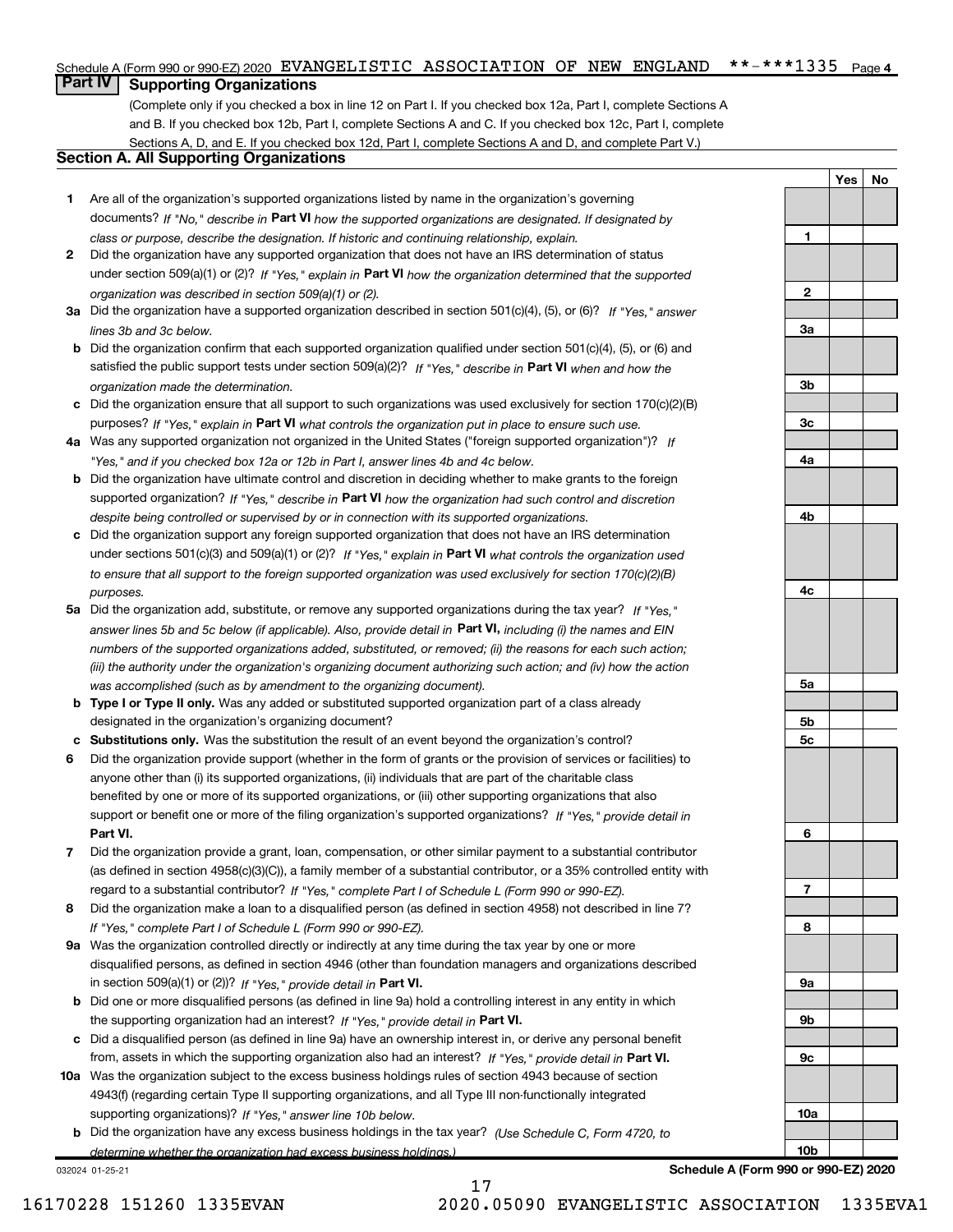### $***$  \*\*\*\*1335 Page 5 Schedule A (Form 990 or 990-EZ) 2020 EVANGELISTIC ASSOCIATION OF NEW ENGLAND \*\*-\*\*\*1335 Page

|    | <b>Part IV</b> | Supporting Organizations (continued)                                                                                       |                 |       |    |
|----|----------------|----------------------------------------------------------------------------------------------------------------------------|-----------------|-------|----|
|    |                |                                                                                                                            |                 | Yes l | No |
| 11 |                | Has the organization accepted a gift or contribution from any of the following persons?                                    |                 |       |    |
|    |                | a A person who directly or indirectly controls, either alone or together with persons described in lines 11b and           |                 |       |    |
|    |                | 11c below, the governing body of a supported organization?                                                                 | 11a             |       |    |
|    |                | <b>b</b> A family member of a person described in line 11a above?                                                          | 11 <sub>b</sub> |       |    |
|    |                | c A 35% controlled entity of a person described in line 11a or 11b above? If "Yes" to line 11a, 11b, or 11c, provide       |                 |       |    |
|    |                | detail in Part VI.                                                                                                         | 11c             |       |    |
|    |                | <b>Section B. Type I Supporting Organizations</b>                                                                          |                 |       |    |
|    |                |                                                                                                                            |                 | Yes   | No |
|    |                | Did the governing body, members of the governing body, officers acting in their official capacity, or membership of one or |                 |       |    |

2 Did the organization operate for the benefit of any supported organization other than the supported directors, or trustees at all times during the tax year? If "No," describe in Part VI how the supported organization(s) effectively operated, supervised, or controlled the organization's activities. If the organization had more than one supported organization, describe how the powers to appoint and/or remove officers, directors, or trustees were allocated among the supported organizations and what conditions or restrictions, if any, applied to such powers during the tax year. more supported organizations have the power to regularly appoint or elect at least a majority of the organization's officers,

organization(s) that operated, supervised, or controlled the supporting organization? If "Yes," explain in

Part VI how providing such benefit carried out the purposes of the supported organization(s) that operated,

|  | supervised, or controlled the supporting organization. |  |
|--|--------------------------------------------------------|--|
|  | <b>Section C. Type II Supporting Organizations</b>     |  |

1 or trustees of each of the organization's supported organization(s)? If "No," describe in Part VI how control or management of the supporting organization was vested in the same persons that controlled or managed the supported organization(s) Were a majority of the organization's directors or trustees during the tax year also a majority of the directors

|  | Section D. All Type III Supporting Organizations |  |
|--|--------------------------------------------------|--|

|              |                                                                                                                        |   | Yes l | No |
|--------------|------------------------------------------------------------------------------------------------------------------------|---|-------|----|
|              | Did the organization provide to each of its supported organizations, by the last day of the fifth month of the         |   |       |    |
|              | organization's tax year, (i) a written notice describing the type and amount of support provided during the prior tax  |   |       |    |
|              | year, (ii) a copy of the Form 990 that was most recently filed as of the date of notification, and (iii) copies of the |   |       |    |
|              | organization's governing documents in effect on the date of notification, to the extent not previously provided?       |   |       |    |
| $\mathbf{2}$ | Were any of the organization's officers, directors, or trustees either (i) appointed or elected by the supported       |   |       |    |
|              | organization(s) or (ii) serving on the governing body of a supported organization? If "No," explain in Part VI how     |   |       |    |
|              | the organization maintained a close and continuous working relationship with the supported organization(s).            | 2 |       |    |
| 3            | By reason of the relationship described in line 2, above, did the organization's supported organizations have a        |   |       |    |
|              | significant voice in the organization's investment policies and in directing the use of the organization's             |   |       |    |
|              | income or assets at all times during the tax year? If "Yes," describe in Part VI the role the organization's           |   |       |    |
|              | supported organizations played in this regard.                                                                         | з |       |    |

## Section E. Type III Functionally Integrated Supporting Organizations

- 1 Check the box next to the method that the organization used to satisfy the Integral Part Test during the year (see instructions).
- a The organization satisfied the Activities Test. Complete line 2 below.
- b The organization is the parent of each of its supported organizations. Complete line 3 below.  $\begin{array}{c} \hline \end{array}$

|  |  | c □ The organization supported a governmental entity. Describe in Part VI how you supported a governmental entity (see instructions). |  |  |  |  |
|--|--|---------------------------------------------------------------------------------------------------------------------------------------|--|--|--|--|
|--|--|---------------------------------------------------------------------------------------------------------------------------------------|--|--|--|--|

18

- 2 Activities Test. Answer lines 2a and 2b below. No record to the control of the control of the control of the control of the control of the control of the control of the control of the control of the control of the contr
- a Did substantially all of the organization's activities during the tax year directly further the exempt purposes of the supported organization(s) to which the organization was responsive? If "Yes," then in Part VI identify those supported organizations and explain how these activities directly furthered their exempt purposes, how the organization was responsive to those supported organizations, and how the organization determined that these activities constituted substantially all of its activities.
- b Did the activities described in line 2a, above, constitute activities that, but for the organization's involvement, Part VI the reasons for the organization's position that its supported organization(s) would have engaged in one or more of the organization's supported organization(s) would have been engaged in? If "Yes," explain in these activities but for the organization's involvement.
- 3 Parent of Supported Organizations. Answer lines 3a and 3b below.

a Did the organization have the power to regularly appoint or elect a majority of the officers, directors, or trustees of each of the supported organizations? If "Yes" or "No" provide details in Part VI.

b Did the organization exercise a substantial degree of direction over the policies, programs, and activities of each of its supported organizations? If "Yes," describe in Part VI the role played by the organization in this regard.

032025 01-25-21

Schedule A (Form 990 or 990-EZ) 2020

 $2a$ 

2b

3a

3b

1

2

1

Yes | No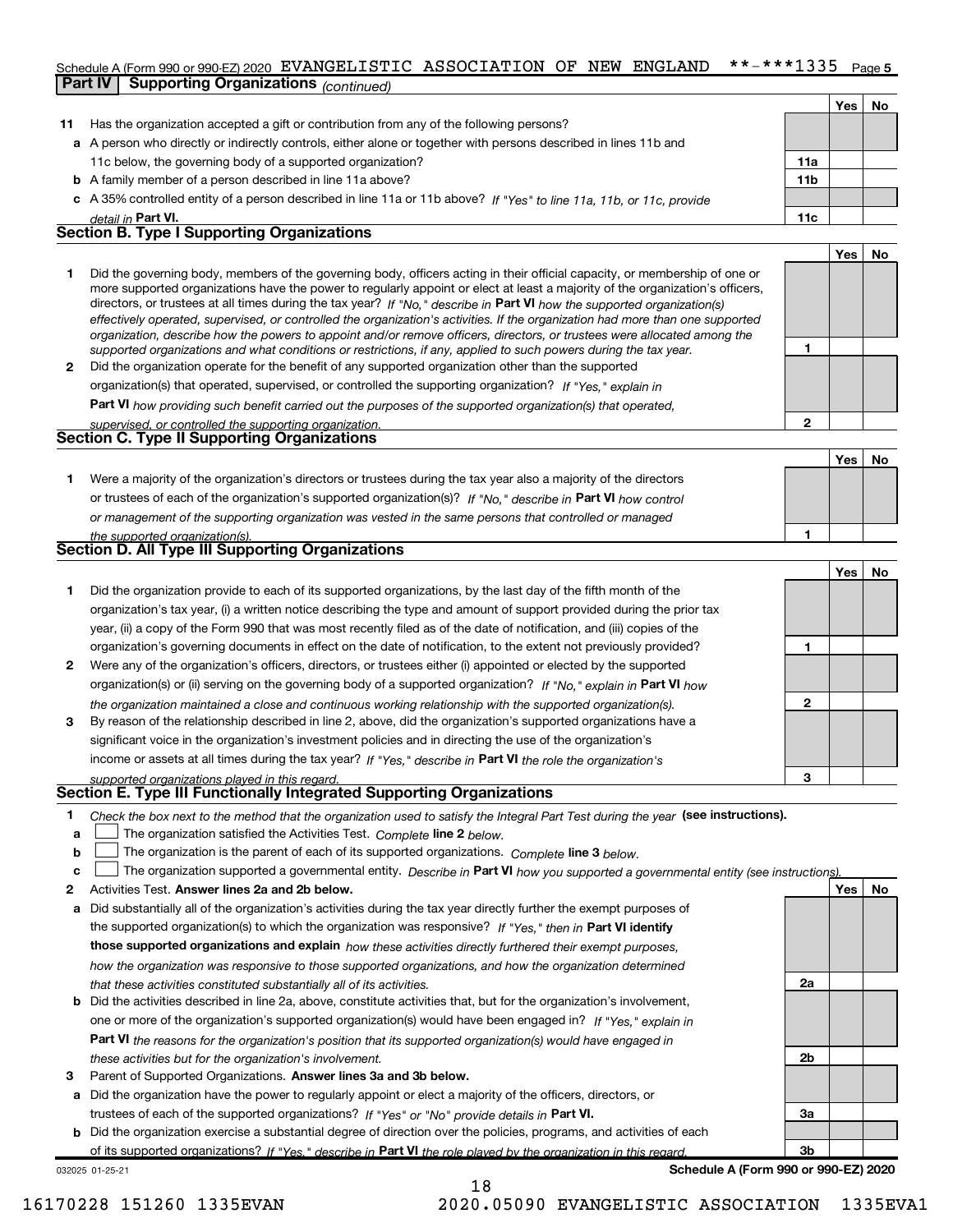|                | Schedule A (Form 990 or 990-EZ) 2020 EVANGELISTIC ASSOCIATION OF NEW ENGLAND                                                                   |                |                | **-***1335<br>Page 6           |
|----------------|------------------------------------------------------------------------------------------------------------------------------------------------|----------------|----------------|--------------------------------|
| <b>Part V</b>  | Type III Non-Functionally Integrated 509(a)(3) Supporting Organizations                                                                        |                |                |                                |
| 1              | Check here if the organization satisfied the Integral Part Test as a qualifying trust on Nov. 20, 1970 (explain in Part VI). See instructions. |                |                |                                |
|                | All other Type III non-functionally integrated supporting organizations must complete Sections A through E.<br>Section A - Adjusted Net Income |                | (A) Prior Year | (B) Current Year<br>(optional) |
|                |                                                                                                                                                | 1              |                |                                |
| 2              | Net short-term capital gain                                                                                                                    | $\overline{2}$ |                |                                |
| З              | Recoveries of prior-year distributions                                                                                                         | З              |                |                                |
|                | Other gross income (see instructions)                                                                                                          | 4              |                |                                |
| 4              | Add lines 1 through 3.                                                                                                                         | 5              |                |                                |
| 5              | Depreciation and depletion                                                                                                                     |                |                |                                |
| 6              | Portion of operating expenses paid or incurred for production or                                                                               |                |                |                                |
|                | collection of gross income or for management, conservation, or                                                                                 |                |                |                                |
|                | maintenance of property held for production of income (see instructions)                                                                       | 6              |                |                                |
| 7              | Other expenses (see instructions)                                                                                                              | 7              |                |                                |
| 8              | Adjusted Net Income (subtract lines 5, 6, and 7 from line 4)                                                                                   | 8              |                |                                |
|                | Section B - Minimum Asset Amount                                                                                                               |                | (A) Prior Year | (B) Current Year<br>(optional) |
| 1              | Aggregate fair market value of all non-exempt-use assets (see                                                                                  |                |                |                                |
|                | instructions for short tax year or assets held for part of year):                                                                              |                |                |                                |
|                | <b>a</b> Average monthly value of securities                                                                                                   | 1a             |                |                                |
|                | <b>b</b> Average monthly cash balances                                                                                                         | 1b             |                |                                |
|                | <b>c</b> Fair market value of other non-exempt-use assets                                                                                      | 1c             |                |                                |
|                | d Total (add lines 1a, 1b, and 1c)                                                                                                             | 1d             |                |                                |
|                | e Discount claimed for blockage or other factors                                                                                               |                |                |                                |
|                | (explain in detail in <b>Part VI</b> ):                                                                                                        |                |                |                                |
| 2              | Acquisition indebtedness applicable to non-exempt-use assets                                                                                   | $\mathbf{2}$   |                |                                |
| З              | Subtract line 2 from line 1d.                                                                                                                  | З              |                |                                |
| 4              | Cash deemed held for exempt use. Enter 0.015 of line 3 (for greater amount,                                                                    |                |                |                                |
|                | see instructions).                                                                                                                             | 4              |                |                                |
| 5              | Net value of non-exempt-use assets (subtract line 4 from line 3)                                                                               | 5              |                |                                |
| 6              | Multiply line 5 by 0.035.                                                                                                                      | 6              |                |                                |
| 7              | Recoveries of prior-year distributions                                                                                                         | 7              |                |                                |
| 8              | Minimum Asset Amount (add line 7 to line 6)                                                                                                    | 8              |                |                                |
|                | Section C - Distributable Amount                                                                                                               |                |                | <b>Current Year</b>            |
|                | Adjusted net income for prior year (from Section A, line 8, column A)                                                                          | 1              |                |                                |
| 2              | Enter 0.85 of line 1.                                                                                                                          | 2              |                |                                |
| З              | Minimum asset amount for prior year (from Section B, line 8, column A)                                                                         | 3              |                |                                |
| 4              | Enter greater of line 2 or line 3.                                                                                                             | 4              |                |                                |
| 5              | Income tax imposed in prior year                                                                                                               | 5              |                |                                |
| 6              | Distributable Amount. Subtract line 5 from line 4, unless subject to                                                                           |                |                |                                |
|                | emergency temporary reduction (see instructions).                                                                                              | 6              |                |                                |
| $\overline{7}$ | Check here if the current year is the organization's first as a non-functionally integrated Type III supporting organization (see              |                |                |                                |

instructions).

Schedule A (Form 990 or 990-EZ) 2020

032026 01-25-21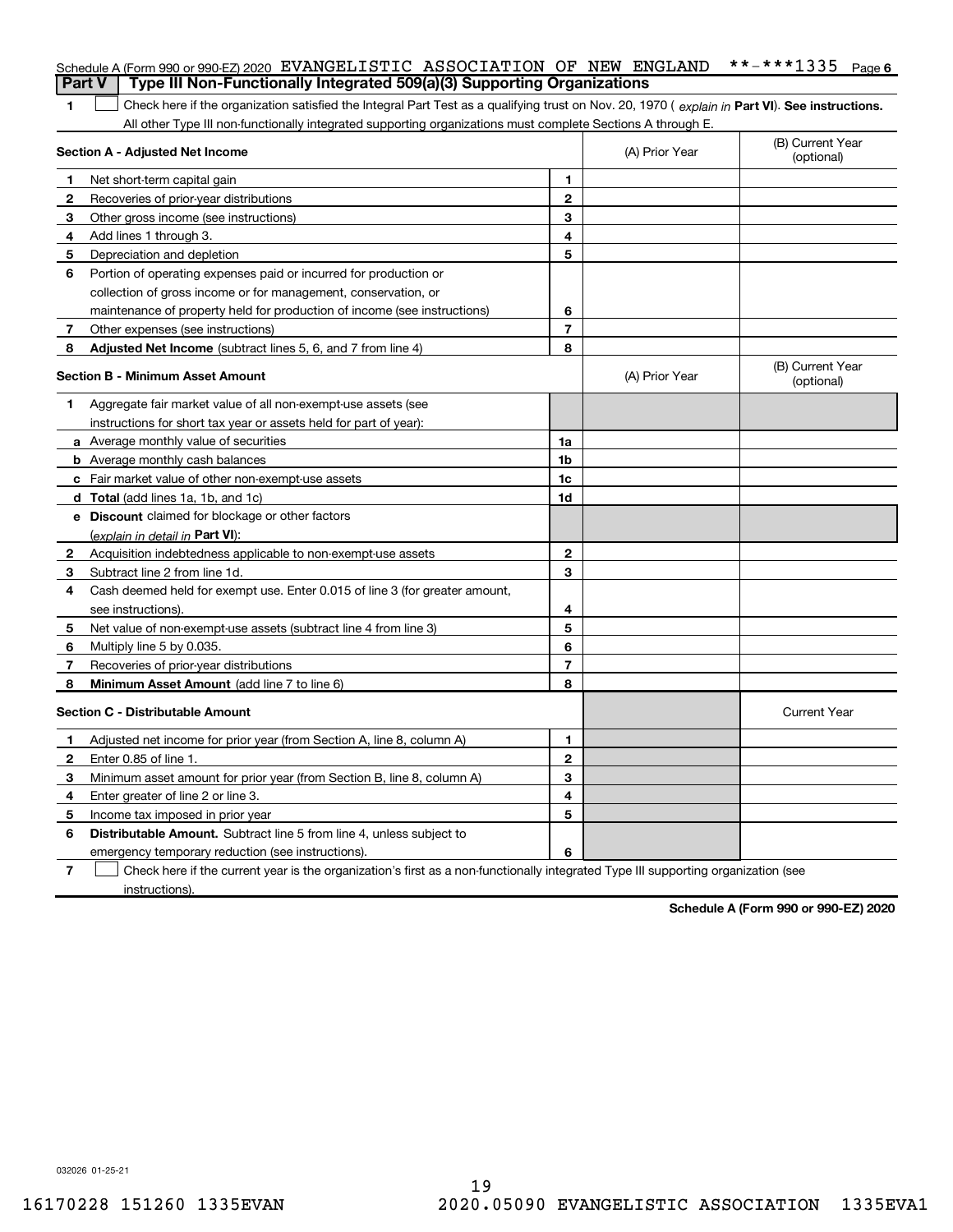## Schedule A (Form 990 or 990-EZ) 2020 EVANGELISTIC ASSOCIATION OF NEW ENGLAND \*\*-\*\*\*1335 Page 7

|              | Type III Non-Functionally Integrated 509(a)(3) Supporting Organizations<br>Part V               |                                    | (continued)                                    |    |                                                  |
|--------------|-------------------------------------------------------------------------------------------------|------------------------------------|------------------------------------------------|----|--------------------------------------------------|
|              | <b>Section D - Distributions</b>                                                                |                                    |                                                |    | <b>Current Year</b>                              |
| 1.           | Amounts paid to supported organizations to accomplish exempt purposes                           |                                    |                                                | 1  |                                                  |
| 2            | Amounts paid to perform activity that directly furthers exempt purposes of supported            |                                    |                                                |    |                                                  |
|              | organizations, in excess of income from activity                                                |                                    |                                                | 2  |                                                  |
| 3            | Administrative expenses paid to accomplish exempt purposes of supported organizations           |                                    |                                                | 3  |                                                  |
| 4            | Amounts paid to acquire exempt-use assets                                                       |                                    |                                                | 4  |                                                  |
| 5            | Qualified set-aside amounts (prior IRS approval required - provide details in Part VI)          |                                    |                                                | 5  |                                                  |
| 6            | Other distributions ( <i>describe in</i> Part VI). See instructions.                            |                                    |                                                | 6  |                                                  |
| 7            | Total annual distributions. Add lines 1 through 6.                                              |                                    |                                                | 7  |                                                  |
| 8            | Distributions to attentive supported organizations to which the organization is responsive      |                                    |                                                |    |                                                  |
|              | (provide details in Part VI). See instructions.                                                 |                                    |                                                | 8  |                                                  |
| 9            | Distributable amount for 2020 from Section C, line 6                                            |                                    |                                                | 9  |                                                  |
| 10           | Line 8 amount divided by line 9 amount                                                          |                                    |                                                | 10 |                                                  |
|              | <b>Section E - Distribution Allocations</b> (see instructions)                                  | (i)<br><b>Excess Distributions</b> | (iii)<br><b>Underdistributions</b><br>Pre-2020 |    | (iii)<br><b>Distributable</b><br>Amount for 2020 |
| 1            | Distributable amount for 2020 from Section C, line 6                                            |                                    |                                                |    |                                                  |
| $\mathbf{2}$ | Underdistributions, if any, for years prior to 2020 (reason-                                    |                                    |                                                |    |                                                  |
|              | able cause required - explain in Part VI). See instructions.                                    |                                    |                                                |    |                                                  |
| 3            | Excess distributions carryover, if any, to 2020                                                 |                                    |                                                |    |                                                  |
|              | a From 2015                                                                                     |                                    |                                                |    |                                                  |
|              | <b>b</b> From 2016                                                                              |                                    |                                                |    |                                                  |
|              | $c$ From 2017                                                                                   |                                    |                                                |    |                                                  |
|              | <b>d</b> From 2018                                                                              |                                    |                                                |    |                                                  |
|              | e From 2019                                                                                     |                                    |                                                |    |                                                  |
|              | f Total of lines 3a through 3e                                                                  |                                    |                                                |    |                                                  |
|              | g Applied to underdistributions of prior years                                                  |                                    |                                                |    |                                                  |
|              | h Applied to 2020 distributable amount                                                          |                                    |                                                |    |                                                  |
| Ī.           | Carryover from 2015 not applied (see instructions)                                              |                                    |                                                |    |                                                  |
|              | Remainder. Subtract lines 3g, 3h, and 3i from line 3f.                                          |                                    |                                                |    |                                                  |
| 4            | Distributions for 2020 from Section D,                                                          |                                    |                                                |    |                                                  |
|              | \$<br>line $7:$                                                                                 |                                    |                                                |    |                                                  |
|              | a Applied to underdistributions of prior years<br><b>b</b> Applied to 2020 distributable amount |                                    |                                                |    |                                                  |
|              | c Remainder. Subtract lines 4a and 4b from line 4.                                              |                                    |                                                |    |                                                  |
| 5            | Remaining underdistributions for years prior to 2020, if                                        |                                    |                                                |    |                                                  |
|              | any. Subtract lines 3g and 4a from line 2. For result greater                                   |                                    |                                                |    |                                                  |
|              | than zero, explain in Part VI. See instructions.                                                |                                    |                                                |    |                                                  |
| 6            | Remaining underdistributions for 2020. Subtract lines 3h                                        |                                    |                                                |    |                                                  |
|              | and 4b from line 1. For result greater than zero, explain in                                    |                                    |                                                |    |                                                  |
|              | Part VI. See instructions.                                                                      |                                    |                                                |    |                                                  |
| 7            | Excess distributions carryover to 2021. Add lines 3j                                            |                                    |                                                |    |                                                  |
|              | and 4c.                                                                                         |                                    |                                                |    |                                                  |
| 8            | Breakdown of line 7:                                                                            |                                    |                                                |    |                                                  |
|              | a Excess from 2016                                                                              |                                    |                                                |    |                                                  |
|              | <b>b</b> Excess from 2017                                                                       |                                    |                                                |    |                                                  |
|              | c Excess from 2018                                                                              |                                    |                                                |    |                                                  |
|              | d Excess from 2019                                                                              |                                    |                                                |    |                                                  |
|              | e Excess from 2020                                                                              |                                    |                                                |    |                                                  |

Schedule A (Form 990 or 990-EZ) 2020

032027 01-25-21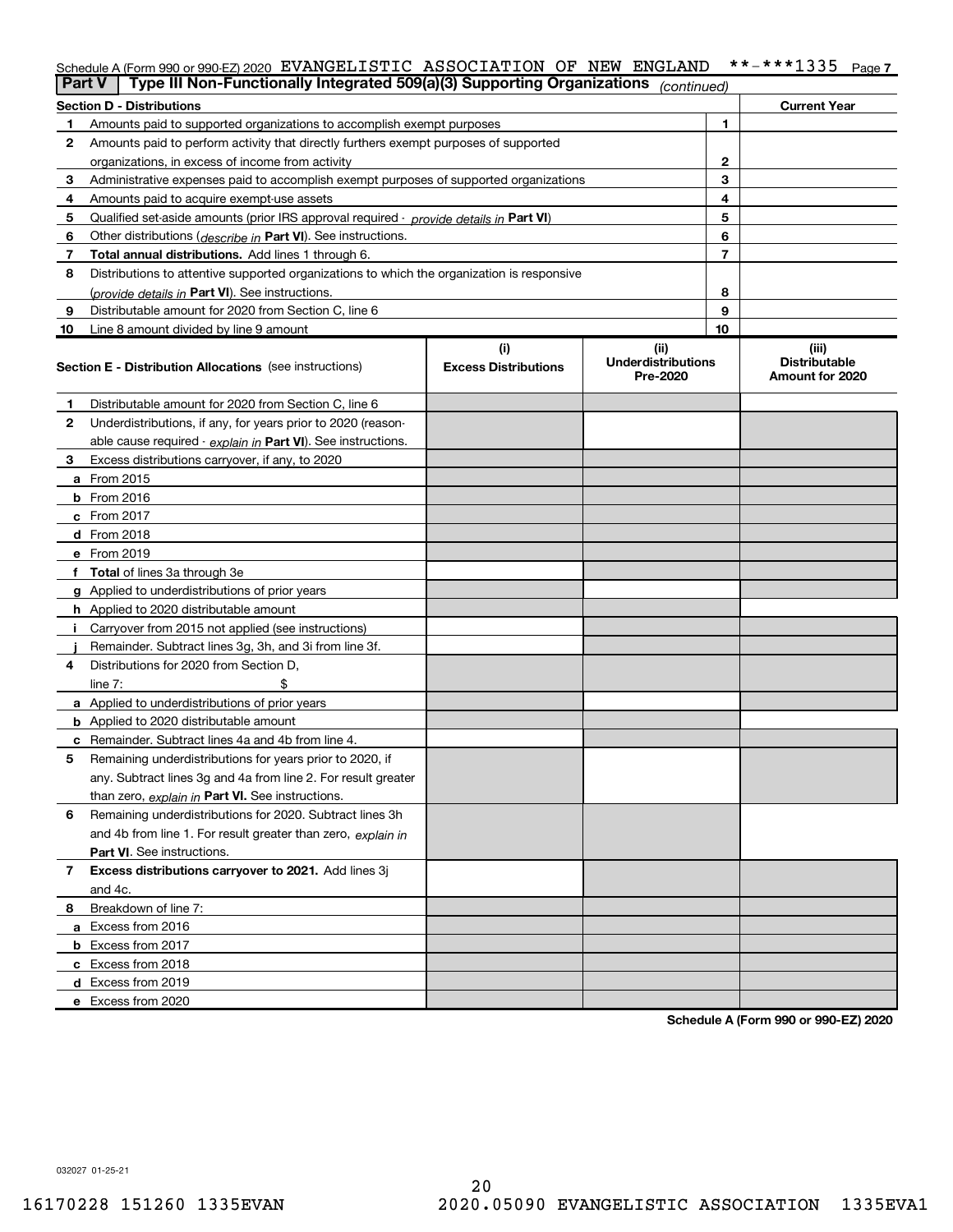| <b>Part VI</b>  | Schedule A (Form 990 or 990-EZ) 2020 EVANGELISTIC ASSOCIATION OF NEW ENGLAND<br>Supplemental Information. Provide the explanations required by Part II, line 10; Part II, line 17a or 17b; Part III, line 12;<br>Part IV, Section A, lines 1, 2, 3b, 3c, 4b, 4c, 5a, 6, 9a, 9b, 9c, 11a, 11b, and 11c; Part IV, Section B, lines 1 and 2; Part IV, Section C,<br>line 1; Part IV, Section D, lines 2 and 3; Part IV, Section E, lines 1c, 2a, 2b, 3a, and 3b; Part V, line 1; Part V, Section B, line 1e; Part V,<br>Section D, lines 5, 6, and 8; and Part V, Section E, lines 2, 5, and 6. Also complete this part for any additional information.<br>(See instructions.) | **-***1335 Page 8                    |
|-----------------|-----------------------------------------------------------------------------------------------------------------------------------------------------------------------------------------------------------------------------------------------------------------------------------------------------------------------------------------------------------------------------------------------------------------------------------------------------------------------------------------------------------------------------------------------------------------------------------------------------------------------------------------------------------------------------|--------------------------------------|
|                 |                                                                                                                                                                                                                                                                                                                                                                                                                                                                                                                                                                                                                                                                             |                                      |
|                 |                                                                                                                                                                                                                                                                                                                                                                                                                                                                                                                                                                                                                                                                             |                                      |
|                 |                                                                                                                                                                                                                                                                                                                                                                                                                                                                                                                                                                                                                                                                             |                                      |
|                 |                                                                                                                                                                                                                                                                                                                                                                                                                                                                                                                                                                                                                                                                             |                                      |
|                 |                                                                                                                                                                                                                                                                                                                                                                                                                                                                                                                                                                                                                                                                             |                                      |
|                 |                                                                                                                                                                                                                                                                                                                                                                                                                                                                                                                                                                                                                                                                             |                                      |
|                 |                                                                                                                                                                                                                                                                                                                                                                                                                                                                                                                                                                                                                                                                             |                                      |
|                 |                                                                                                                                                                                                                                                                                                                                                                                                                                                                                                                                                                                                                                                                             |                                      |
|                 |                                                                                                                                                                                                                                                                                                                                                                                                                                                                                                                                                                                                                                                                             |                                      |
|                 |                                                                                                                                                                                                                                                                                                                                                                                                                                                                                                                                                                                                                                                                             |                                      |
|                 |                                                                                                                                                                                                                                                                                                                                                                                                                                                                                                                                                                                                                                                                             |                                      |
|                 |                                                                                                                                                                                                                                                                                                                                                                                                                                                                                                                                                                                                                                                                             |                                      |
|                 |                                                                                                                                                                                                                                                                                                                                                                                                                                                                                                                                                                                                                                                                             |                                      |
|                 |                                                                                                                                                                                                                                                                                                                                                                                                                                                                                                                                                                                                                                                                             |                                      |
|                 |                                                                                                                                                                                                                                                                                                                                                                                                                                                                                                                                                                                                                                                                             |                                      |
|                 |                                                                                                                                                                                                                                                                                                                                                                                                                                                                                                                                                                                                                                                                             |                                      |
|                 |                                                                                                                                                                                                                                                                                                                                                                                                                                                                                                                                                                                                                                                                             |                                      |
|                 |                                                                                                                                                                                                                                                                                                                                                                                                                                                                                                                                                                                                                                                                             |                                      |
|                 |                                                                                                                                                                                                                                                                                                                                                                                                                                                                                                                                                                                                                                                                             |                                      |
|                 |                                                                                                                                                                                                                                                                                                                                                                                                                                                                                                                                                                                                                                                                             |                                      |
| 032028 01-25-21 | 21                                                                                                                                                                                                                                                                                                                                                                                                                                                                                                                                                                                                                                                                          | Schedule A (Form 990 or 990-EZ) 2020 |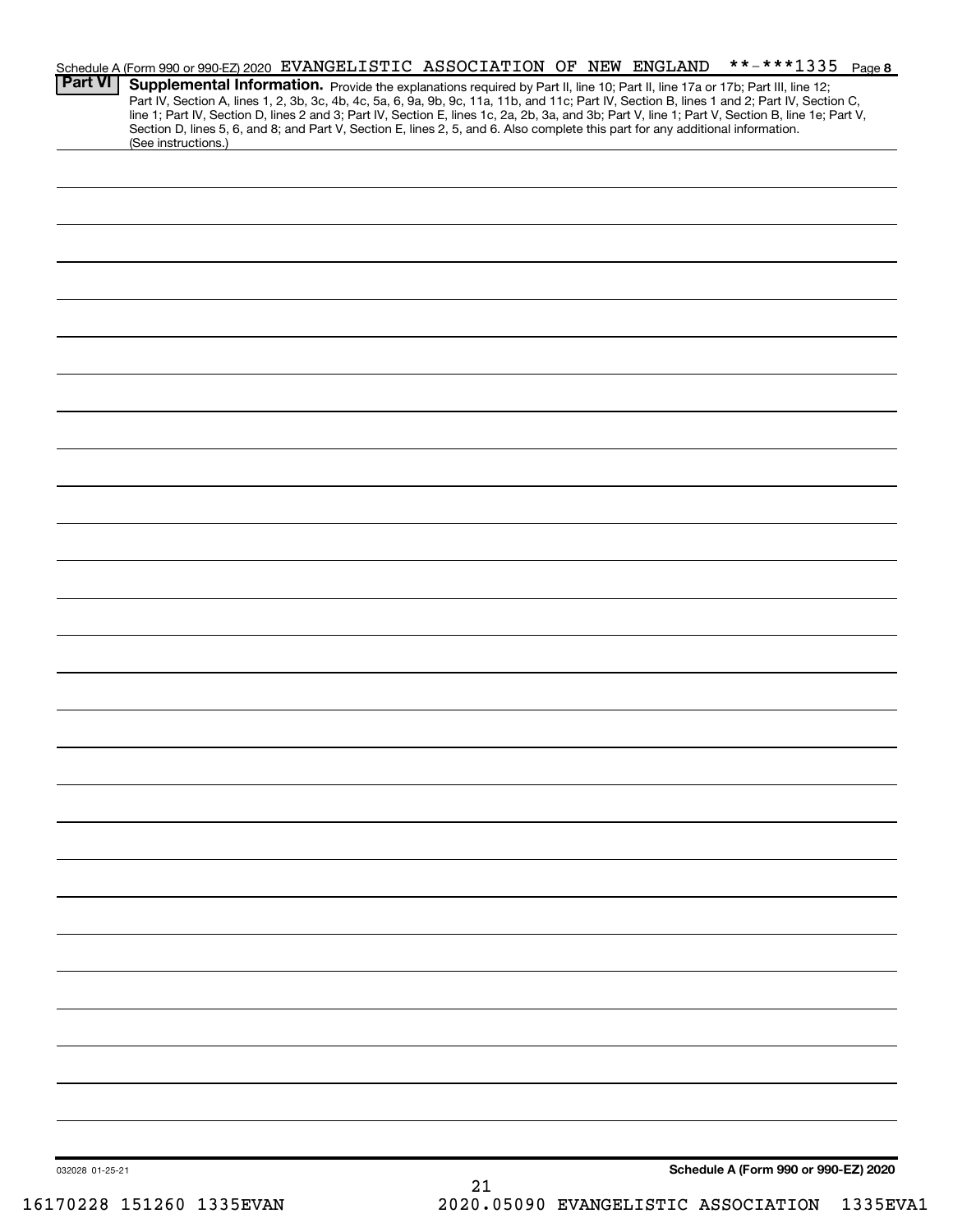## Identification of Excess Contributions Schedule A Bentification of Excess Contributions<br>Included on Part II, Line 5

\*\* Do Not File \*\* \*\*\* Not Open to Public Inspection \*\*\*

023171 04-01-20 Total Excess Contributions to Schedule A, Part II, Line 5

| <b>Contributor's Name</b> | <b>Total</b><br><b>Contributions</b> | <b>Excess</b><br>Contributions |
|---------------------------|--------------------------------------|--------------------------------|
| SCHEDULE B CONTRIBUTORS   | 1,080,457.                           | 1,007,014.                     |
|                           |                                      |                                |
|                           |                                      |                                |
|                           |                                      |                                |
|                           |                                      |                                |
|                           |                                      |                                |
|                           |                                      |                                |
|                           |                                      |                                |
|                           |                                      |                                |
|                           |                                      |                                |
|                           |                                      |                                |
|                           |                                      |                                |
|                           |                                      |                                |
|                           |                                      |                                |
|                           |                                      |                                |
|                           |                                      |                                |
|                           |                                      |                                |
|                           |                                      |                                |
|                           |                                      |                                |
|                           |                                      |                                |

1,007,014.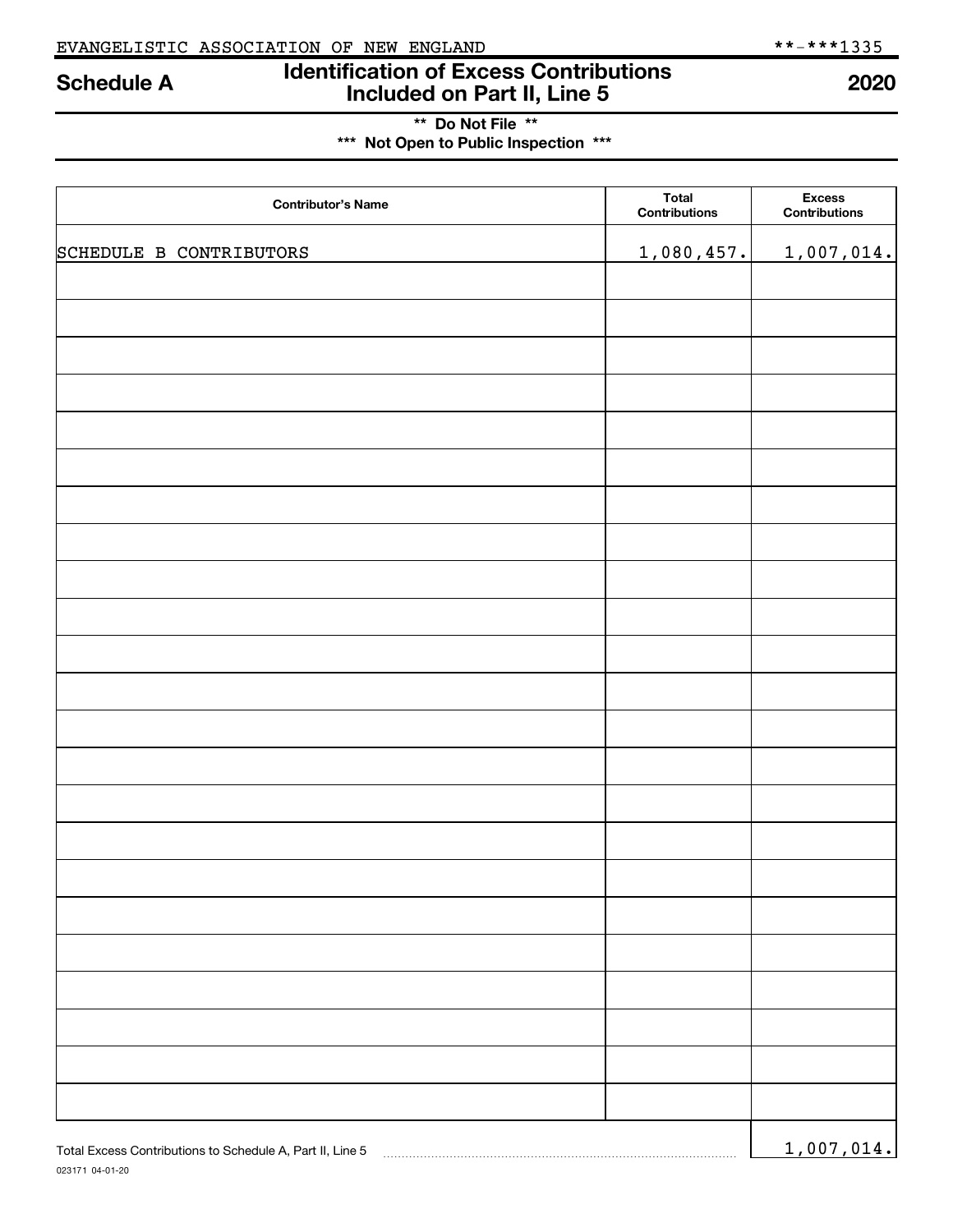Department of the Treasury Internal Revenue Service (Form 990, 990-EZ,

## Schedule B The Schedule of Contributors

Attach to Form 990, Form 990-EZ, or Form 990-PF. | Go to www.irs.gov/Form990 for the latest information.

EVANGELISTIC ASSOCIATION OF NEW ENGLAND  $|$  \*

OMB No. 1545-0047

# 2020

Employer identification number

|  |  |  |  | $* - ***1335$ |
|--|--|--|--|---------------|
|  |  |  |  |               |

| Name of the organization |  |
|--------------------------|--|
|                          |  |

| <b>Organization type (check one):</b> |                                                                           |
|---------------------------------------|---------------------------------------------------------------------------|
| Filers of:                            | Section:                                                                  |
| Form 990 or 990-EZ                    | $X \mid 501(c)$ 3) (enter number) organization                            |
|                                       | 4947(a)(1) nonexempt charitable trust not treated as a private foundation |
|                                       | 527 political organization                                                |
| Form 990-PF                           | 501(c)(3) exempt private foundation                                       |
|                                       | 4947(a)(1) nonexempt charitable trust treated as a private foundation     |
|                                       | 501(c)(3) taxable private foundation                                      |
|                                       |                                                                           |

Check if your organization is covered by the General Rule or a Special Rule. Note: Only a section 501(c)(7), (8), or (10) organization can check boxes for both the General Rule and a Special Rule. See instructions.

### General Rule

 $\begin{array}{c} \hline \end{array}$ 

For an organization filing Form 990, 990-EZ, or 990-PF that received, during the year, contributions totaling \$5,000 or more (in money or property) from any one contributor. Complete Parts I and II. See instructions for determining a contributor's total contributions.

### Special Rules

| $\boxed{\text{X}}$ For an organization described in section 501(c)(3) filing Form 990 or 990-EZ that met the 33 1/3% support test of the regulations under |
|------------------------------------------------------------------------------------------------------------------------------------------------------------|
| sections 509(a)(1) and 170(b)(1)(A)(vi), that checked Schedule A (Form 990 or 990-EZ), Part II, line 13, 16a, or 16b, and that received from               |
| any one contributor, during the year, total contributions of the greater of (1) \$5,000; or (2) 2% of the amount on (i) Form 990, Part VIII, line 1h;      |
| or (ii) Form 990-EZ, line 1. Complete Parts I and II.                                                                                                      |

For an organization described in section 501(c)(7), (8), or (10) filing Form 990 or 990-EZ that received from any one contributor, during the year, total contributions of more than \$1,000 exclusively for religious, charitable, scientific, literary, or educational purposes, or for the prevention of cruelty to children or animals. Complete Parts I (entering "N/A" in column (b) instead of the contributor name and address), II, and III.  $\begin{array}{c} \hline \end{array}$ 

purpose. Don't complete any of the parts unless the General Rule applies to this organization because it received nonexclusively year, contributions *exclusively* for religious, charitable, etc., purposes, but no such contributions totaled more than \$1,000. If this box is checked, enter here the total contributions that were received during the year for an exclusively religious, charitable, etc., For an organization described in section 501(c)(7), (8), or (10) filing Form 990 or 990-EZ that received from any one contributor, during the religious, charitable, etc., contributions totaling \$5,000 or more during the year  $\Box$ — $\Box$   $\Box$  $\begin{array}{c} \hline \end{array}$ 

Caution: An organization that isn't covered by the General Rule and/or the Special Rules doesn't file Schedule B (Form 990, 990-EZ, or 990-PF), but it must answer "No" on Part IV, line 2, of its Form 990; or check the box on line H of its Form 990-EZ or on its Form 990-PF, Part I, line 2, to certify that it doesn't meet the filing requirements of Schedule B (Form 990, 990-EZ, or 990-PF).

LHA For Paperwork Reduction Act Notice, see the instructions for Form 990, 990-EZ, or 990-PF. Schedule B (Form 990, 990-EZ, or 990-PF) (2020)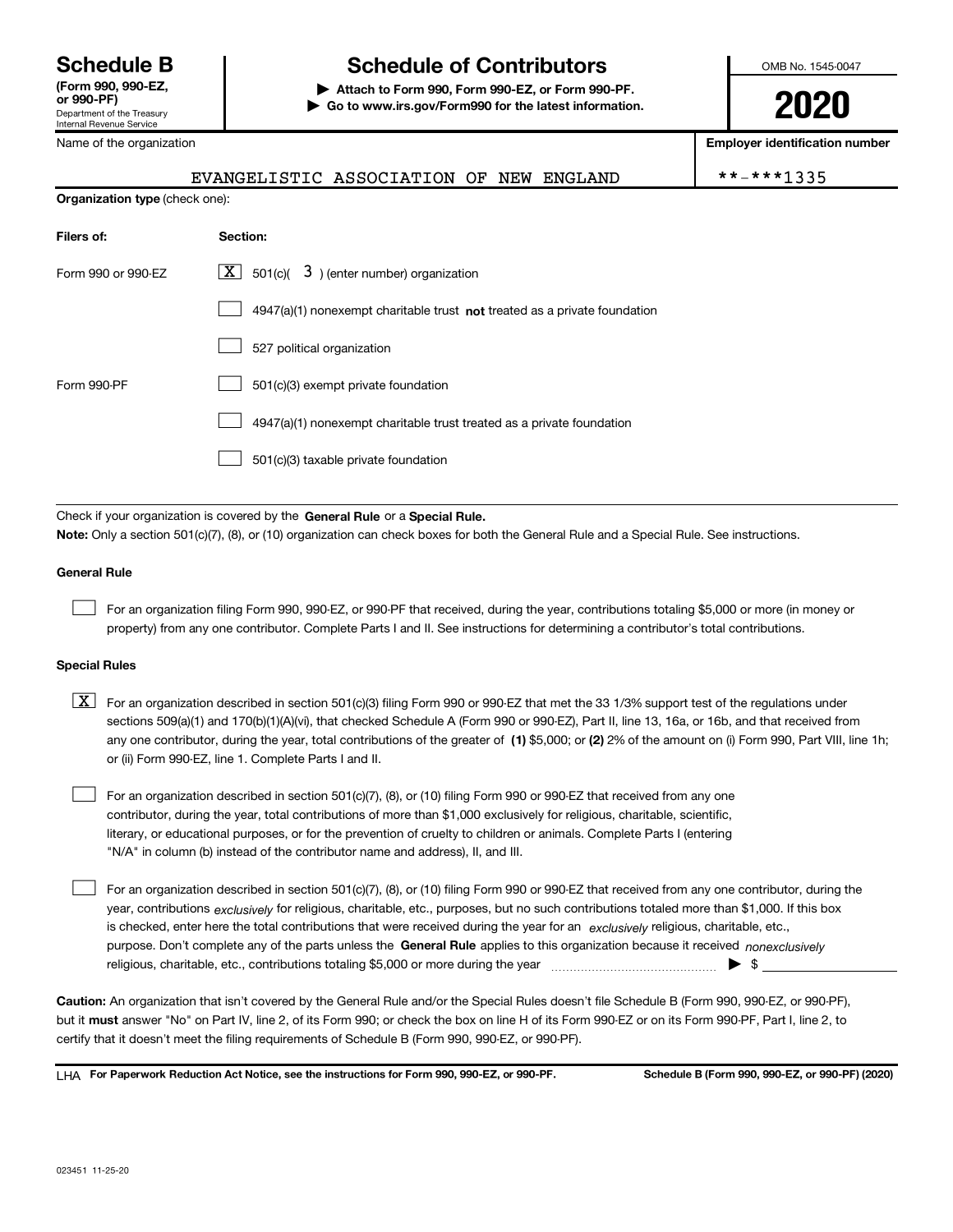### Schedule B (Form 990, 990-EZ, or 990-PF) (2020)

Name of organization

Employer identification number

## EVANGELISTIC ASSOCIATION OF NEW ENGLAND \*\*-\*\*\*1335

| Part I     | Contributors (see instructions). Use duplicate copies of Part I if additional space is needed. |                                   |                                                                                                           |
|------------|------------------------------------------------------------------------------------------------|-----------------------------------|-----------------------------------------------------------------------------------------------------------|
| (a)<br>No. | (b)<br>Name, address, and ZIP + 4                                                              | (c)<br><b>Total contributions</b> | (d)<br>Type of contribution                                                                               |
| 1          | ALPINE MCLEAN FUND<br>34 CHESTNUT STREET<br>CONCORD, MA 01742                                  | 199,612.<br>$$\mathbb{S}$$        | $\overline{\text{X}}$<br>Person<br>Payroll<br>Noncash<br>(Complete Part II for<br>noncash contributions.) |
| (a)<br>No. | (b)<br>Name, address, and ZIP + 4                                                              | (c)<br><b>Total contributions</b> | (d)<br>Type of contribution                                                                               |
| 2          | WALNUT HILL COMMUNITY CHURCH<br>156 WALNUT HILL ROAD<br>BETHEL, CT 06801                       | 12,004.<br>\$                     | $\overline{\text{X}}$<br>Person<br>Payroll<br>Noncash<br>(Complete Part II for<br>noncash contributions.) |
| (a)<br>No. | (b)<br>Name, address, and ZIP + 4                                                              | (c)<br><b>Total contributions</b> | (d)<br>Type of contribution                                                                               |
| 3          | GEORGE AND MARINDA BENNETT<br>967 BROADWAY<br>HANOVER, MA 02339                                | 20,000.<br>\$                     | $\overline{\text{X}}$<br>Person<br>Payroll<br>Noncash<br>(Complete Part II for<br>noncash contributions.) |
| (a)<br>No. | (b)<br>Name, address, and ZIP + 4                                                              | (c)<br><b>Total contributions</b> | (d)<br>Type of contribution                                                                               |
| 4          | IMAGO DEI FUND<br>P.O. BOX 170025<br>BOSTON, MA 02117                                          | 15,000.<br>\$                     | $\overline{\text{X}}$<br>Person<br>Payroll<br>Noncash<br>(Complete Part II for<br>noncash contributions.) |
| (a)<br>No. | (b)<br>Name, address, and ZIP + 4                                                              | (c)<br><b>Total contributions</b> | (d)<br>Type of contribution                                                                               |
| 5          | MASSACHUSETTS SOCIETY FOR AIDING<br>DISCHARGED PRISONERS<br>PO BOX 78<br>BOSTON, MA 02113      | 12,000.<br>\$                     | x<br>Person<br>Payroll<br><b>Noncash</b><br>(Complete Part II for<br>noncash contributions.)              |
| (a)<br>No. | (b)<br>Name, address, and ZIP + 4                                                              | (c)<br><b>Total contributions</b> | (d)<br>Type of contribution                                                                               |
| 6          | NATALIE SAMUELSON<br>13 LANTERN HILL RD<br>TRUMBULL, CT 06611                                  | 25,900.<br>\$                     | $\overline{\text{X}}$<br>Person<br>Payroll<br>Noncash<br>(Complete Part II for<br>noncash contributions.) |

24

023452 11-25-20 Schedule B (Form 990, 990-EZ, or 990-PF) (2020)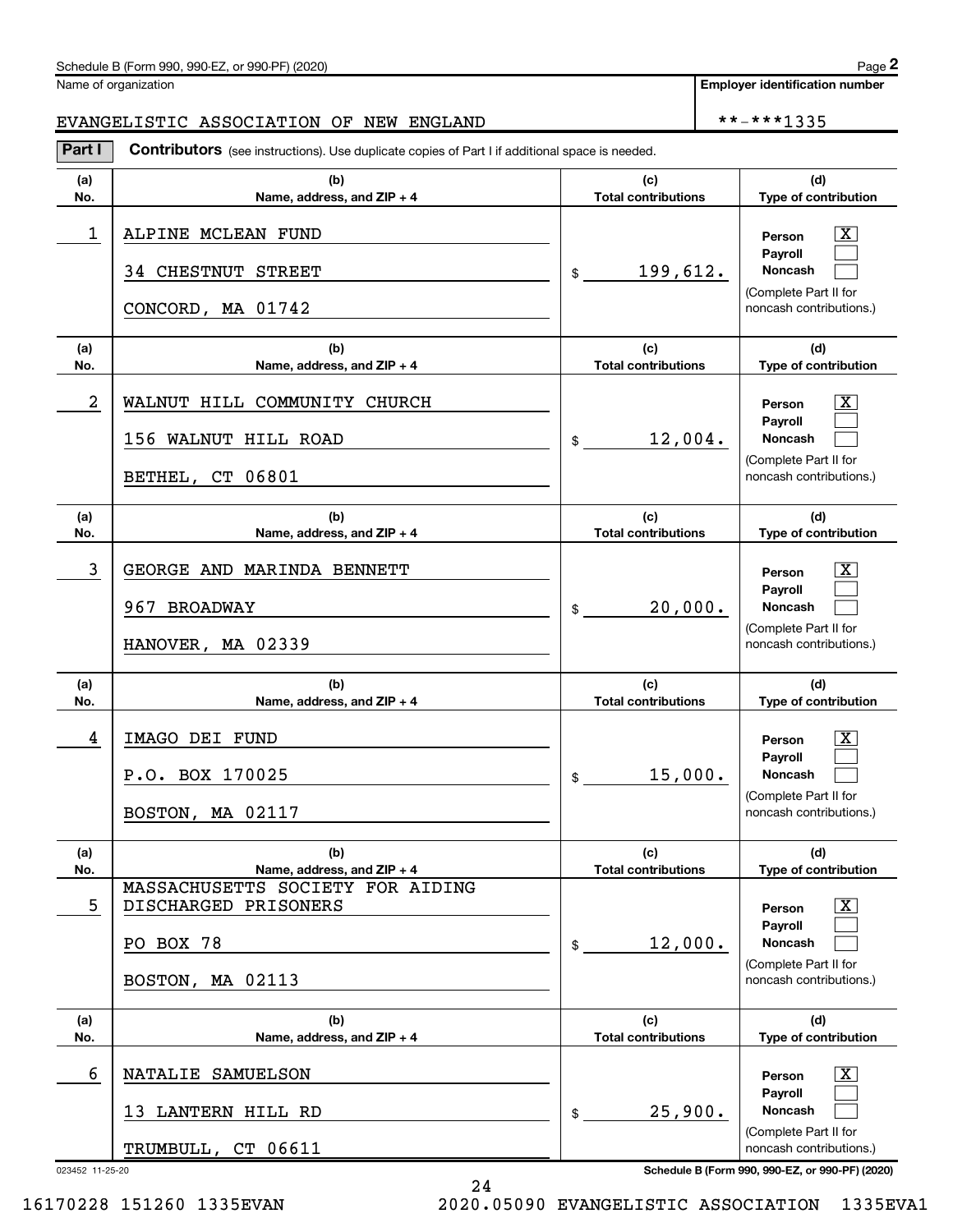Name of organization

Page 3

Employer identification number

## EVANGELISTIC ASSOCIATION OF NEW ENGLAND \*\*-\*\*\*1335

(a) No. from Part I (c)  $F$ MV (or estimate) Description of noncash property given (d) Date received (a) No. from Part I (c)  $F$ MV (or estimate) Description of noncash property given (d) Date received (a) No. from Part I (c)  $F$ MV (or estimate) Description of noncash property given (d) Date received (a) No. from Part I (c)  $F$ MV (or estimate) Description of noncash property given (d) Date received (a) No. from Part I (c)  $F(M)$  (b)  $F(M)$  (or estimate) Description of noncash property given (d) Date received (a) No. from Part I (c)  $F(M)$  (b) FMV (or estimate) Description of noncash property given (d) Date received Part II | Noncash Property (see instructions). Use duplicate copies of Part II if additional space is needed. (See instructions.) \$ (See instructions.) \$ (See instructions.) \$ (See instructions.) \$ (See instructions.) \$ (See instructions.) \$

25

023453 11-25-20 Schedule B (Form 990, 990-EZ, or 990-PF) (2020)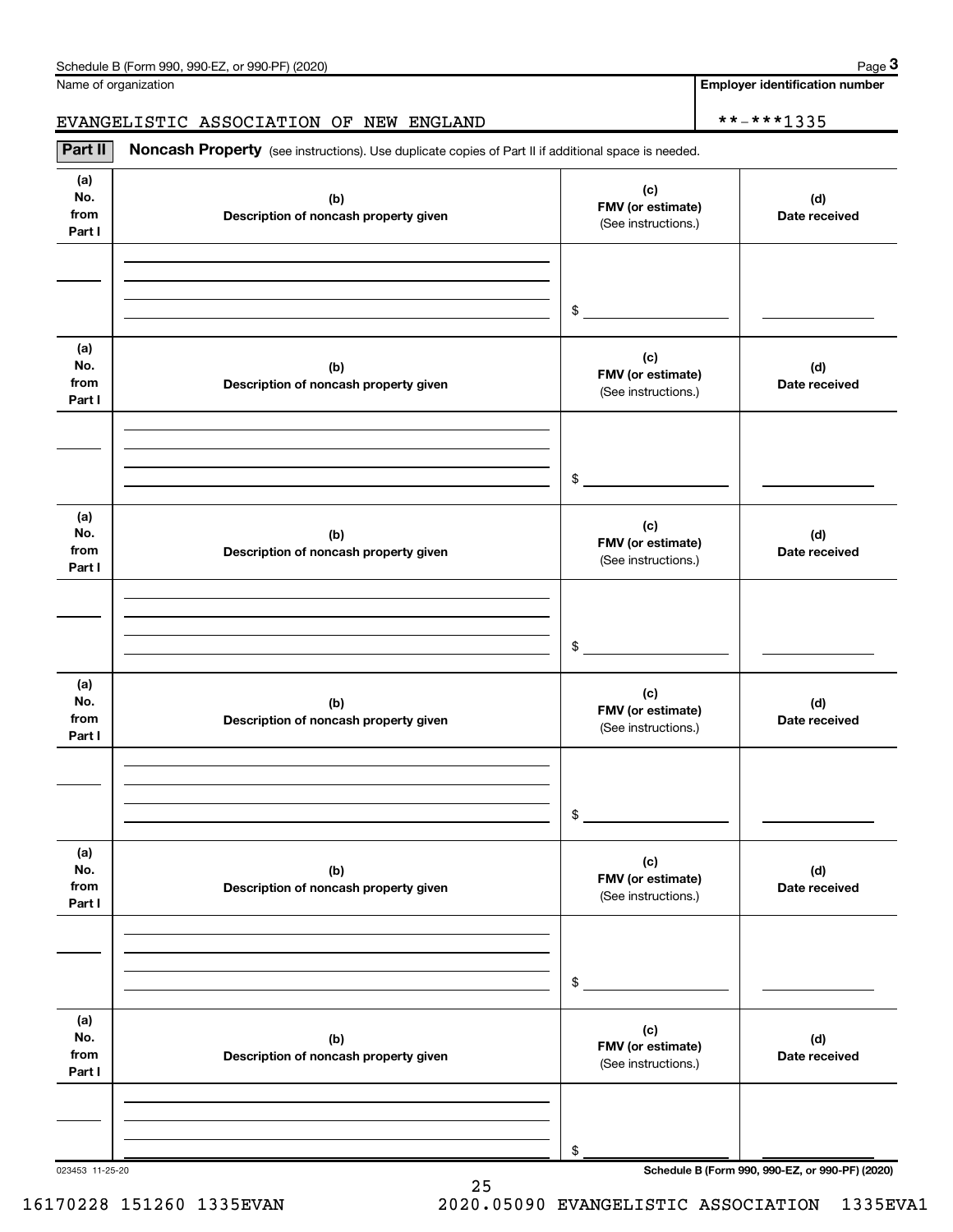|                      | Schedule B (Form 990, 990-EZ, or 990-PF) (2020)                                                                                                                                                                                                      |                      | Page 4                                                                                                                                                         |
|----------------------|------------------------------------------------------------------------------------------------------------------------------------------------------------------------------------------------------------------------------------------------------|----------------------|----------------------------------------------------------------------------------------------------------------------------------------------------------------|
| Name of organization |                                                                                                                                                                                                                                                      |                      | <b>Employer identification number</b>                                                                                                                          |
|                      | EVANGELISTIC ASSOCIATION OF NEW ENGLAND                                                                                                                                                                                                              |                      | **-***1335                                                                                                                                                     |
| <b>Part III</b>      | from any one contributor. Complete columns (a) through (e) and the following line entry. For organizations                                                                                                                                           |                      | Exclusively religious, charitable, etc., contributions to organizations described in section 501(c)(7), (8), or (10) that total more than \$1,000 for the year |
|                      | completing Part III, enter the total of exclusively religious, charitable, etc., contributions of \$1,000 or less for the year. (Enter this info. once.) $\blacktriangleright$ \$<br>Use duplicate copies of Part III if additional space is needed. |                      |                                                                                                                                                                |
| (a) No.              |                                                                                                                                                                                                                                                      |                      |                                                                                                                                                                |
| from<br>Part I       | (b) Purpose of gift                                                                                                                                                                                                                                  | (c) Use of gift      | (d) Description of how gift is held                                                                                                                            |
|                      |                                                                                                                                                                                                                                                      |                      |                                                                                                                                                                |
|                      |                                                                                                                                                                                                                                                      |                      |                                                                                                                                                                |
|                      |                                                                                                                                                                                                                                                      |                      |                                                                                                                                                                |
|                      |                                                                                                                                                                                                                                                      | (e) Transfer of gift |                                                                                                                                                                |
|                      | Transferee's name, address, and ZIP + 4                                                                                                                                                                                                              |                      | Relationship of transferor to transferee                                                                                                                       |
|                      |                                                                                                                                                                                                                                                      |                      |                                                                                                                                                                |
|                      |                                                                                                                                                                                                                                                      |                      |                                                                                                                                                                |
| (a) No.              |                                                                                                                                                                                                                                                      |                      |                                                                                                                                                                |
| from<br>Part I       | (b) Purpose of gift                                                                                                                                                                                                                                  | (c) Use of gift      | (d) Description of how gift is held                                                                                                                            |
|                      |                                                                                                                                                                                                                                                      |                      |                                                                                                                                                                |
|                      |                                                                                                                                                                                                                                                      |                      |                                                                                                                                                                |
|                      |                                                                                                                                                                                                                                                      |                      |                                                                                                                                                                |
|                      |                                                                                                                                                                                                                                                      | (e) Transfer of gift |                                                                                                                                                                |
|                      | Transferee's name, address, and ZIP + 4                                                                                                                                                                                                              |                      | Relationship of transferor to transferee                                                                                                                       |
|                      |                                                                                                                                                                                                                                                      |                      |                                                                                                                                                                |
|                      |                                                                                                                                                                                                                                                      |                      |                                                                                                                                                                |
| (a) No.              |                                                                                                                                                                                                                                                      |                      |                                                                                                                                                                |
| from<br>Part I       | (b) Purpose of gift                                                                                                                                                                                                                                  | (c) Use of gift      | (d) Description of how gift is held                                                                                                                            |
|                      |                                                                                                                                                                                                                                                      |                      |                                                                                                                                                                |
|                      |                                                                                                                                                                                                                                                      |                      |                                                                                                                                                                |
|                      |                                                                                                                                                                                                                                                      |                      |                                                                                                                                                                |
|                      |                                                                                                                                                                                                                                                      | (e) Transfer of gift |                                                                                                                                                                |
|                      | Transferee's name, address, and ZIP + 4                                                                                                                                                                                                              |                      | Relationship of transferor to transferee                                                                                                                       |
|                      |                                                                                                                                                                                                                                                      |                      |                                                                                                                                                                |
|                      |                                                                                                                                                                                                                                                      |                      |                                                                                                                                                                |
| (a) No.              |                                                                                                                                                                                                                                                      |                      |                                                                                                                                                                |
| from<br>Part I       | (b) Purpose of gift                                                                                                                                                                                                                                  | (c) Use of gift      | (d) Description of how gift is held                                                                                                                            |
|                      |                                                                                                                                                                                                                                                      |                      |                                                                                                                                                                |
|                      |                                                                                                                                                                                                                                                      |                      |                                                                                                                                                                |
|                      |                                                                                                                                                                                                                                                      |                      |                                                                                                                                                                |
|                      |                                                                                                                                                                                                                                                      | (e) Transfer of gift |                                                                                                                                                                |
|                      | Transferee's name, address, and ZIP + 4                                                                                                                                                                                                              |                      | Relationship of transferor to transferee                                                                                                                       |
|                      |                                                                                                                                                                                                                                                      |                      |                                                                                                                                                                |
|                      |                                                                                                                                                                                                                                                      |                      |                                                                                                                                                                |
|                      |                                                                                                                                                                                                                                                      |                      |                                                                                                                                                                |

023454 11-25-20

Schedule B (Form 990, 990-EZ, or 990-PF) (2020)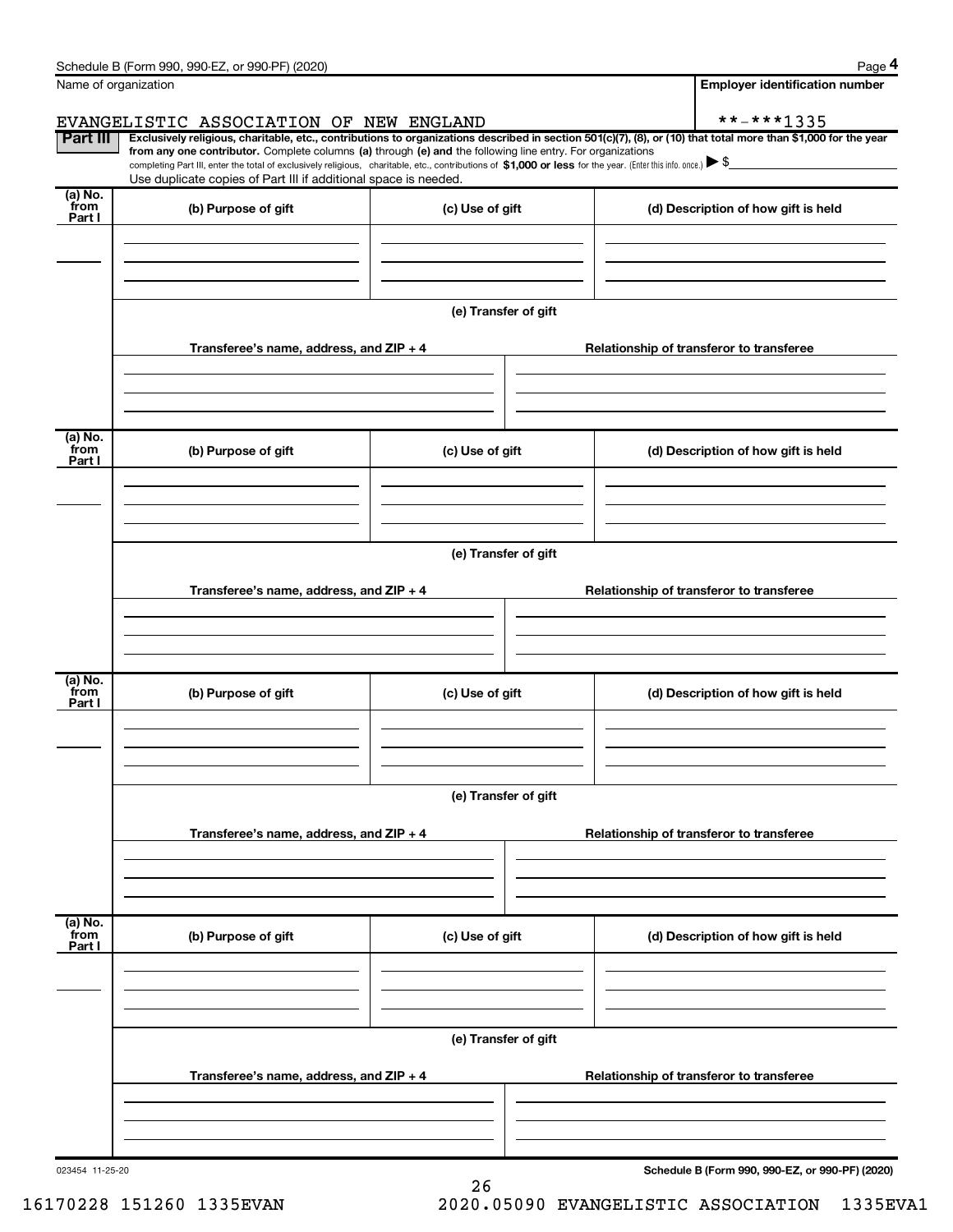| <b>SCHEDULE D</b> |
|-------------------|
|-------------------|

Department of the Treasury Internal Revenue Service

(Form 990) | Complete if the organization answered "Yes" on Form 990, Part IV, line 6, 7, 8, 9, 10, 11a, 11b, 11c, 11d, 11e, 11f, 12a, or 12b. **SCHEDULE D** Supplemental Financial Statements<br>
Form 990) **Supplemental Financial Statements**<br>
Part IV, line 6, 7, 8, 9, 10, 11a, 11b, 11c, 11d, 11e, 11f, 12a, or 12b.

▶ Attach to Form 990.<br>► Go to www.irs.gov/Form990 for instructions and the latest information.



|         | Name of the organization<br>EVANGELISTIC ASSOCIATION OF NEW ENGLAND                                                                            |                         |                          | <b>Employer identification number</b><br>**-***1335 |
|---------|------------------------------------------------------------------------------------------------------------------------------------------------|-------------------------|--------------------------|-----------------------------------------------------|
| Part I  | Organizations Maintaining Donor Advised Funds or Other Similar Funds or Accounts. Complete if the                                              |                         |                          |                                                     |
|         | organization answered "Yes" on Form 990, Part IV, line 6.                                                                                      |                         |                          |                                                     |
|         |                                                                                                                                                | (a) Donor advised funds |                          | (b) Funds and other accounts                        |
| 1       |                                                                                                                                                |                         |                          |                                                     |
| 2       | Aggregate value of contributions to (during year)                                                                                              |                         |                          |                                                     |
| 3       | Aggregate value of grants from (during year)                                                                                                   |                         |                          |                                                     |
| 4       |                                                                                                                                                |                         |                          |                                                     |
| 5       | Did the organization inform all donors and donor advisors in writing that the assets held in donor advised funds                               |                         |                          |                                                     |
|         |                                                                                                                                                |                         |                          | Yes<br>No                                           |
| 6       | Did the organization inform all grantees, donors, and donor advisors in writing that grant funds can be used only                              |                         |                          |                                                     |
|         | for charitable purposes and not for the benefit of the donor or donor advisor, or for any other purpose conferring                             |                         |                          |                                                     |
|         | impermissible private benefit?                                                                                                                 |                         |                          | Yes<br>No                                           |
| Part II | Conservation Easements. Complete if the organization answered "Yes" on Form 990, Part IV, line 7.                                              |                         |                          |                                                     |
| 1.      | Purpose(s) of conservation easements held by the organization (check all that apply).                                                          |                         |                          |                                                     |
|         | Preservation of land for public use (for example, recreation or education)                                                                     |                         |                          | Preservation of a historically important land area  |
|         | Protection of natural habitat                                                                                                                  |                         |                          | Preservation of a certified historic structure      |
|         | Preservation of open space                                                                                                                     |                         |                          |                                                     |
| 2       | Complete lines 2a through 2d if the organization held a qualified conservation contribution in the form of a conservation easement on the last |                         |                          |                                                     |
|         | day of the tax year.                                                                                                                           |                         |                          | Held at the End of the Tax Year                     |
| а       | Total number of conservation easements                                                                                                         |                         | 2a                       |                                                     |
| b       | Total acreage restricted by conservation easements                                                                                             |                         | 2b                       |                                                     |
|         |                                                                                                                                                |                         | 2c                       |                                                     |
| с       | d Number of conservation easements included in (c) acquired after 7/25/06, and not on a historic structure                                     |                         |                          |                                                     |
|         |                                                                                                                                                |                         | 2d                       |                                                     |
| з       | Number of conservation easements modified, transferred, released, extinguished, or terminated by the organization during the tax               |                         |                          |                                                     |
|         | year                                                                                                                                           |                         |                          |                                                     |
| 4       | Number of states where property subject to conservation easement is located >                                                                  |                         |                          |                                                     |
| 5       | Does the organization have a written policy regarding the periodic monitoring, inspection, handling of                                         |                         |                          |                                                     |
|         | violations, and enforcement of the conservation easements it holds?                                                                            |                         |                          | Yes<br><b>No</b>                                    |
| 6       | Staff and volunteer hours devoted to monitoring, inspecting, handling of violations, and enforcing conservation easements during the year      |                         |                          |                                                     |
|         |                                                                                                                                                |                         |                          |                                                     |
| 7       | Amount of expenses incurred in monitoring, inspecting, handling of violations, and enforcing conservation easements during the year            |                         |                          |                                                     |
|         | $\blacktriangleright$ \$                                                                                                                       |                         |                          |                                                     |
| 8       | Does each conservation easement reported on line 2(d) above satisfy the requirements of section 170(h)(4)(B)(i)                                |                         |                          |                                                     |
|         |                                                                                                                                                |                         |                          | Yes<br>No                                           |
| 9       | In Part XIII, describe how the organization reports conservation easements in its revenue and expense statement and                            |                         |                          |                                                     |
|         | balance sheet, and include, if applicable, the text of the footnote to the organization's financial statements that describes the              |                         |                          |                                                     |
|         | organization's accounting for conservation easements.                                                                                          |                         |                          |                                                     |
|         | Organizations Maintaining Collections of Art, Historical Treasures, or Other Similar Assets.<br>Part III                                       |                         |                          |                                                     |
|         | Complete if the organization answered "Yes" on Form 990, Part IV, line 8.                                                                      |                         |                          |                                                     |
|         | 1a If the organization elected, as permitted under FASB ASC 958, not to report in its revenue statement and balance sheet works                |                         |                          |                                                     |
|         | of art, historical treasures, or other similar assets held for public exhibition, education, or research in furtherance of public              |                         |                          |                                                     |
|         | service, provide in Part XIII the text of the footnote to its financial statements that describes these items.                                 |                         |                          |                                                     |
|         | <b>b</b> If the organization elected, as permitted under FASB ASC 958, to report in its revenue statement and balance sheet works of           |                         |                          |                                                     |
|         | art, historical treasures, or other similar assets held for public exhibition, education, or research in furtherance of public service,        |                         |                          |                                                     |
|         | provide the following amounts relating to these items:                                                                                         |                         |                          |                                                     |
|         |                                                                                                                                                |                         |                          | - \$                                                |
|         | (ii) Assets included in Form 990, Part X                                                                                                       |                         | $\blacktriangleright$ \$ |                                                     |
| 2       | If the organization received or held works of art, historical treasures, or other similar assets for financial gain, provide                   |                         |                          |                                                     |
|         | the following amounts required to be reported under FASB ASC 958 relating to these items:                                                      |                         |                          |                                                     |
|         | a Revenue included on Form 990, Part VIII, line 1 [2000] [2000] [2000] [2000] [2000] [2000] [2000] [2000] [2000                                |                         |                          | -\$                                                 |
|         | <b>b</b> Assets included in Form 990, Part X                                                                                                   |                         |                          | -\$                                                 |
|         | LHA For Paperwork Reduction Act Notice, see the Instructions for Form 990.                                                                     |                         |                          | Schedule D (Form 990) 2020                          |
|         | 032051 12-01-20                                                                                                                                |                         |                          |                                                     |

27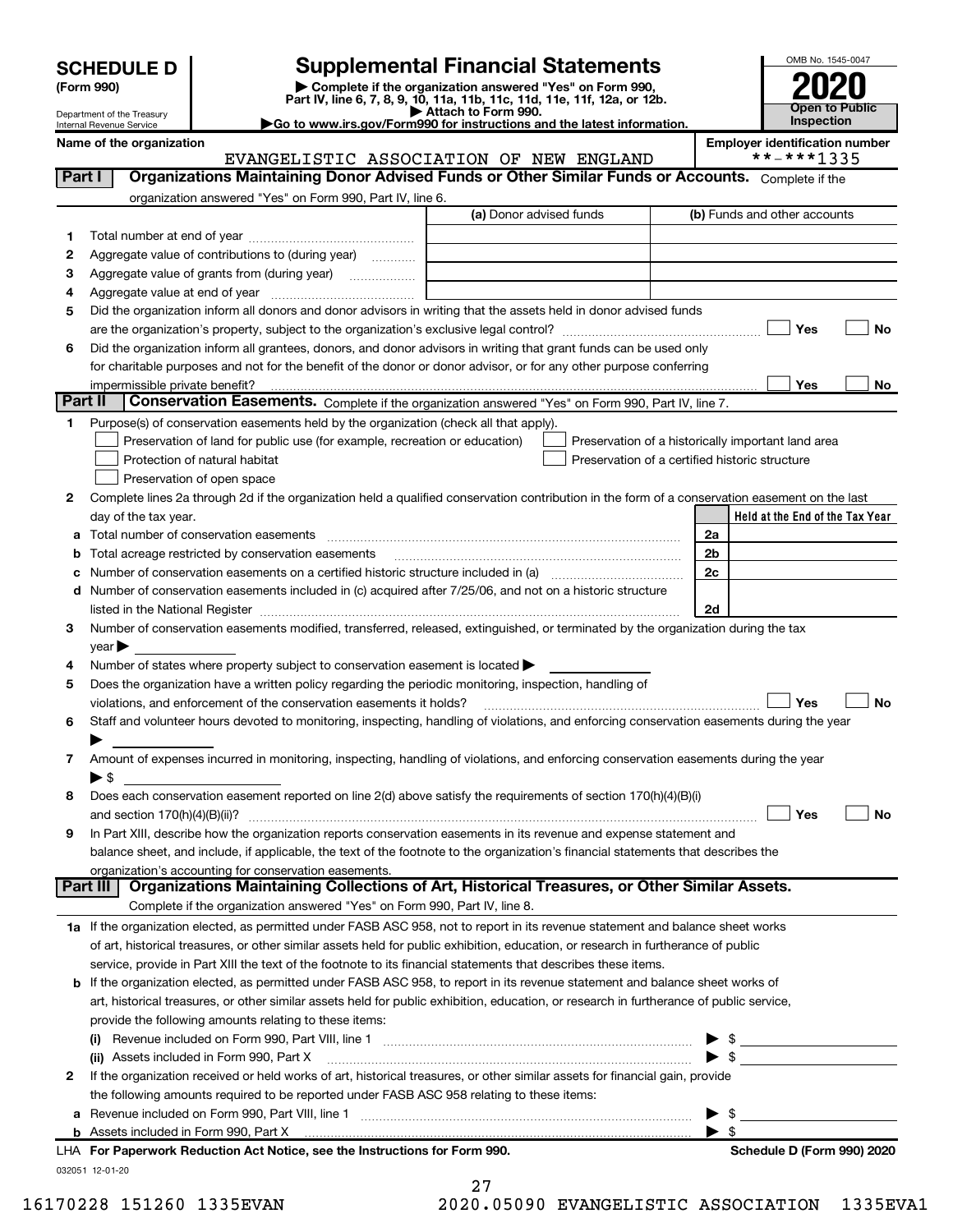|               | Schedule D (Form 990) 2020                                                                                                                                                                                                     | EVANGELISTIC ASSOCIATION OF NEW ENGLAND |                |                                                                                                                                                                                                                               |            |                      | **-***1335                 |                     |     | Page 2     |
|---------------|--------------------------------------------------------------------------------------------------------------------------------------------------------------------------------------------------------------------------------|-----------------------------------------|----------------|-------------------------------------------------------------------------------------------------------------------------------------------------------------------------------------------------------------------------------|------------|----------------------|----------------------------|---------------------|-----|------------|
|               | Organizations Maintaining Collections of Art, Historical Treasures, or Other Similar Assets (continued)<br>Part III                                                                                                            |                                         |                |                                                                                                                                                                                                                               |            |                      |                            |                     |     |            |
| 3             | Using the organization's acquisition, accession, and other records, check any of the following that make significant use of its                                                                                                |                                         |                |                                                                                                                                                                                                                               |            |                      |                            |                     |     |            |
|               | collection items (check all that apply):                                                                                                                                                                                       |                                         |                |                                                                                                                                                                                                                               |            |                      |                            |                     |     |            |
| а             | Public exhibition                                                                                                                                                                                                              |                                         |                | Loan or exchange program                                                                                                                                                                                                      |            |                      |                            |                     |     |            |
| b             | Scholarly research                                                                                                                                                                                                             |                                         |                | Other and the contract of the contract of the contract of the contract of the contract of the contract of the contract of the contract of the contract of the contract of the contract of the contract of the contract of the |            |                      |                            |                     |     |            |
| c             | Preservation for future generations                                                                                                                                                                                            |                                         |                |                                                                                                                                                                                                                               |            |                      |                            |                     |     |            |
| 4             | Provide a description of the organization's collections and explain how they further the organization's exempt purpose in Part XIII.                                                                                           |                                         |                |                                                                                                                                                                                                                               |            |                      |                            |                     |     |            |
| 5             | During the year, did the organization solicit or receive donations of art, historical treasures, or other similar assets                                                                                                       |                                         |                |                                                                                                                                                                                                                               |            |                      |                            |                     |     |            |
|               | to be sold to raise funds rather than to be maintained as part of the organization's collection?                                                                                                                               |                                         |                |                                                                                                                                                                                                                               |            |                      |                            | Yes                 |     | <u>No</u>  |
|               | <b>Part IV</b><br>Escrow and Custodial Arrangements. Complete if the organization answered "Yes" on Form 990, Part IV, line 9, or                                                                                              |                                         |                |                                                                                                                                                                                                                               |            |                      |                            |                     |     |            |
|               | reported an amount on Form 990, Part X, line 21.                                                                                                                                                                               |                                         |                |                                                                                                                                                                                                                               |            |                      |                            |                     |     |            |
|               | 1a Is the organization an agent, trustee, custodian or other intermediary for contributions or other assets not included                                                                                                       |                                         |                |                                                                                                                                                                                                                               |            |                      |                            |                     |     |            |
|               | on Form 990, Part X? [11] matter contracts and contracts and contracts are contracted and contracts are contracted and contract of the set of the set of the set of the set of the set of the set of the set of the set of the |                                         |                |                                                                                                                                                                                                                               |            |                      |                            | Yes                 |     | No         |
|               | b If "Yes," explain the arrangement in Part XIII and complete the following table:                                                                                                                                             |                                         |                |                                                                                                                                                                                                                               |            |                      |                            |                     |     |            |
|               |                                                                                                                                                                                                                                |                                         |                |                                                                                                                                                                                                                               |            |                      |                            | Amount              |     |            |
|               | Beginning balance manufactured and contain an account of the state of the state of the state of the state of the state of the state of the state of the state of the state of the state of the state of the state of the state |                                         |                |                                                                                                                                                                                                                               |            | 1c                   |                            |                     |     |            |
|               | Additions during the year manufactured and an annual contract of the year manufactured and all the year manufactured and all the year manufactured and all the year manufactured and all the year manufactured and all the yea |                                         |                |                                                                                                                                                                                                                               |            | 1d                   |                            |                     |     |            |
|               |                                                                                                                                                                                                                                |                                         |                |                                                                                                                                                                                                                               |            | 1e                   |                            |                     |     |            |
|               | 2a Did the organization include an amount on Form 990, Part X, line 21, for escrow or custodial account liability?                                                                                                             |                                         |                |                                                                                                                                                                                                                               |            | 1f                   |                            | Yes                 |     | No         |
|               | <b>b</b> If "Yes," explain the arrangement in Part XIII. Check here if the explanation has been provided on Part XIII                                                                                                          |                                         |                |                                                                                                                                                                                                                               |            |                      |                            |                     |     |            |
| <b>Part V</b> | Endowment Funds. Complete if the organization answered "Yes" on Form 990, Part IV, line 10.                                                                                                                                    |                                         |                |                                                                                                                                                                                                                               |            |                      |                            |                     |     |            |
|               |                                                                                                                                                                                                                                | (a) Current year                        | (b) Prior year | (c) Two years back                                                                                                                                                                                                            |            | (d) Three years back |                            | (e) Four years back |     |            |
| 1a            | Beginning of year balance                                                                                                                                                                                                      | 4,753,728.                              | 4,790,641.     |                                                                                                                                                                                                                               | 4,576,280. |                      | 4,420,987.                 |                     |     | 4,254,306. |
|               |                                                                                                                                                                                                                                |                                         |                |                                                                                                                                                                                                                               |            |                      |                            |                     |     |            |
|               | Net investment earnings, gains, and losses                                                                                                                                                                                     | 1,311,092.                              | $-36,913.$     |                                                                                                                                                                                                                               | 214,361.   |                      | 155,293.                   |                     |     | 166,591.   |
|               |                                                                                                                                                                                                                                |                                         |                |                                                                                                                                                                                                                               |            |                      |                            |                     |     |            |
|               | e Other expenditures for facilities                                                                                                                                                                                            |                                         |                |                                                                                                                                                                                                                               |            |                      |                            |                     |     |            |
|               | and programs                                                                                                                                                                                                                   |                                         |                |                                                                                                                                                                                                                               |            |                      |                            |                     |     |            |
|               | f Administrative expenses                                                                                                                                                                                                      |                                         |                |                                                                                                                                                                                                                               |            |                      |                            |                     |     |            |
|               | End of year balance                                                                                                                                                                                                            | 6,064,820.                              | 4,753,728.     |                                                                                                                                                                                                                               | 4,790,641. |                      | 4,576,280.                 |                     |     | 4,420,897. |
| 2             | Provide the estimated percentage of the current year end balance (line 1g, column (a)) held as:                                                                                                                                |                                         |                |                                                                                                                                                                                                                               |            |                      |                            |                     |     |            |
|               | Board designated or quasi-endowment                                                                                                                                                                                            |                                         | %              |                                                                                                                                                                                                                               |            |                      |                            |                     |     |            |
|               | 100<br>Permanent endowment > _____                                                                                                                                                                                             | %                                       |                |                                                                                                                                                                                                                               |            |                      |                            |                     |     |            |
|               | <b>c</b> Term endowment $\blacktriangleright$                                                                                                                                                                                  | %                                       |                |                                                                                                                                                                                                                               |            |                      |                            |                     |     |            |
|               | The percentages on lines 2a, 2b, and 2c should equal 100%.                                                                                                                                                                     |                                         |                |                                                                                                                                                                                                                               |            |                      |                            |                     |     |            |
|               | 3a Are there endowment funds not in the possession of the organization that are held and administered for the organization                                                                                                     |                                         |                |                                                                                                                                                                                                                               |            |                      |                            |                     |     |            |
|               | by:                                                                                                                                                                                                                            |                                         |                |                                                                                                                                                                                                                               |            |                      |                            |                     | Yes | No         |
|               | (i)                                                                                                                                                                                                                            |                                         |                |                                                                                                                                                                                                                               |            |                      |                            | 3a(i)               | Χ   |            |
|               |                                                                                                                                                                                                                                |                                         |                |                                                                                                                                                                                                                               |            |                      |                            | 3a(ii)              |     | х          |
|               |                                                                                                                                                                                                                                |                                         |                |                                                                                                                                                                                                                               |            |                      |                            | 3b                  |     |            |
|               | Describe in Part XIII the intended uses of the organization's endowment funds.                                                                                                                                                 |                                         |                |                                                                                                                                                                                                                               |            |                      |                            |                     |     |            |
|               | Land, Buildings, and Equipment.<br><b>Part VI</b>                                                                                                                                                                              |                                         |                |                                                                                                                                                                                                                               |            |                      |                            |                     |     |            |
|               | Complete if the organization answered "Yes" on Form 990, Part IV, line 11a. See Form 990, Part X, line 10.                                                                                                                     |                                         |                |                                                                                                                                                                                                                               |            |                      |                            |                     |     |            |
|               | Description of property                                                                                                                                                                                                        | (a) Cost or other                       |                | (b) Cost or other                                                                                                                                                                                                             |            | (c) Accumulated      |                            | (d) Book value      |     |            |
|               |                                                                                                                                                                                                                                | basis (investment)                      |                | basis (other)                                                                                                                                                                                                                 |            | depreciation         |                            |                     |     |            |
|               |                                                                                                                                                                                                                                |                                         |                |                                                                                                                                                                                                                               |            |                      |                            |                     |     |            |
| b             |                                                                                                                                                                                                                                |                                         |                |                                                                                                                                                                                                                               |            |                      |                            |                     |     |            |
|               | Leasehold improvements                                                                                                                                                                                                         |                                         |                |                                                                                                                                                                                                                               |            |                      |                            |                     |     |            |
| d             |                                                                                                                                                                                                                                |                                         |                |                                                                                                                                                                                                                               |            |                      |                            |                     |     |            |
|               | e Other                                                                                                                                                                                                                        |                                         |                |                                                                                                                                                                                                                               |            |                      |                            |                     |     | 0.         |
|               | Total. Add lines 1a through 1e. (Column (d) must equal Form 990. Part X, column (B), line 10c.)                                                                                                                                |                                         |                |                                                                                                                                                                                                                               |            |                      |                            |                     |     |            |
|               |                                                                                                                                                                                                                                |                                         |                |                                                                                                                                                                                                                               |            |                      | Schedule D (Form 990) 2020 |                     |     |            |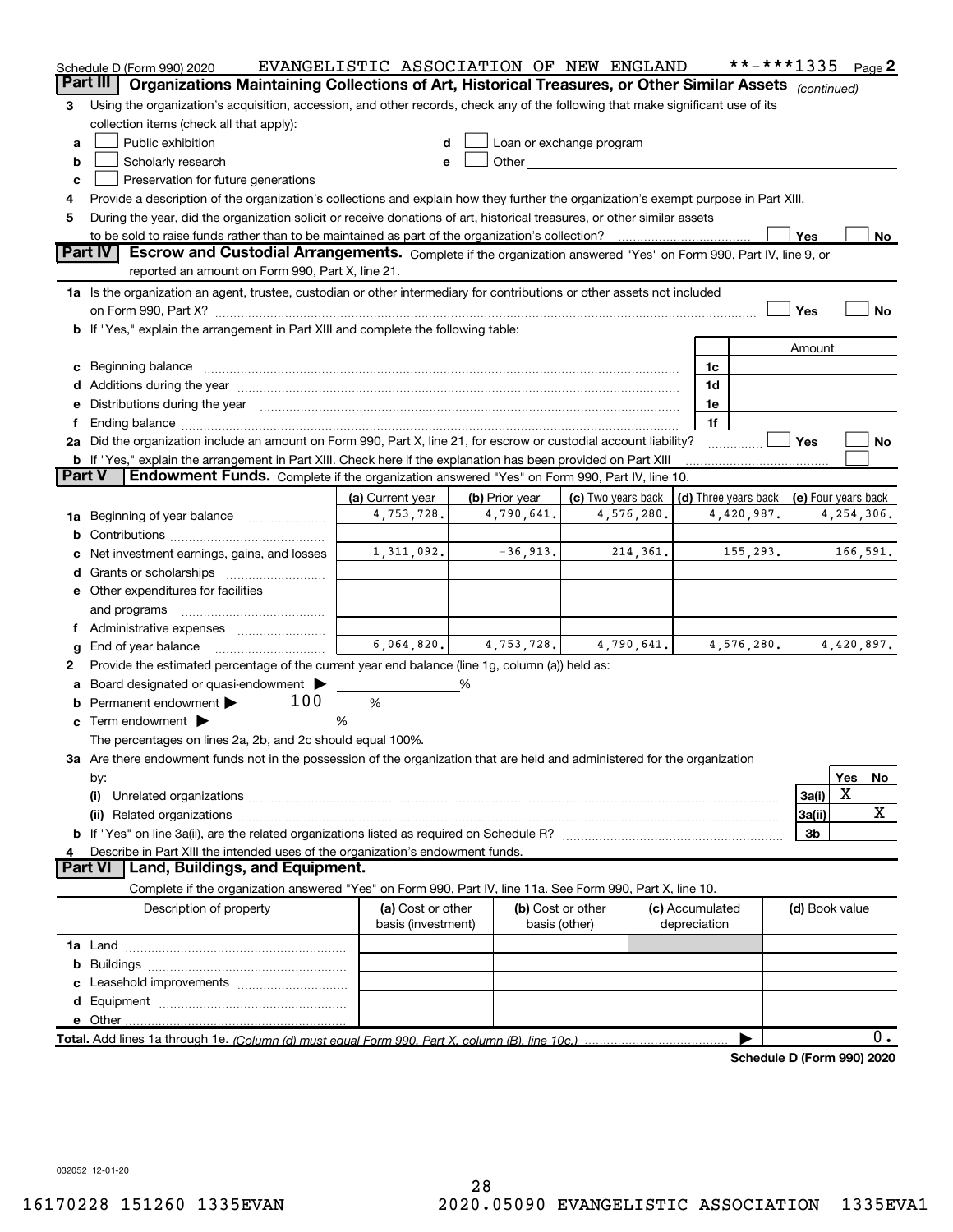|             | Part VII Investments - Other Securities.                                                                                                                                           |                 |                                                           |                       |
|-------------|------------------------------------------------------------------------------------------------------------------------------------------------------------------------------------|-----------------|-----------------------------------------------------------|-----------------------|
|             | Complete if the organization answered "Yes" on Form 990, Part IV, line 11b. See Form 990, Part X, line 12.                                                                         |                 |                                                           |                       |
|             | (a) Description of security or category (including name of security)                                                                                                               | (b) Book value  | (c) Method of valuation: Cost or end-of-year market value |                       |
|             |                                                                                                                                                                                    |                 |                                                           |                       |
| $(3)$ Other |                                                                                                                                                                                    |                 |                                                           |                       |
| (A)         |                                                                                                                                                                                    |                 |                                                           |                       |
| (B)         |                                                                                                                                                                                    |                 |                                                           |                       |
| (C)         |                                                                                                                                                                                    |                 |                                                           |                       |
| (D)         |                                                                                                                                                                                    |                 |                                                           |                       |
| (E)         |                                                                                                                                                                                    |                 |                                                           |                       |
| (F)         |                                                                                                                                                                                    |                 |                                                           |                       |
| (G)         |                                                                                                                                                                                    |                 |                                                           |                       |
| (H)         |                                                                                                                                                                                    |                 |                                                           |                       |
|             | Total. (Col. (b) must equal Form 990, Part X, col. (B) line 12.)                                                                                                                   |                 |                                                           |                       |
|             | Part VIII Investments - Program Related.                                                                                                                                           |                 |                                                           |                       |
|             | Complete if the organization answered "Yes" on Form 990, Part IV, line 11c. See Form 990, Part X, line 13.                                                                         |                 |                                                           |                       |
|             | (a) Description of investment                                                                                                                                                      | (b) Book value  | (c) Method of valuation: Cost or end-of-year market value |                       |
| (1)         |                                                                                                                                                                                    |                 |                                                           |                       |
| (2)         |                                                                                                                                                                                    |                 |                                                           |                       |
| (3)         |                                                                                                                                                                                    |                 |                                                           |                       |
| (4)         |                                                                                                                                                                                    |                 |                                                           |                       |
| (5)         |                                                                                                                                                                                    |                 |                                                           |                       |
| (6)         |                                                                                                                                                                                    |                 |                                                           |                       |
| (7)         |                                                                                                                                                                                    |                 |                                                           |                       |
| (8)<br>(9)  |                                                                                                                                                                                    |                 |                                                           |                       |
|             | Total. (Col. (b) must equal Form 990, Part X, col. (B) line 13.)                                                                                                                   |                 |                                                           |                       |
| Part IX     | <b>Other Assets.</b><br>Complete if the organization answered "Yes" on Form 990, Part IV, line 11d. See Form 990, Part X, line 15.<br>(1) BENEFICIAL INTEREST IN A PERPETUAL TRUST | (a) Description |                                                           | (b) Book value        |
|             | RESTRICTED CASH FOR CHRISTIAN LEADERSHIP DEVELOPMENT                                                                                                                               |                 |                                                           | 5,984,323.<br>80,497. |
| (2)<br>(3)  |                                                                                                                                                                                    |                 |                                                           |                       |
| (4)         |                                                                                                                                                                                    |                 |                                                           |                       |
| (5)         |                                                                                                                                                                                    |                 |                                                           |                       |
| (6)         |                                                                                                                                                                                    |                 |                                                           |                       |
| (7)         |                                                                                                                                                                                    |                 |                                                           |                       |
| (8)         |                                                                                                                                                                                    |                 |                                                           |                       |
| (9)         |                                                                                                                                                                                    |                 |                                                           |                       |
| Part X      | <b>Other Liabilities.</b>                                                                                                                                                          |                 |                                                           | 6,064,820.            |
|             | Complete if the organization answered "Yes" on Form 990, Part IV, line 11e or 11f. See Form 990, Part X, line 25.                                                                  |                 |                                                           |                       |
| 1.          | (a) Description of liability                                                                                                                                                       |                 |                                                           | (b) Book value        |
| (1)         | Federal income taxes                                                                                                                                                               |                 |                                                           |                       |
| (2)         |                                                                                                                                                                                    |                 |                                                           |                       |
| (3)         |                                                                                                                                                                                    |                 |                                                           |                       |
| (4)         |                                                                                                                                                                                    |                 |                                                           |                       |
| (5)<br>(6)  |                                                                                                                                                                                    |                 |                                                           |                       |
| (7)         |                                                                                                                                                                                    |                 |                                                           |                       |
| (8)         |                                                                                                                                                                                    |                 |                                                           |                       |
| (9)         |                                                                                                                                                                                    |                 |                                                           |                       |
|             |                                                                                                                                                                                    |                 |                                                           |                       |
|             | 2. Liability for uncertain tax positions. In Part XIII, provide the text of the footnote to the organization's financial statements that reports the                               |                 |                                                           |                       |
|             | organization's liability for uncertain tax positions under FASB ASC 740. Check here if the text of the footnote has been provided in Part XIII                                     |                 |                                                           |                       |

Schedule D (Form 990) 2020 EVANGELISTIC ASSOCIATION OF NEW ENGLAND \*\*-\*\*\*1335 Page

Schedule D (Form 990) 2020

3 \*\*-\*\*\*1335

032053 12-01-20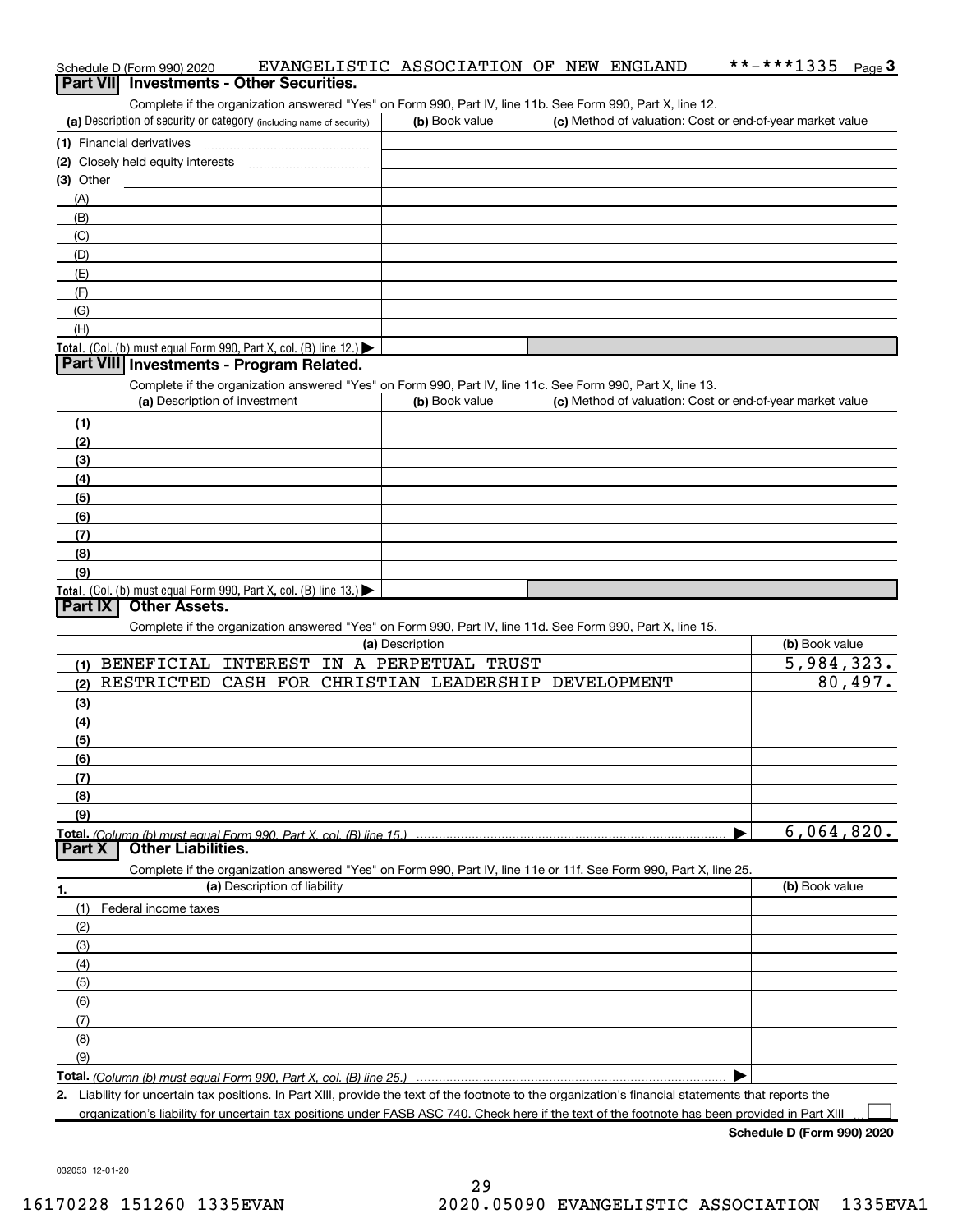|    | EVANGELISTIC ASSOCIATION OF NEW ENGLAND<br>Schedule D (Form 990) 2020                                                                                                                                                               |                |            |                | **-***1335<br>Page 4 |
|----|-------------------------------------------------------------------------------------------------------------------------------------------------------------------------------------------------------------------------------------|----------------|------------|----------------|----------------------|
|    | Reconciliation of Revenue per Audited Financial Statements With Revenue per Return.<br>Part XI                                                                                                                                      |                |            |                |                      |
|    | Complete if the organization answered "Yes" on Form 990, Part IV, line 12a.                                                                                                                                                         |                |            |                |                      |
| 1  | Total revenue, gains, and other support per audited financial statements                                                                                                                                                            |                |            | $\mathbf{1}$   | 1,812,566.           |
| 2  | Amounts included on line 1 but not on Form 990, Part VIII, line 12:                                                                                                                                                                 |                |            |                |                      |
| a  |                                                                                                                                                                                                                                     | 2a             |            |                |                      |
|    |                                                                                                                                                                                                                                     | 2 <sub>b</sub> |            |                |                      |
|    |                                                                                                                                                                                                                                     | 2c             |            |                |                      |
| d  | Other (Describe in Part XIII.) <b>Construction Contract Construction</b> Chern Construction Chern Chern Chern Chern Chern Chern Chern Chern Chern Chern Chern Chern Chern Chern Chern Chern Chern Chern Chern Chern Chern Chern Che | 2d             | 1,311,092. |                |                      |
| е  | Add lines 2a through 2d                                                                                                                                                                                                             |                |            | 2e             | <u>1,311,092.</u>    |
| 3  |                                                                                                                                                                                                                                     |                |            | $\overline{3}$ | 501,474.             |
| 4  | Amounts included on Form 990, Part VIII, line 12, but not on line 1:                                                                                                                                                                |                |            |                |                      |
| a  |                                                                                                                                                                                                                                     | 4a             |            |                |                      |
| b  |                                                                                                                                                                                                                                     | 4 <sub>b</sub> |            |                |                      |
| c. | Add lines 4a and 4b                                                                                                                                                                                                                 |                |            | 4с             | 0.                   |
|    |                                                                                                                                                                                                                                     |                |            | 5              | 501, 474.            |
|    | Total revenue. Add lines 3 and 4c. (This must equal Form 990, Part I. line 12.)                                                                                                                                                     |                |            |                |                      |
|    | Part XII   Reconciliation of Expenses per Audited Financial Statements With Expenses per Return.                                                                                                                                    |                |            |                |                      |
|    | Complete if the organization answered "Yes" on Form 990, Part IV, line 12a.                                                                                                                                                         |                |            |                |                      |
| 1  |                                                                                                                                                                                                                                     |                |            | $\blacksquare$ | 515,726.             |
| 2  | Amounts included on line 1 but not on Form 990, Part IX, line 25:                                                                                                                                                                   |                |            |                |                      |
| a  |                                                                                                                                                                                                                                     | 2a             |            |                |                      |
| b  |                                                                                                                                                                                                                                     | 2 <sub>b</sub> |            |                |                      |
| с  |                                                                                                                                                                                                                                     | 2c             |            |                |                      |
| d  |                                                                                                                                                                                                                                     | 2d             |            |                |                      |
| е  | Add lines 2a through 2d <b>contained a contained a contained a contained a</b> contained a contained a contact the set                                                                                                              |                |            | 2e             | 0.                   |
| 3  |                                                                                                                                                                                                                                     |                |            | 3              | 515, 726.            |
| 4  | Amounts included on Form 990, Part IX, line 25, but not on line 1:                                                                                                                                                                  |                |            |                |                      |
| a  |                                                                                                                                                                                                                                     | 4a             |            |                |                      |
| b  | Other (Describe in Part XIII.)                                                                                                                                                                                                      | 4 <sub>b</sub> |            |                |                      |
| C. | Add lines 4a and 4b                                                                                                                                                                                                                 |                |            | 4c             | $0 \cdot$            |
|    | Part XIII Supplemental Information.                                                                                                                                                                                                 |                |            | 5              | 515,726.             |

Provide the descriptions required for Part II, lines 3, 5, and 9; Part III, lines 1a and 4; Part IV, lines 1b and 2b; Part V, line 4; Part X, line 2; Part XI, lines 2d and 4b; and Part XII, lines 2d and 4b. Also complete this part to provide any additional information.

## PART XI, LINE 2D - OTHER ADJUSTMENTS:

CHANGE IN VALUE OF BENEFICIAL INTEREST IN A PERPETUAL TRUST

032054 12-01-20